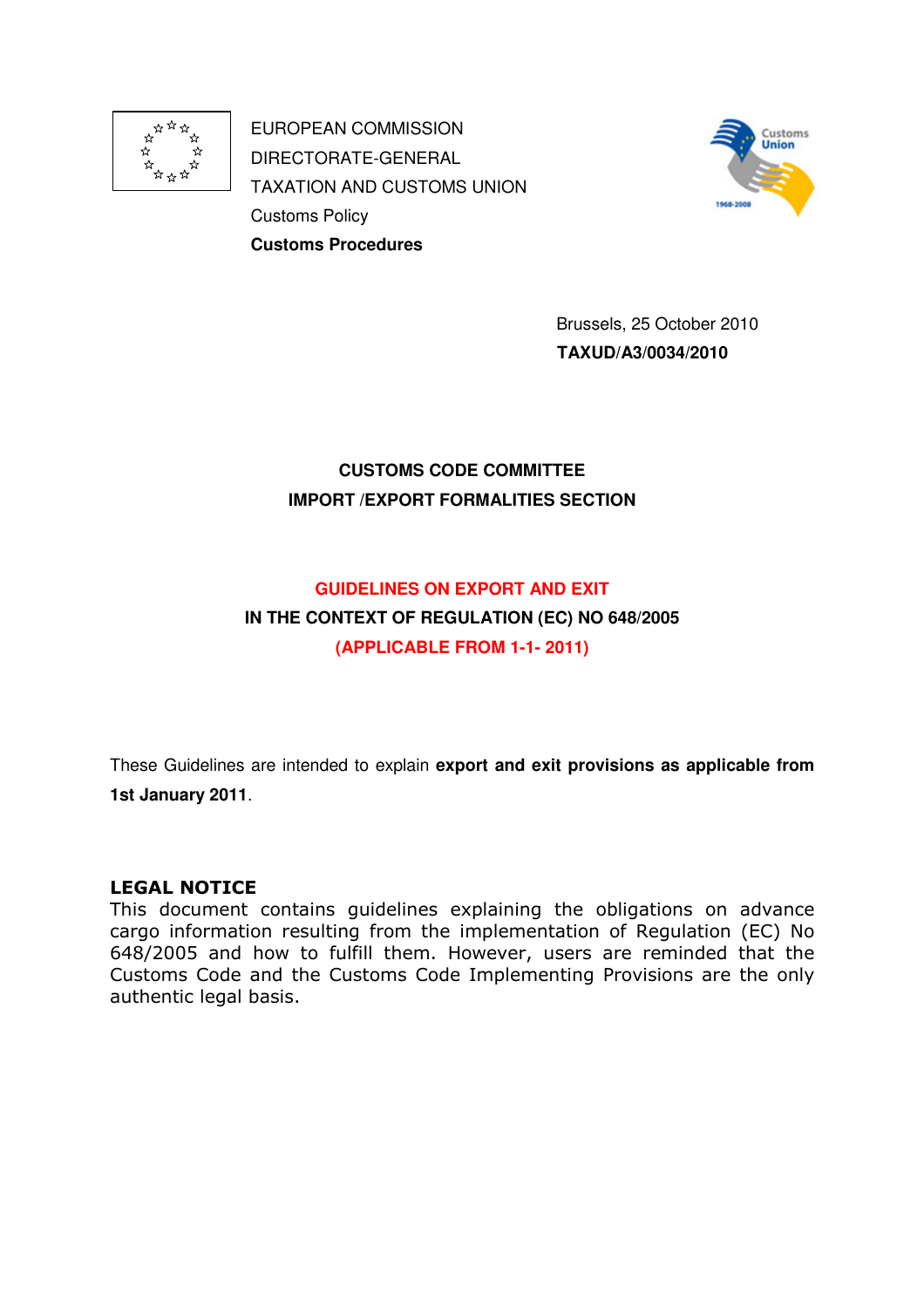### **Index**

# **Summary**

### **Part A - General explanations**

- **1. Introduction**
- **2. DEFINITION OF THE ROLES AND RESPONSIBILITIES OF THE DIFFERENT CUSTOMS OFFICES**
- 2.1. Customs office of export
- 2.2. Customs office of exit
- **3. EORI Numbers**
- **4. Movement Reference Number (MRN)**

### **Part B - Lodging a customs declaration**

**1. Obligation to lodge an electronic customs declaration with security data within certain time limits** 

### **2. Exceptions**

- 2.1. Exceptions from the time limits laid down in Articles 592b and 592c CCIP
- 2.2. Lodging a customs declaration without the safety and security data

# **3. Place at which the declaration must be lodged**

- 3.1. General definitions
- 3.2. Place where goods are packed or loaded for export shipment
- **4. Person responsible for lodging the customs declaration**

### **5. Data requirements**

### **6. Time limits for lodging the customs declaration**

- 6.1. Introduction
- 6.2 Special cases due to the nature of the operation
- 6.3. General cases associated with the means of transport
- 6.4. General cases associated with the means of transport
- 6.5. Derogations
- **7. Specific rules for aircraft and ship supplies**
- **8. Information to the customs office of exit on the exit of goods**
- **9. Information of exit to fiscal authorities**

# **10. Single transport contract (Article 793(2) (b) CCIP)**

- 10.1. Introduction
- 10.2. Exports by air and by express operators
- 10.3. Exports by sea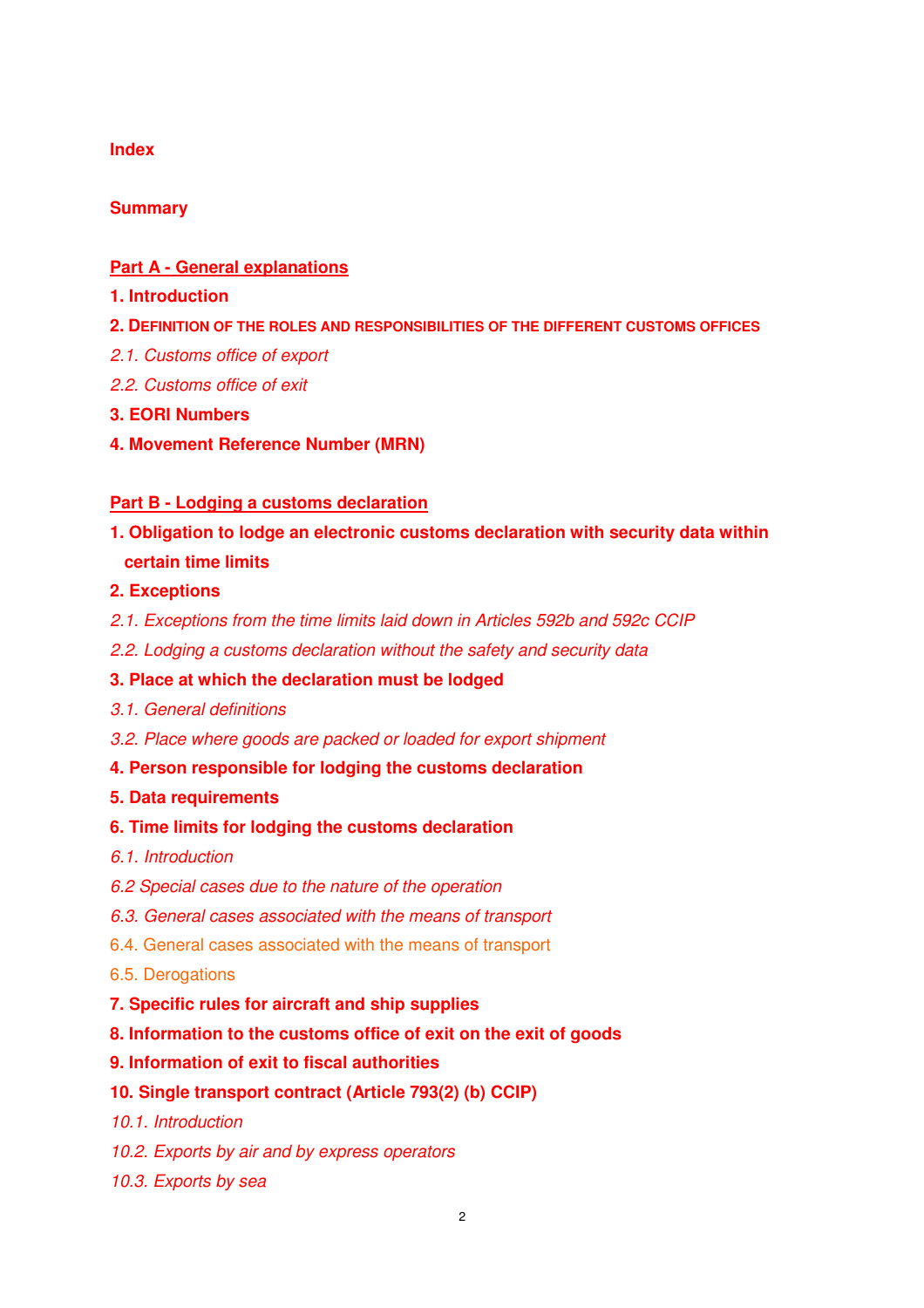10.4. Exports by rail

**11. Excise formalities** 

**12. An export declaration is lodged. Afterwards it is decided not to take the goods out of the Community**

# **Part C - Exit summary declaration (EXS)**

- **1. Obligation to lodge an EXS**
- **2. Exemptions from the obligation to lodge an EXS**

# **3. Situations where an EXS is required**

3.1. Non-Community goods in temporary storage or in a control type I free zone at an EU port loaded for re-export from the Community

3.2. Community export goods loaded as transhipment goods following carriage from another EU port

3.3. Goods moved between Member States via transhipment in a country outside of the EU

- 3.4. Shipper owned empty containers
- **4. International agreements**
- **5. Place at which the EXS must be lodged**
- **6. Person responsible for lodging the EXS**
- **7. Content, accuracy and completeness of the EXS filing**
- **8. Data Requirements**
- **9. Time limits for lodging an EXS**
- 9.1. General rules
- 9.2. Maritime traffic
- **10. Amendments to an EXS**
- **11. Transhipments**

**12. Requirements when goods, covered by an EXS, are not taken out of the customs territory of the Community** 

# **Part D – Re-export notificationObligation to lodge a re-export notification**

- **1. Person responsible for lodging the re-export notification**
- **2. Data requirements**
- **3. Requirements when goods, covered by a re-export notification, are not taken out of the customs territory of the Community**

# **Part E – Further Information**

# **Annexes**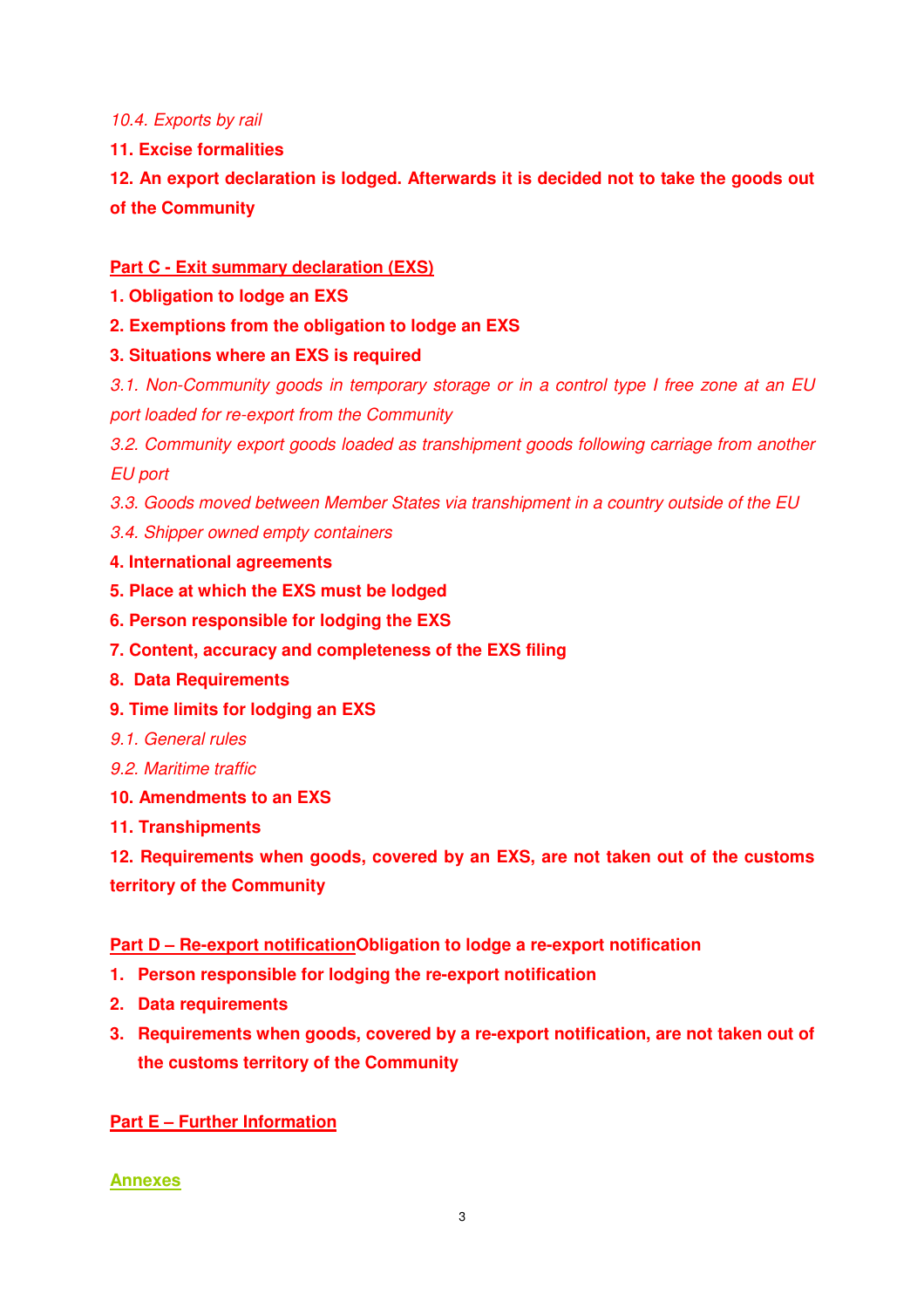- **Annex 1 Fallback rules**
- **Annex 2 Export Control System (ECS)**
- **Annex 3 Specific rules for aircraft and ship supplies**
- **Annex 4 Duly justified circumstances for the acceptance of a customs declaration at**
- **the customs office other than normally responsible**
- **Annex 5 Scenarios**
- **Annex 6 FAQs**
- **Annex 7 Excise goods moved under the duty suspension**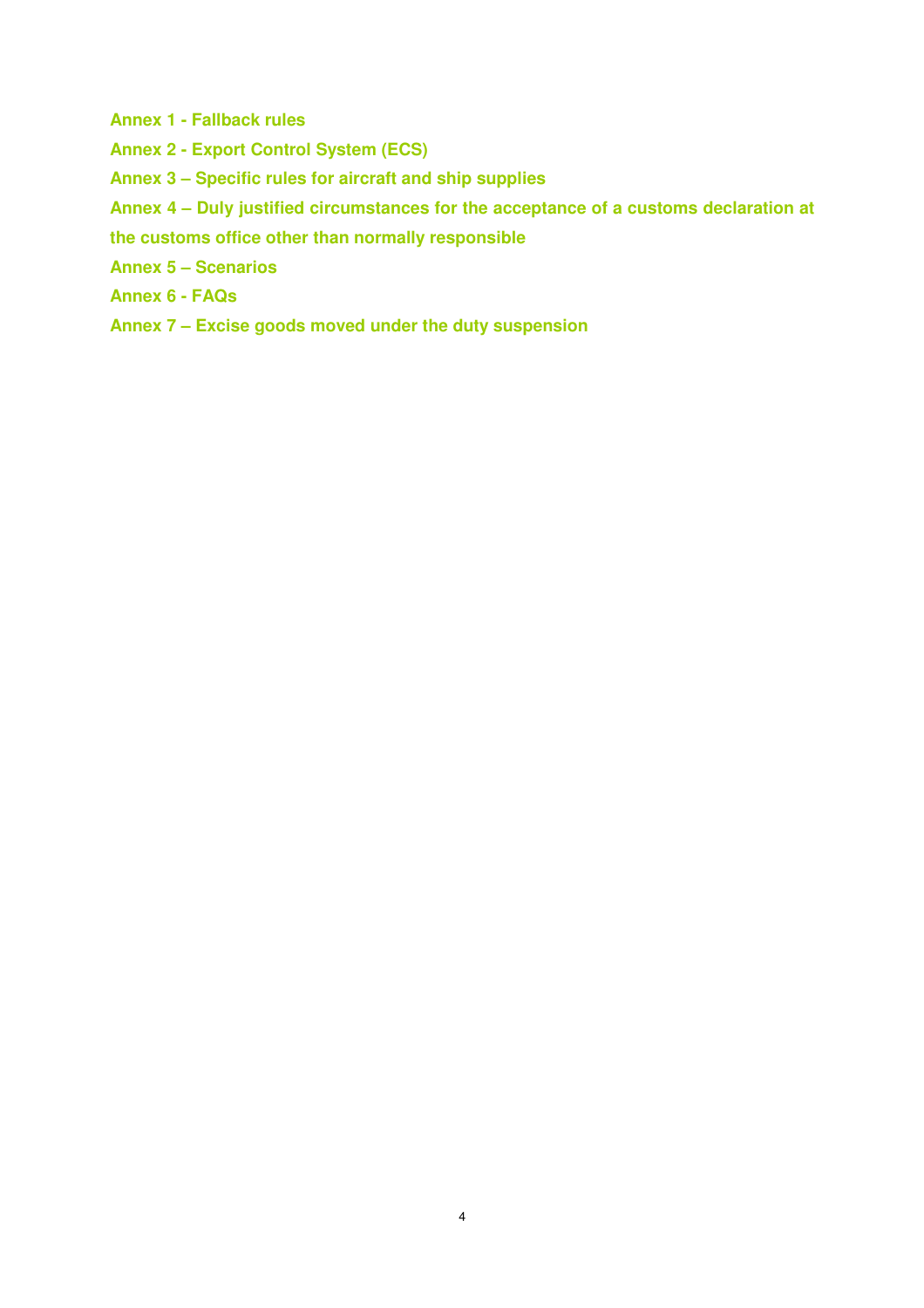#### **Summary**

Since 1 July 2009 export declarations (as well as declarations for outward processing and reexport after a customs procedure with economic impact) have to be lodged in electronic form and must contain additional data elements introduced for safety and security purposes where no other form of declaration (e.g. orally or by crossing the frontier) may be, and is, used.

Starting from 1 January 2011 exit summary declarations must be lodged for goods not subject to export declarations where no exception applies.

The basic export procedure involving a customs office of export and a customs office of exit in different Member States (in which case the Export Control System – ECS is used) is described below.

#### **Formalities at the office of export**

#### Declaration - acceptance – risk analysis – possible verification

Upon acceptance of the export declaration, the person lodging the declaration will receive from customs a Movement Reference Number (MRN). On the basis of the data in the declaration the customs office of export will perform risk analysis and, where appropriate, control the goods.

### Release for export

The customs office of export will release the goods for export by issuing an export accompanying document (EAD). The EAD will contain the MRN. Where authorized, the person lodging the declaration may print the EAD from its computerized system. On release of the goods, the customs office of export will transmit the necessary particulars of the export movement to the declared customs office of exit. Where the customs office of export is the same as the customs office of exit, no EAD is issued and the export procedure is terminated by that office unless:

- the customs office of export has not waived the use of the EAD in order to facilitate the procedure for both traders and customs, or
- the local clearance procedure is used (Art. 285(2) CCIP)

#### **Formalities at the customs office of exit**

Presentation of the goods and the EAD at the customs office of exit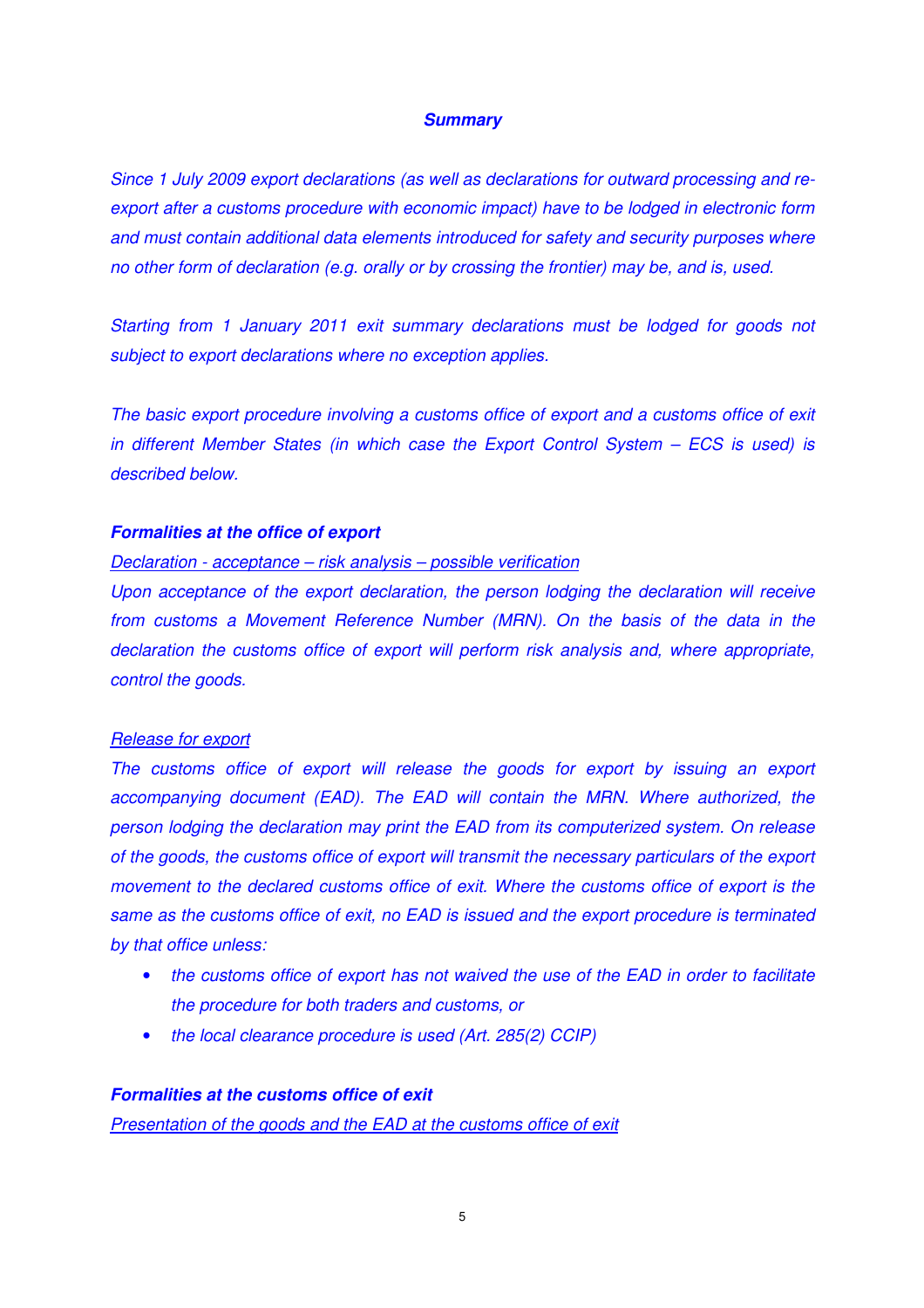The goods and the EAD shall be presented at the customs office of exit. Alternatively, customs may require notification (containing the MRN) of the arrival of the goods at the customs office of exit, to be communicated to them electronically.

#### Supervision of the exit of the goods

On the basis of the information received from the customs office of export, the customs office of exit will identify the goods and check, on a risk analysis basis, if they correspond to the goods declared in the export declaration. The customs office of exit will then supervise the exit of the goods.

#### **Formalities after the exit of the goods**

#### Confirmation of the exit of the goods

When the customs office of exit is, on the basis of the information available (including port and airport systems), satisfied that the goods have left the customs territory of the Community, it forwards an "Exit results" message to the customs office of export at the latest on the working day following the exit of the goods. Immediately upon receipt of a positive exit results message the customs office of export sends an electronic message to the exporter/declarant to certify the exit.

#### Enquiry procedure – alternative proof

If the exit results message is not forthcoming within 90 days from the release of the goods, the customs office of export may, at its own initiative, start an enquiry procedure. The customs office of export may also, at the request of the person who lodged the customs declaration, start the enquiry procedure - before the 90 days have elapsed This can occur where the person who lodged the customs declaration has information that the goods have already left the customs territory of the Community.

Where the customs office of exit does not confirm the exit of the goods in either of the cases mentioned above, the customs office of export informs the person who lodged the customs declaration and invites him to produce (alternative) evidence that the goods have left the customs territory of the Community (examples of such proof are stated in Article 796da (4) CCIP). Unless otherwise specified in the customs legislation, this evidence does not have to be authenticated by the customs authorities through means of a customs stamp, though such a stamp may be requested by the economic operator or the customs office of export where this seems justified by the circumstances. Where the customs office of export has received satisfactory evidence, the customs office of export closes the movement and informs the customs office of exit. The customs office of export confirms the exit to the person who lodged the customs declaration.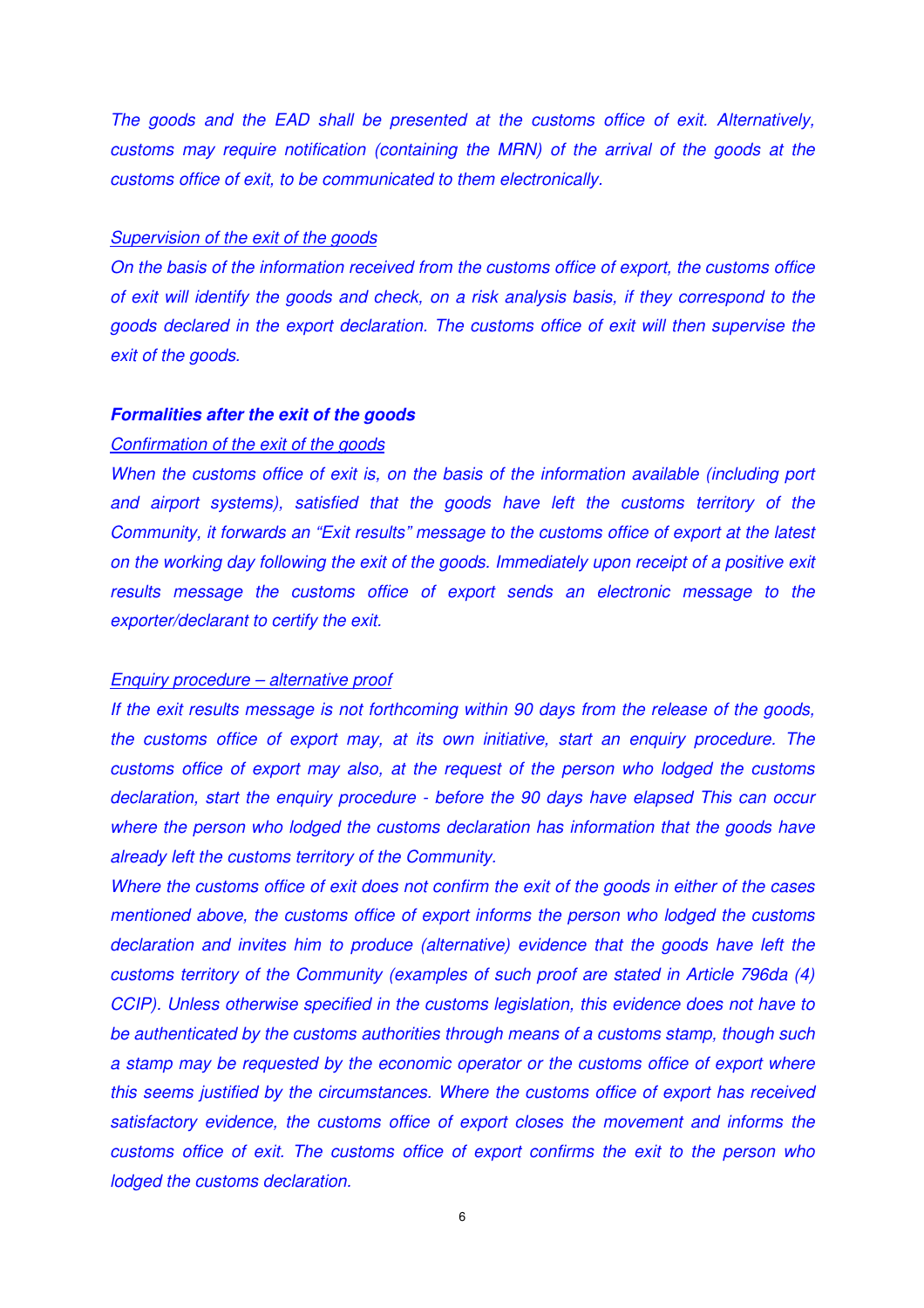Where, within 150 days from the date of the release of the goods for export, the exit has not been confirmed, the customs office of export may invalidate the export declaration and informs the person who lodged the customs declaration.

### **Specific situations which are not covered in the description above include:**

- $\rightarrow$  goods taken over under a single transport contract
- $\rightarrow$  the combination of export and transit
- $\rightarrow$  export of excise goods under duty suspension
- $\rightarrow$  split shipments
- $\rightarrow$  amendments to the export declaration
- $\rightarrow$  the fallback procedure when there is a failure of the electronic systems.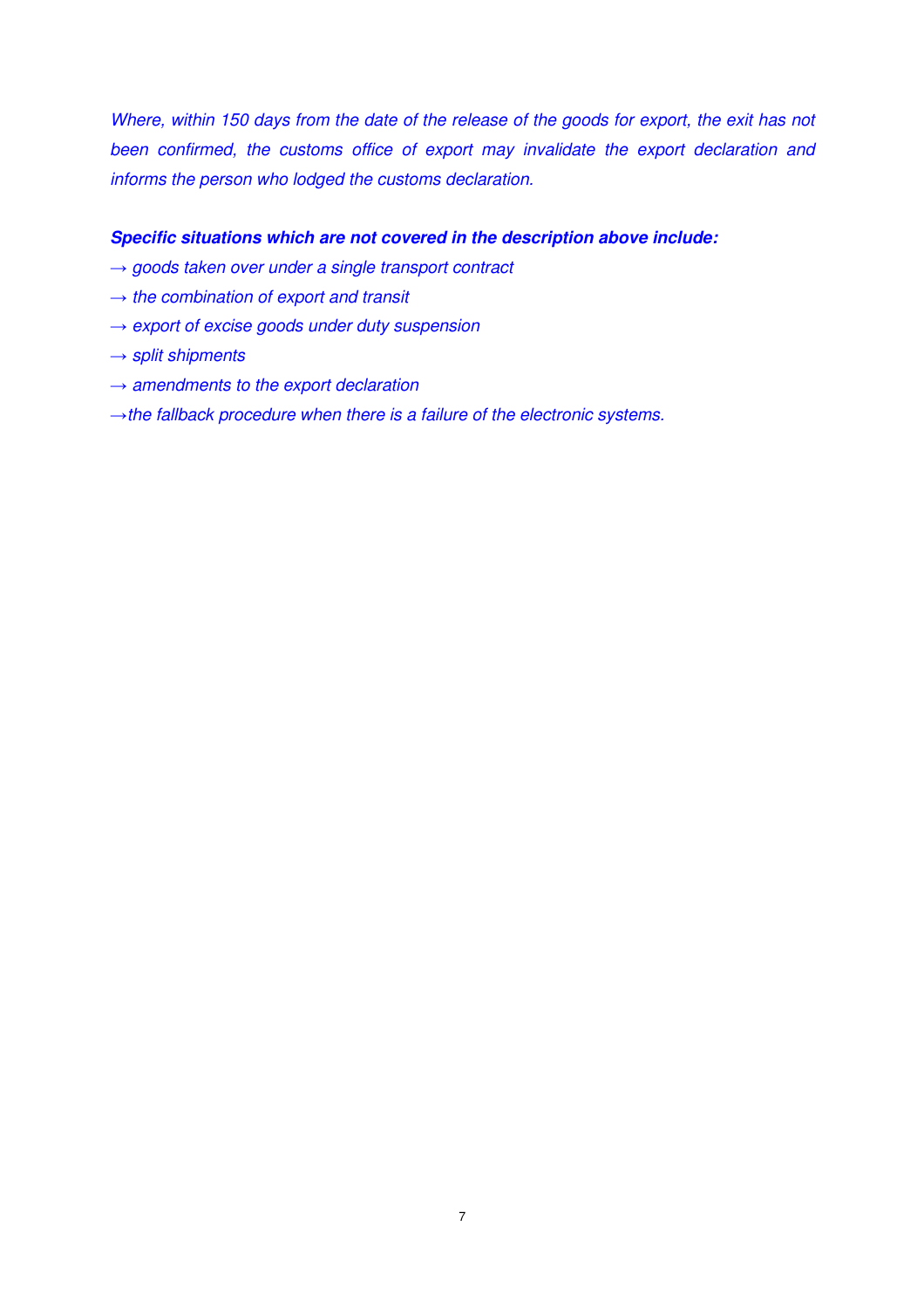# **PART A GENERAL EXPLANATIONS**

# **1. Introduction**

The aim of these guidelines is to explain the application of the Community Customs Code (CC) as amended by Regulation (EC) 648/2005 and it's implementing Regulation (CCIP), in particular safety and security requirements at export and exit, as they apply from January 2011.

# **The export procedure applies, in general, in the following cases:**

- $\rightarrow$  Bringing Community goods to a destination outside the EU (Art. 786(1) CCIP)
- $\rightarrow$  Movements of Community goods to and from special fiscal territories (Art. 786(2) (a) CCIP)
- $\rightarrow$  Delivery of tax exempt aircraft and ship supplies (Art. 786(2) (b) CCIP)
- $\rightarrow$  Outward processing (Art. 589(2) CCIP)
- $\rightarrow$  Re-exportation (Art. 182 (3) CC, 841(1) CCIP) (including delivery of non-Community aircraft and ship supplies) after customs warehousing, inward processing, processing under customs control or temporary admission

When a customs declaration for export, re-export or transit is not required, an exit summary may be required (see Part C for details relating to exit summary declarations).

# **2. DEFINITION OF THE ROLES AND RESPONSIBILITIES OF THE DIFFERENT CUSTOMS OFFICES**

With the addition of the security and safety requirements the roles and responsibilities of the border and inland customs offices have been re-defined. Below is an overview of the roles and responsibilities of the customs offices of export and exit under the export and outward processing procedures and re-exportation after a customs procedure with economic impact.

# **2.1. Customs office of export**

This is the customs office designated by the customs authorities in accordance with the customs rules where the formalities requiring a customs declaration for goods destined to leave the customs territory of the Community for a destination outside of the territory are to be completed.

Typical formalities to be completed at the customs office of export include: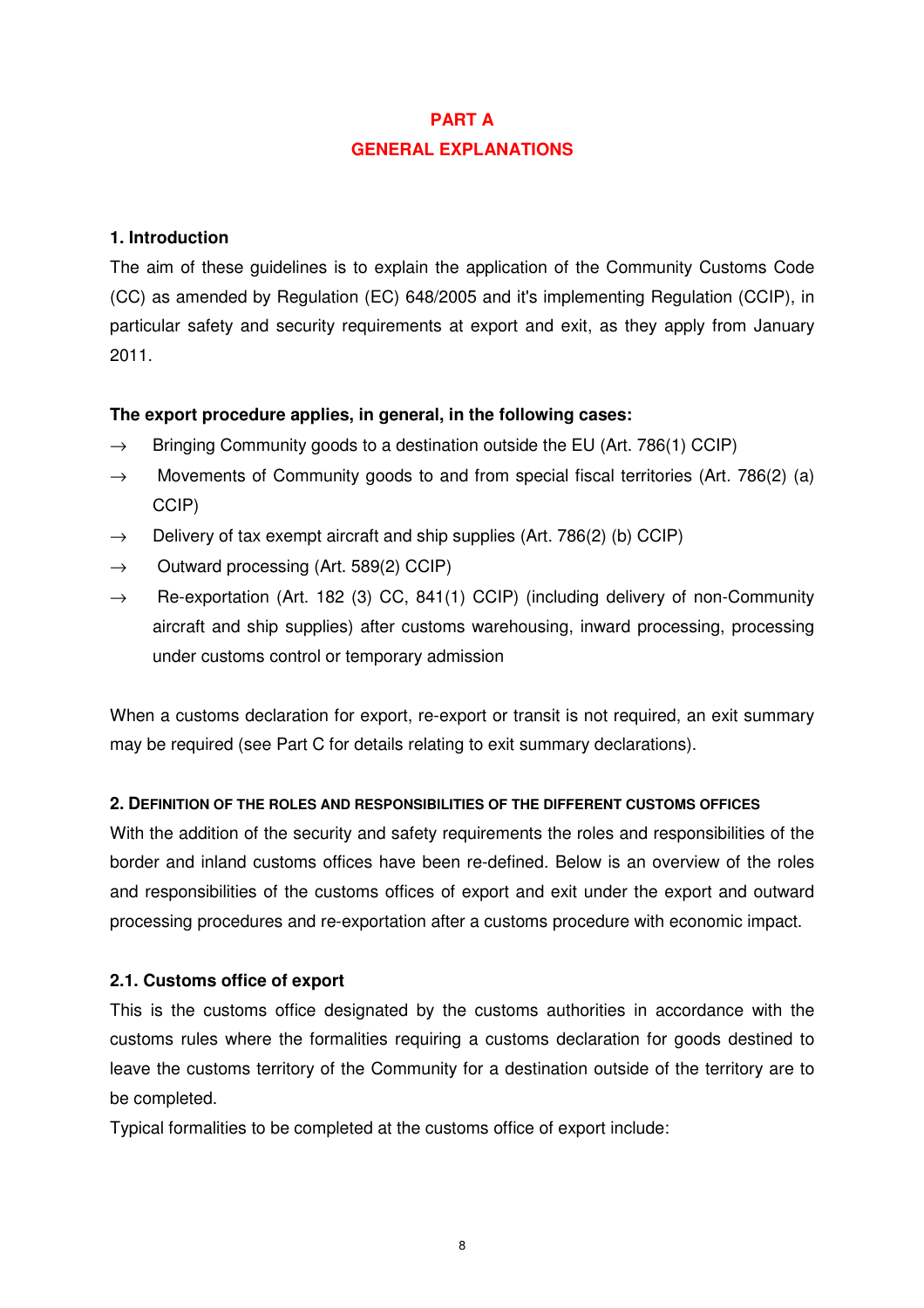- $\rightarrow$  the lodging and acceptance of a customs declaration for export, outward processing or, following a customs procedure with economic impact, for re-exportation $1$
- $\rightarrow$  the verification of the declaration, supporting documents, and the examination of the goods
- $\rightarrow$  taking measures allowing the identification of the goods
- $\rightarrow$  controls on whether the goods are subject to prohibitions or restrictions
- $\rightarrow$  the release of goods for moving to the customs office of exit
- $\rightarrow$  the confirmation of exit to the exporter/declarant
- $\rightarrow$  the issuing of the MRN to the declarant
- $\rightarrow$  forwarding the "Anticipated Export Record" message to the customs office of exit.

The customs office of export has to perform appropriate risk-based controls, both for safety and security and other purposes (Article 592e CCIP), except where EU legislation requires that such controls are to be performed at the customs office of exit.

Establishing which customs office has to perform the function of customs office of export depends, to some extent, on the choice of the person lodging the declaration.

Customs declarations for export, outward processing and re-exportation must, in principle, be lodged with the customs office responsible for supervising the place where:

- the exporter is established, or
- the goods are packed or loaded for export shipment

Where goods are re-exported the re-export declaration must normally be lodged where the procedure under which the goods have been placed is to be discharged (e.g. import goods in a port are stored in the public warehouse and then re-exported).

The following special rules exist:

 $\overline{a}$ 

- for cases involving sub-contracting, the declaration may be lodged with the customs office responsible for the place where the sub-contractor is established (Article 789 CCIP)
- for cases where for administrative reasons, the declaration may be lodged with a different customs office in the Member State concerned which is competent for the operation in question (Article 790 CCIP)

<sup>1</sup> Under certain conditions, the customs office of export can accept an incomplete or simplified declaration or a notification of entry in the records (Article 253, 277, 279-289 CCIP).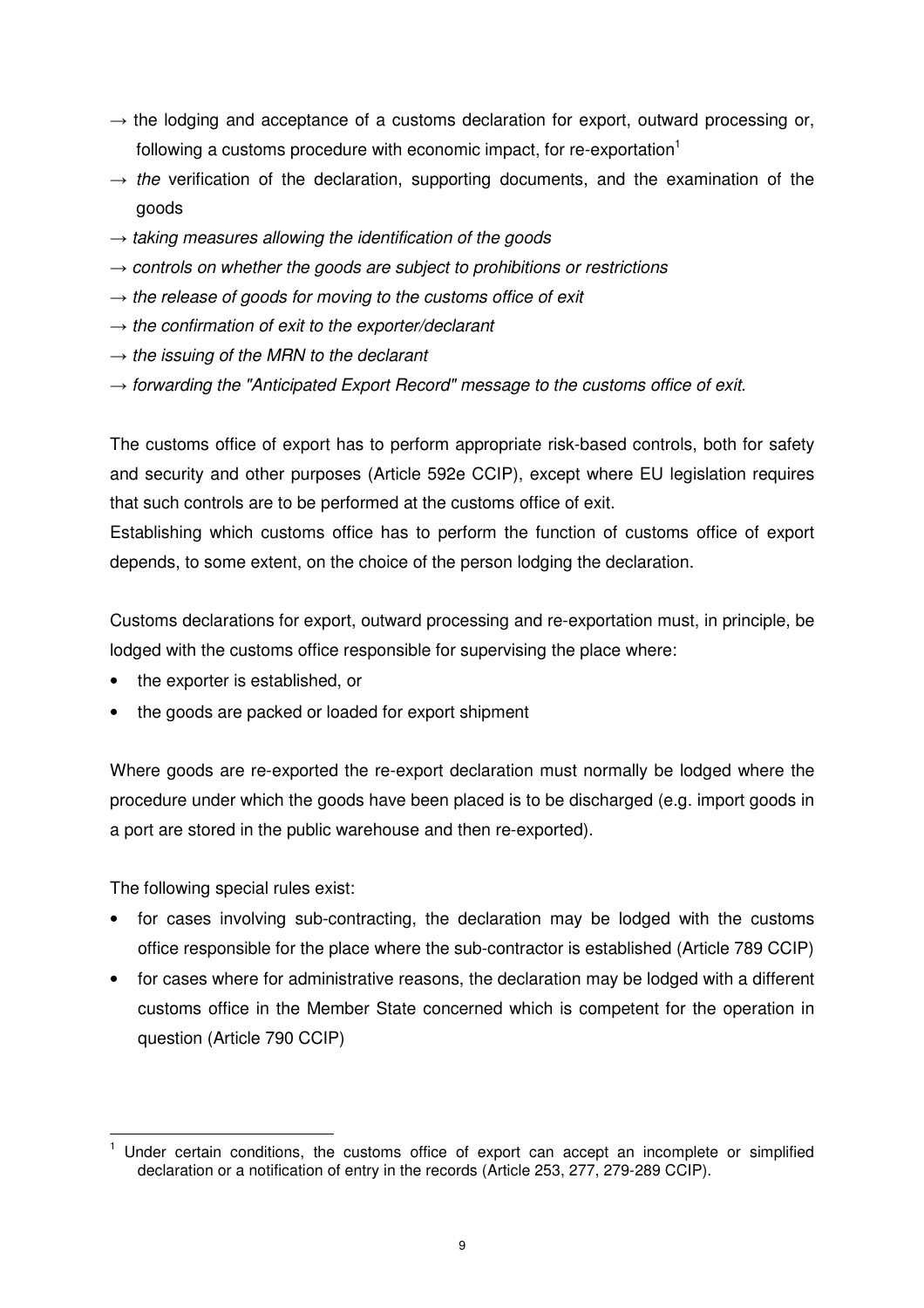- in duly justified circumstances, in which case the declaration may be lodged at another customs office (Article 791 CCIP) [see Annex 4]
- for cases of goods not exceeding 3000 EUR in value per consignment and per declarant and which are not subject to prohibitions or restrictions the customs declaration may be lodged with the customs office of exit (Article 794 (1) CCIP)
- for oral customs declaration which can only be lodged at the customs office of exit (Article 794 (2) CCIP)
- for postal traffic (Articles 237, 238 CCIP)
- for customs declarations made by any other act which can take place only at the customs office of exit (Articles 231, 232 (2), 233, 235, 236 CCIP)
- for customs declarations lodged retrospectively, which must be lodged at the customs office competent for the place where the exporter is established (Article 795 CCIP)
- for cases of re-exportation of non-Community goods under temporary importation where an ATA carnet is used (Article 841 (2) CCIP).

# **2.2. Customs office of exit (for the export procedure)**

This is the customs office designated by the customs authorities in accordance with the customs rules to which goods must be presented before they leave the customs territory of the Community and at which they will be subject to customs controls relating to the completion of exit formalities and the confirmation of the exit of the goods from the customs territory of the Community. The responsibilities of the customs office of exit include the following:

Where the goods to be brought out of the customs territory of the Community are covered by a customs declaration lodged at another customs office (which has already performed risk analysis in accordance with Article 592e CCIP), the customs office of exit checks, on the basis of a risk analysis, whether goods

- $\rightarrow$  are missing,
- $\rightarrow$  are in excess, and/or
- $\rightarrow$  do not correspond to those declared or have been substituted.

The customs office of exit may carry out additional controls on the basis of a risk analysis (Article 4 (4) d CC).

Where no discrepancies are identified, the customs office of exit releases the goods for exit and informs the customs office of export about the exit of the goods.

Where discrepancies are identified, they are notified to the customs office of export through the "Exit results" message. If there are goods in excess or there is a discrepancy in the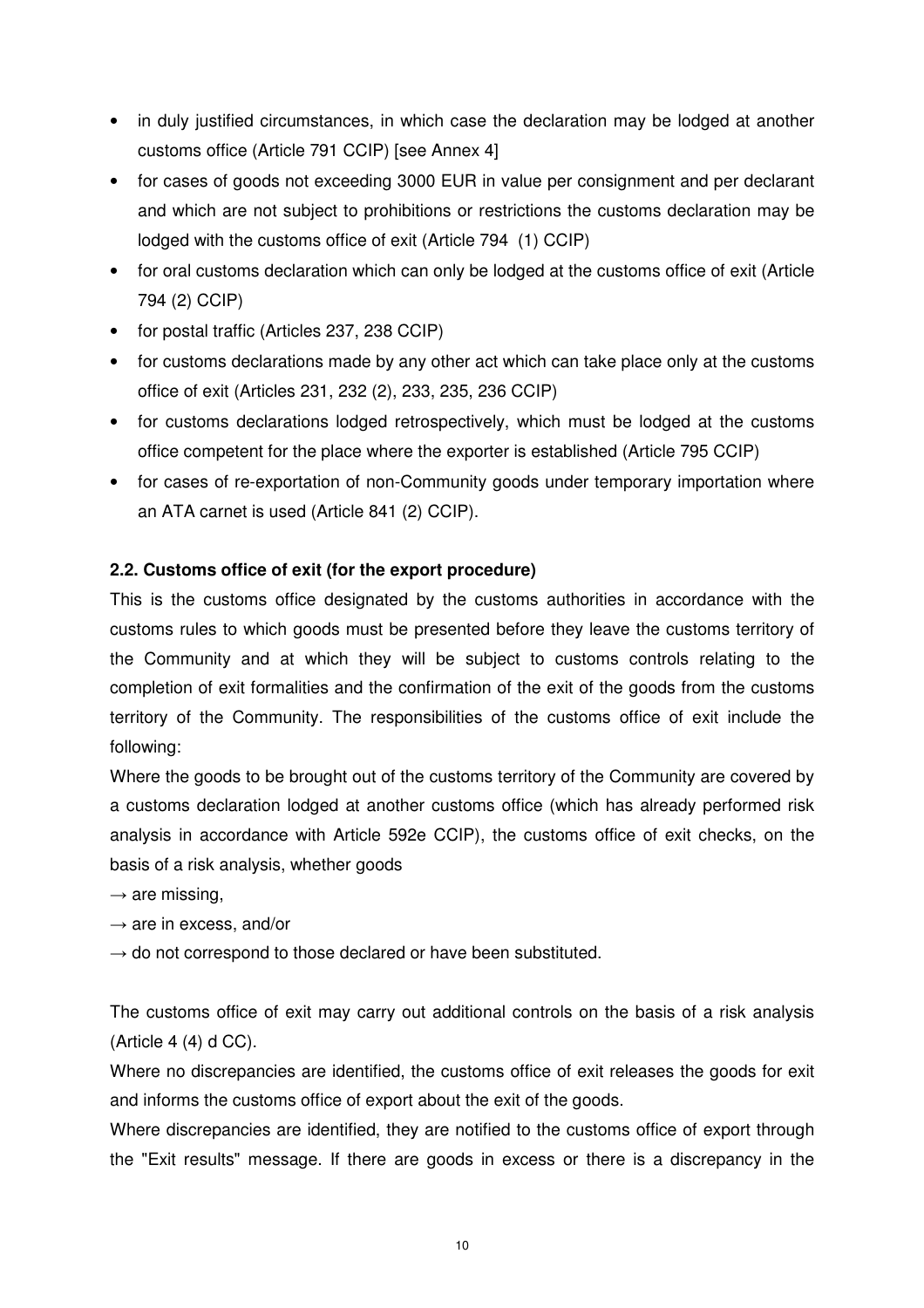nature of the goods, the customs office of exit refuses the exit of the goods until the export formalities have been completed (Article 793a (5) CCIP).

Where the customs office of exit receives an enquiry from the customs office of export concerning the exit of goods for which the customs office of export did not receive an exit results message, it replies to such a request for information (Articles 796da, 796e CCIP).

Where the customs office of exit is also the customs office of export, it performs the functions described for both customs offices.

Where the goods to be brought out of the customs territory are not covered by a customs declaration but by an exit summary declaration, the customs office of exit performs all controls required for goods leaving the customs territory of the Community before allowing the exit of the goods. The same applies in the cases where the requirement of an exit summary declaration is waived but a re-export notification is required.

### Criteria for determining the customs office of exit

Determining the customs office of exit depends on the specifics of the export operation and it may or may not coincide with the customs office of exit indicated in the export declaration<sup>2</sup>. It is because of this reason that, it is recommended to Member States to include all export operations in the ECS domain (i.e. should have a MRN) even if according to the export declaration the customs offices of export and office of exit are the same or are different but in the same Member State. The general rule is that the customs office of exit is the last customs office before the goods leave the customs territory of the Community (Article 793 (2), first subparagraph, CCIP).

The above mentioned general rule for customs declarations is subject to several special rules which, as a result, mean that the customs office of exit will not always be the last customs office before the goods leave the customs territory of the Community to a destination outside that territory.

### **These special rules for customs declarations are the following:**

 $\overline{a}$ 

**A vessel other than an authorised regular shipping service leaving for another EU port**  The customs office of exit is the customs office competent for the place where the goods are loaded to the vessel (which is not assigned to a regular shipping service authorised in accordance with Articles 313a and 313b CCIP for a discharge in a subsequent EU port).

 $2$  In the export declaration the indication of the customs office of exit (Box 29 SAD) is a mere identification of the intended customs office of exit (see Annex 37 CCIP).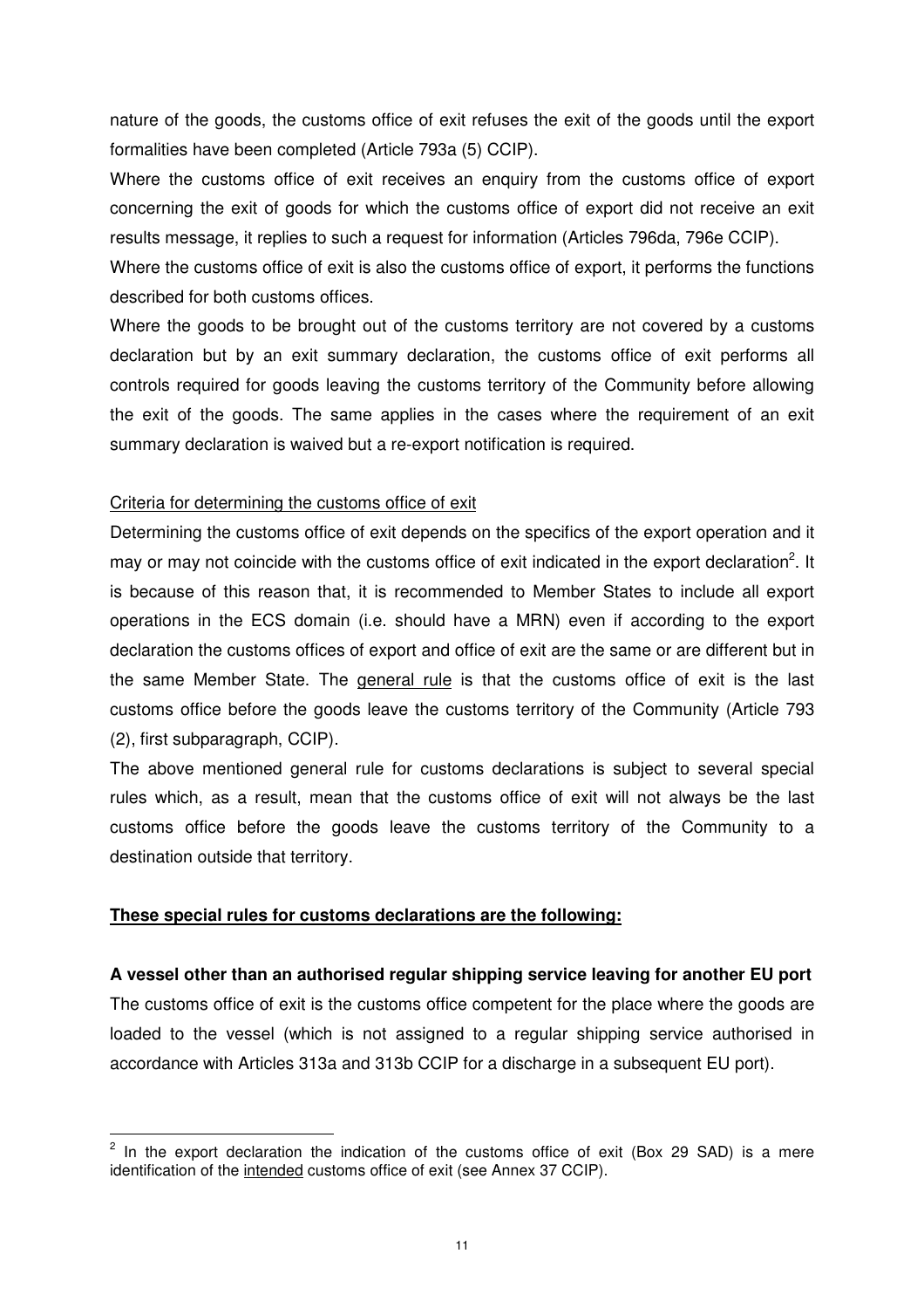This interpretation is based on Article 793 (2) (first subparagraph), and Article 313 CCIP, because the latter provision stipulates that in subsequent EU ports the goods will be considered to be non-Community goods and, consequently, be subjected to the provisions concerning the entry of goods into the customs territory of the Community (apart from the need to lodge an entry summary declaration).

This situation occurs only if the goods are unloaded in subsequent EU ports and are therefore in temporary storage, because, if they remain on board the vessel, the above mentioned general rule applies.

# **Export goods moved by a vessel or aircraft using the level 2 simplified transit procedure**

The exit formalities are performed by the customs office competent for the place where the Community goods are loaded to a vessel or aircraft that uses the simplified transit procedure – Level 2 (Article 445 or Article 448 CCIP) and are identified in the single manifest with the letter "X" (Article 793b (2) CCIP).

In maritime traffic the use of a simplified transit procedure is only possible for vessels assigned to an authorized regular shipping service because – for such services - the transit procedure is mandatory for non-Community goods (Article 340e (2) CCIP).

The customs office at the place of exit controls the physical exit of the goods.

# **Single Transport Contract**

The exit formalities are performed by the office competent for the place where the goods are taken over under a single transport contract for transport in accordance with the rules of Article 793 (2) (second subparagraph) (b) CCIP where the application of this derogation is requested.

The customs office at the place of exit controls the physical exit of the goods.

# **Export followed by transit**

The customs office of departure of the transit procedure fulfils the exit formalities (Article 793b (1) CCIP). The customs office at the place of exit controls the physical exit of the goods.

# **Pipelines and electric energy**

The customs office of exit is the customs office designated by the Member State where the exporter of goods leaving by pipeline and of electrical energy is established (Article 793 (2) (a) CCIP).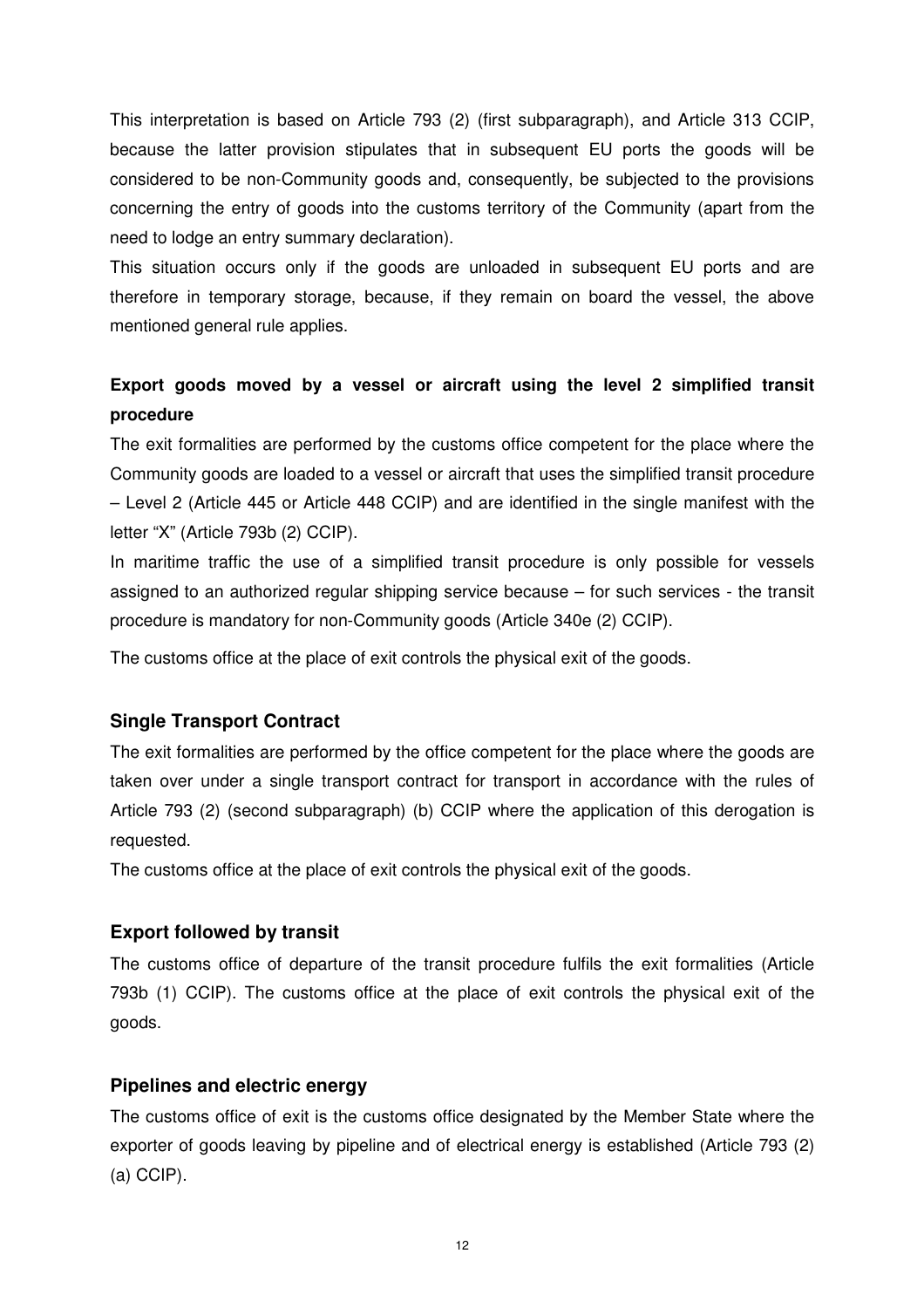### **3. EORI Numbers**

The person lodging a customs or exit summary declaration (see part C) must include his own Economic Operator Registration and Identification (EORI) number in the declaration.

A declarant who does not already have an EORI number (which is in many Member States a Trader Identification Number or a VAT number used before 1.07.2009) needs to obtain an EORI number. Application for an EORI number should be done before the filing of the first declaration. In case of operators established in third countries it can also be done during the first lodging. However, the latter is not recommended due to a possible long registration process.

The EORI application process differs according to whether the declarant is established in or outside the customs territory of the Community:

- a declarant established in the customs territory of the Community must apply for an EORI number at the customs authority or, if different, the designated authority of the Member State in which the declarant is established
- a declarant not established in the customs territory of the Community must apply for an EORI number at the customs authority or, if different, the designated authority of the Member State where the declarant will first lodge a customs or exit summary declaration.

Further information on EORI can be found at the following web link: http://ec.europa.eu/ecip/security\_amendment/who\_is\_concerned/index\_en.htm#eori

### **4. Movement Reference Number (MRN)**

The MRN is a unique number that is automatically allocated by the customs office that receives/validates and accepts the electronic customs declaration or EXS.

The allocation of a MRN to a customs declaration means that the MRN can be retrieved via the common ECS domain. It is therefore recommended to Member States to use the MRN not only where the indicated customs office of exit is in another Member State but also in other cases. This facilitates handling of the "cargo diversion" situations, where the goods arrive at a customs office of exit in another Member State than that indicated in the declaration. If a national registration number has been used and goods are presented at a customs office of exit in another Member State, the fallback procedure would need to be applied. The MRN contains 18 digits and is composed of following elements: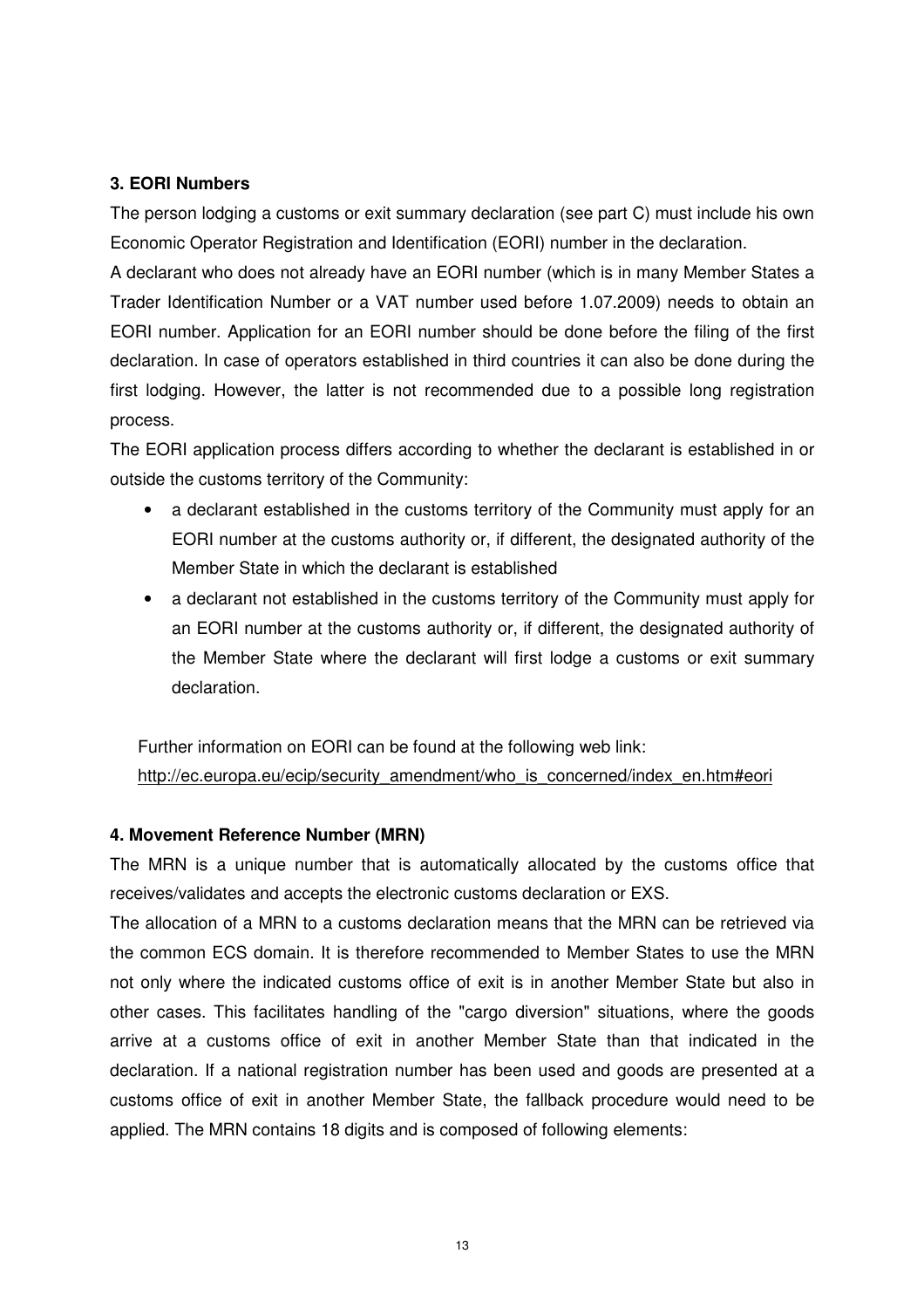| <b>Field</b>   | <b>Content</b>             | <b>Field type</b>   | <b>Examples</b> |
|----------------|----------------------------|---------------------|-----------------|
|                | Last two digits of year of | Numeric 2           | 07              |
|                | formal<br>acceptance/      |                     |                 |
|                | registration<br>the<br>of  |                     |                 |
|                | declaration (YY)           |                     |                 |
| 2              | Identifier of the Member   | Alphabetic 2        | IT              |
|                | States from which the      | (ISO)<br>2<br>alpha |                 |
|                | movement originates.       | country code)       |                 |
| 3              | Unique identifier for the  | Alphanumeric 13     | 9876AB8890123   |
|                | movement                   |                     |                 |
|                | per year and country       |                     |                 |
| $\overline{4}$ | Check digit                | Alphanumeric 1      | 5               |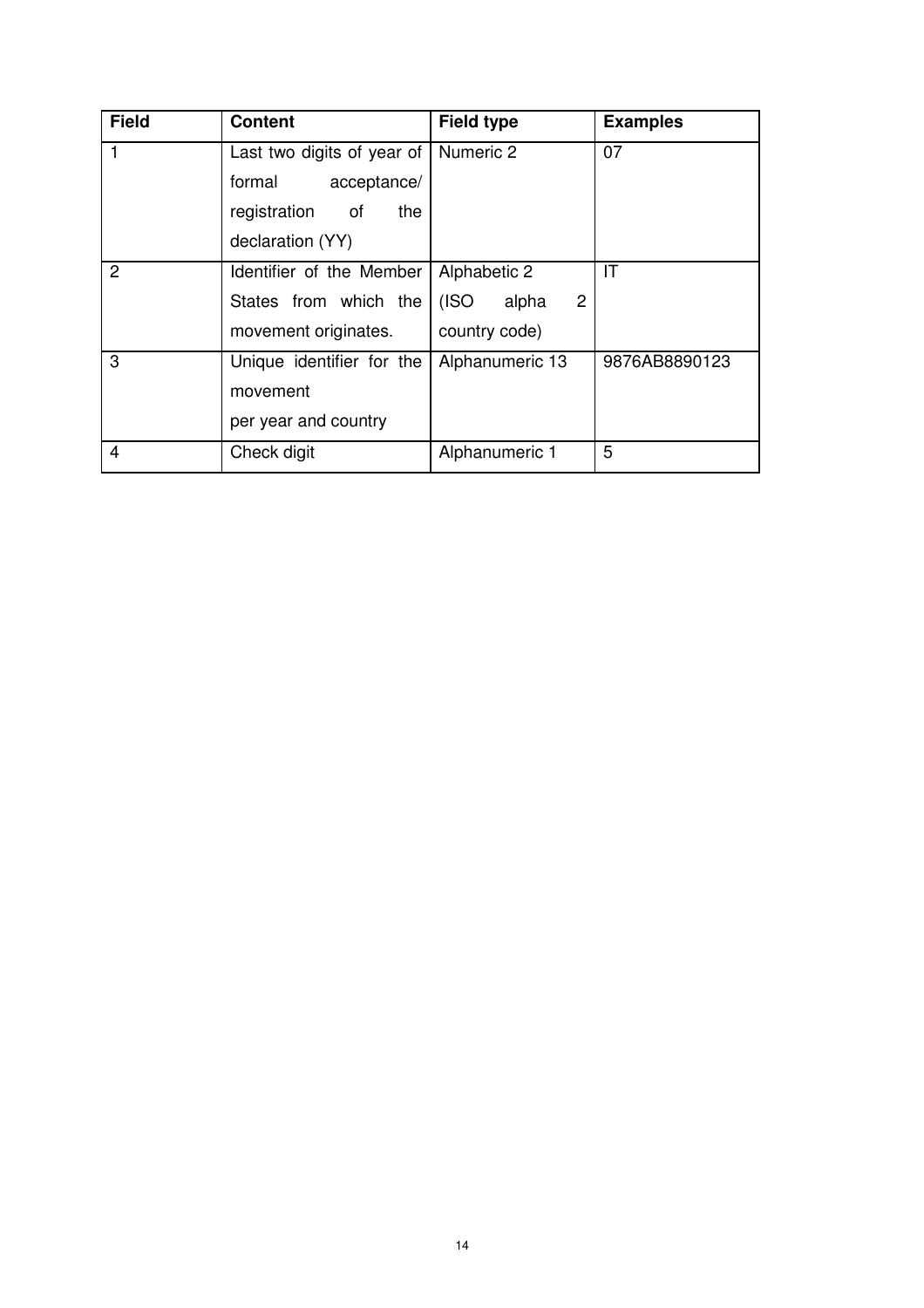#### **PART B**

#### **LODGING A CUSTOMS DECLARATION**

# **1. Obligation to lodge an electronic customs declaration with security data within certain time limits**

Without prejudice to the exceptions laid down in Article 592a CCIP EU legislation requires that an export/re-export/outward processing declaration must be lodged before departure or, in the case of deep sea container traffic, before loading of the container on board the vessel (cases referred to in Article 592b(1)(a)(i) CCIP). However, in practice, for all modes of transport, the export declaration must be lodged far earlier than the time limits set out in Article 592b CCIP in order to comply with the procedures at the customs office of export. Goods may not be removed from the customs office of export to the customs office of exit until the former office – upon finalization of its risk analysis - grants release for export. The time needed to perform risk analysis, to grant release for export, and upon release, to move the goods to the customs office of exit will in most cases and for all modes of transport necessitate a much earlier lodgement of the declaration if the goods are to depart from the customs office of exit at the scheduled time and on/in the scheduled conveyance.

In accordance with Articles 787(1) and 841(1) CCIP, the customs declaration for export/reexport/outward processing shall be lodged electronically. In cases where the electronic system of the customs authority is not available the use of paper based declarations is accepted (Article 787 (2) CCIP). Further exceptions are cases where an oral or paper based customs declaration or a declaration made by any other act is permitted and used (see Articles 226-238 CCIP). The electronic or paper based declaration shall contain the particulars laid down for such declarations in Annexes 37, 38 and 30A CCIP (including the security-related data) and shall be completed in accordance with the explanatory notes in those Annexes. The declaration shall be authenticated by the person making it.

#### **2. Exceptions**

#### **2.1. Exceptions from the time limits laid down in Articles 592b and 592c CCIP**

In the cases laid down in Article 592a CCIP the time limits for prior lodgement of the customs declaration do not apply; the declaration can be lodged as late as at the time of presentation of the goods at the customs office of export. However, in the interest of uninterrupted cargo flow and to ensure compliance with other jurisdictions' advance cargo risk requirements, the declarant will find it in his interest to lodge the customs declaration earlier than at the time of presentation.

Article 592a CCIP does not derogate from the need of a customs declaration but merely from the need to comply with the specific time limit and other rules laid down in Articles 592b to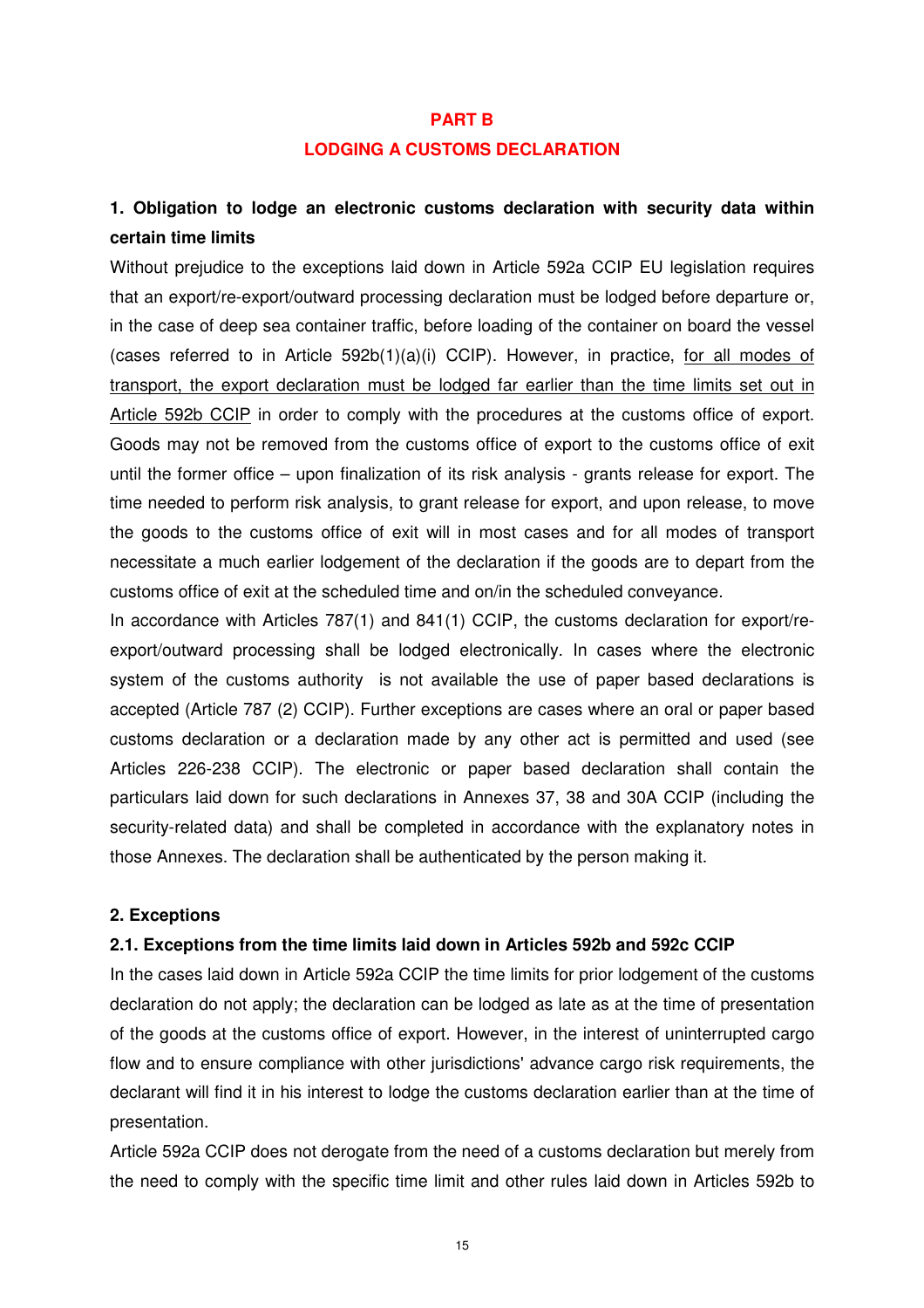592f CCIP. Instead, the customs declaration is to be lodged in accordance with the rules applicable in the particular case (for example, presentation of an ATA carnet).

# **2.2. Lodging a customs declaration without the safety and security data**

All normal, incomplete or simplified export declarations (as well as declarations for outward processing and re-export after a customs procedure with economic impact) must contain the safety and security data defined in Annex 30A CCIP for the exit summary declaration. The lodging of safety and security data is not required in the following cases:

- oral declarations (Articles 226-229(2), 235, 236 CCIP)
- declarations made by any other act (Articles 231 236 CCIP) (e.g. re-exportation of empty containers or exportation of remains (coffin) or ashes (urn) from a deceased person)
- postal traffic under the UPU rules(Articles 237, 238 CCIP)
- use of an ATA Carnet (Articles 797, 841(2) CCIP)
- goods intended for incorporation as parts of or accessories in vessels and aircraft, motor fuels, lubricants and gas which are necessary for the operation of machines and apparatus used on board of the ship or aircraft, foodstuff and other items to be consumed or sold on board (Art. 592a (o)CCIP)
- other cases specified in Art. 592a CCIP, such as electrical energy, goods leaving by pipeline, letters, postcards, printed matter, including on electronic medium, and goods of an intrinsic value which does not exceed 22 EUR where the conditions of that provision are met
- where Community goods are dispatched to a territory belonging to the customs territory of the Community but not to its fiscal territory and the rules on exportation apply in accordance with Articles 278 - 280 of Directive 2006/112/EC (OJ 2006 No L 347, p. 1), or where goods are dispatched to Helgoland, Büsingen, San Marino, Lake Lugano or the Vatican
- goods exported to Norway or to Switzerland (including Liechtenstein) in accordance with the agreements between the European Union and those countries.

The waiver from providing the security data does not waive any other requirement for customs declarations.

# **3. Place at which the declaration must be lodged**

# **3.1. General definition**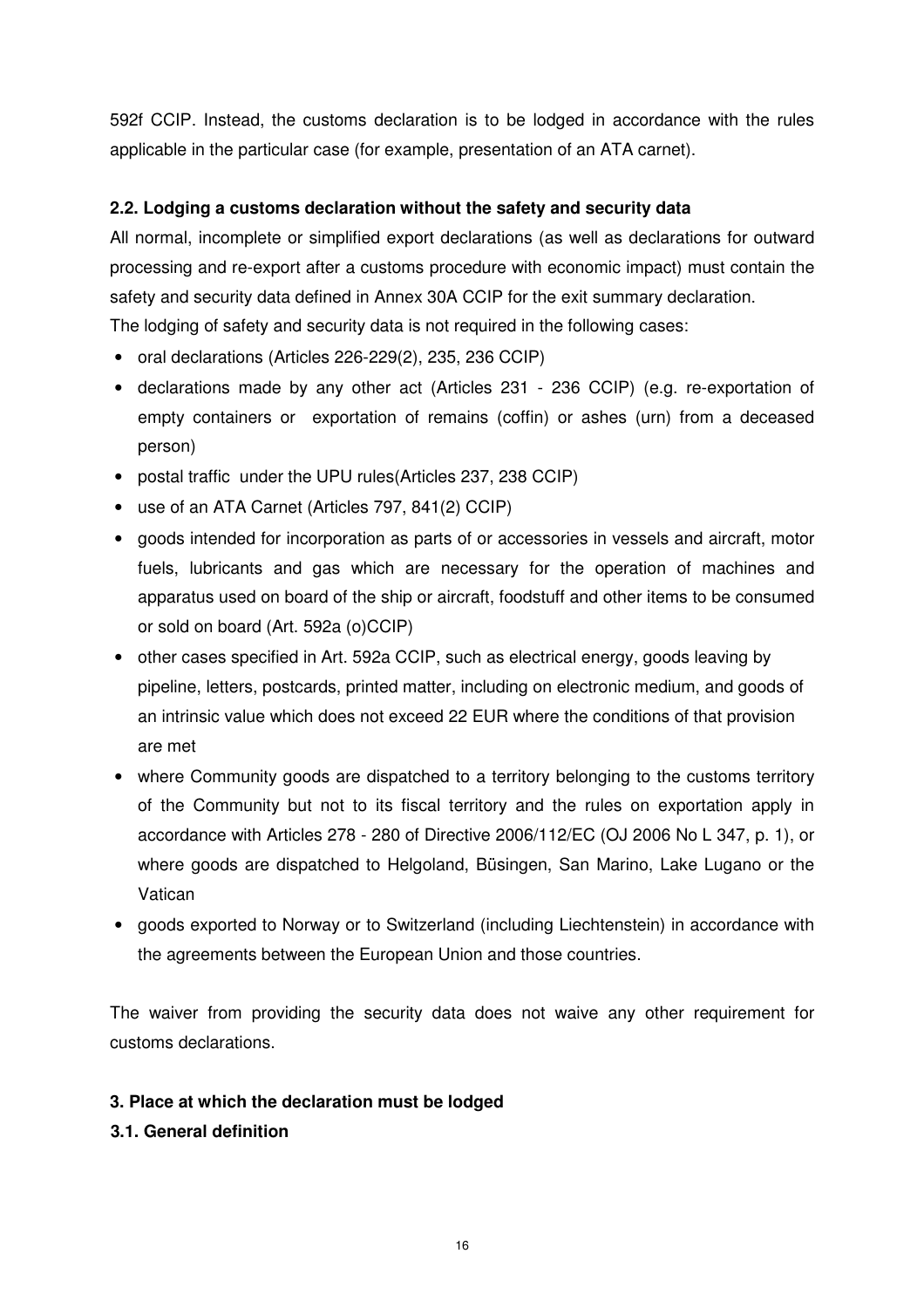The customs declaration must be lodged at the customs office of export. This is also the place where the security related risk analysis takes place.

# **3.2. Place where goods are packed or loaded for export shipment**

According to Article 161(5) CC the export declaration must be lodged either at the customs office responsible for supervising the place where the exporter is established or "where the goods are packed or loaded for export shipment". The question regarding the local responsibility of the customs office of export when "packing" or "loading" the goods for export has been posed frequently by logistic companies. The customs office responsible for the place where the goods are packed or loaded is generally the customs office in the region from where the goods, with a destination outside the customs territory of the Community, are transported.

 "Packing goods for export" is based on the point in time at which a decision has already been taken to export the goods, so that at least the quantity, type of the goods and country of destination of the goods are known and concrete steps have been taken to initiate the export transaction

At this early point, the customs administration is able to carry out checks in the most efficient manner possible – also in respect of safety and security risks - without any great effort, since there are no ensuing problems with packing, delays to onward transport and costs. It is in the interests of all parties involved to enable the customs administration to carry out its checks as early as possible to keep the parties' costs as low as possible and to limit possible checks at the EU's external borders to an absolute minimum.

Goods are packed for export when, for example:

- they are prepared for shipment (e.g. packed in cardboard boxes), particularly in order to avoid damage during transportation
- they are completely repacked by a professional packing company or undergo final packing in boxes specially made for the consignment
- when cartons are stuffed into a container (under the export refund legislation the word "loading" is used for this operation).

The above comments regarding "packing" also apply for "loading"; the definition for "packing" is more specific, since all packed goods are also loaded. Regarding "loading", the only cases covered are those where the goods are not packed for export (e.g. into a container).

This concerns in particular goods loaded on the active means of transport that will bring them out of the customs territory of the Community in an unpacked state (e.g. bulk goods, such as gravel or sand, or vehicles).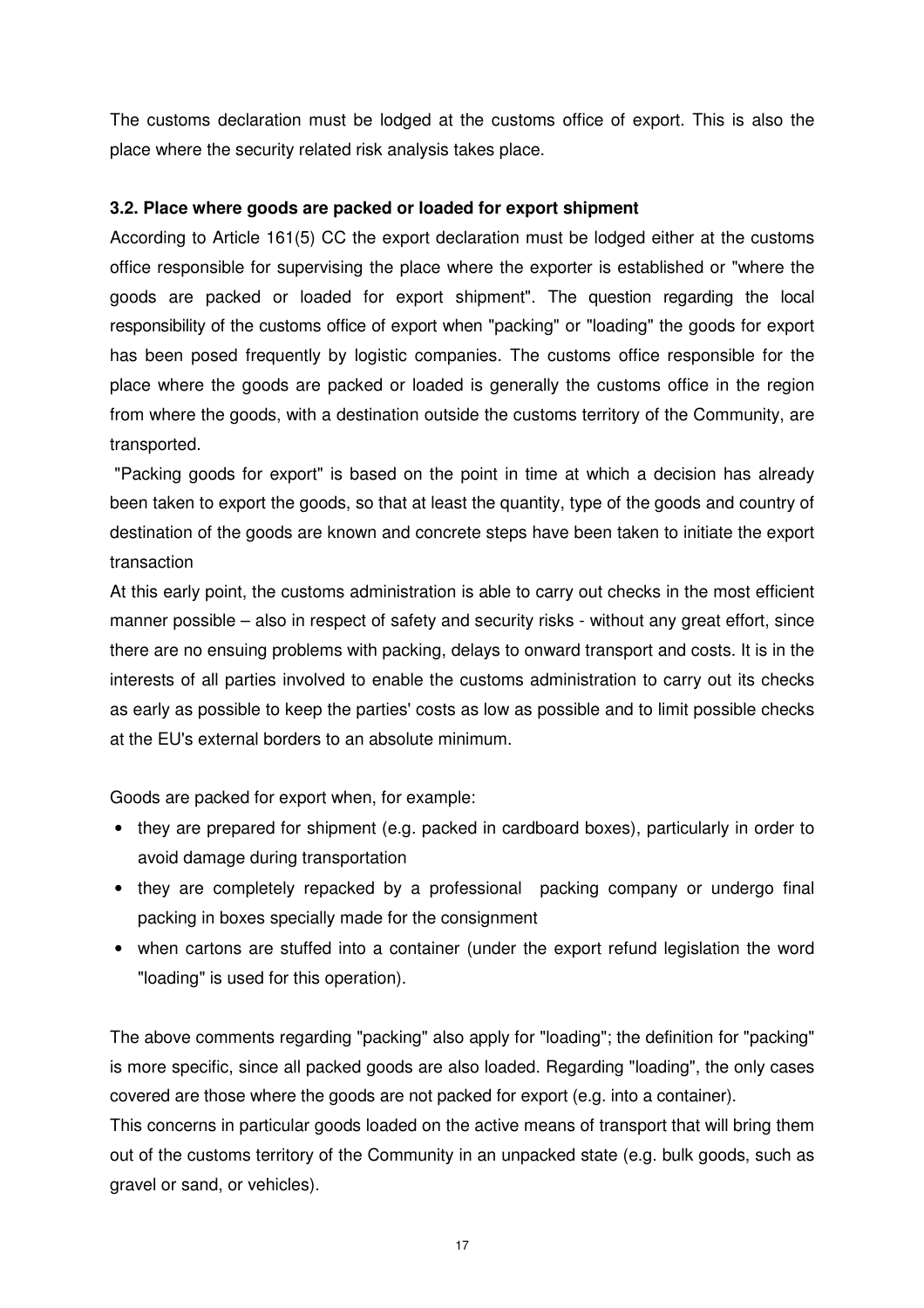Goods have been loaded for export, for example, when they are loaded at the factory (e.g. the loading of unpacked bulk goods).

Goods have not yet been loaded for export, for example, when the exporter in question does not yet know the exact arrangements for the export transaction (e.g. knows the goods recipient and the quantity of goods but not the scheduled date of the export) at the time when the goods are delivered to the storage facility.

These guidelines leave enough leeway within the legal framework for carrying out exports using the provisions on the local responsibility of the customs office of export to receive the export declaration, especially as Article 791 CCIP and the Administrative Arrangement create even more leeway (see Annex 4).

The failure to take advantage of the good level of knowledge at the customs office of export regarding the exporter and his products could mean that the admissibility check at "any" customs office of export would take longer and would generally not be able to guarantee that all the expertise existing at the local customs office is used.

In case of the export refund goods only the place of packing or loading is allowed for lodging the export declaration (Reg. (EC) No 612/2009).

### **4. Person responsible for lodging the customs declaration**

The person responsible for the lodgement of the customs declaration is the person who may declare the goods for the customs procedure concerned and who is able to present the goods to customs together with all the required documents; goods may alternatively be presented through a representative.

In case of an export declaration that person is the exporter, i.e., the person on whose behalf the export declaration is made and who is the owner of the goods or has a similar right of disposal over them at the time the declaration is accepted (Article 788(1) CCIP). In the case of export of agricultural goods under an export licence the export declaration must be lodged by the licence holder (Regulation (EC) No. 376/2008, OJ 2008 No L114, p. 3).

In case of an outward processing declaration that person is the holder of the outward processing procedure.

In case of re-exportation that person is the holder of the customs procedure with economic impact (customs warehousing, inward processing, temporary admission, processing under customs control) that is going to be discharged with the re-exportation of the goods. Any of these persons may use a representative.

### **5. Data requirements**

The data required for the safety and security analysis are listed in Annex 30A CCIP.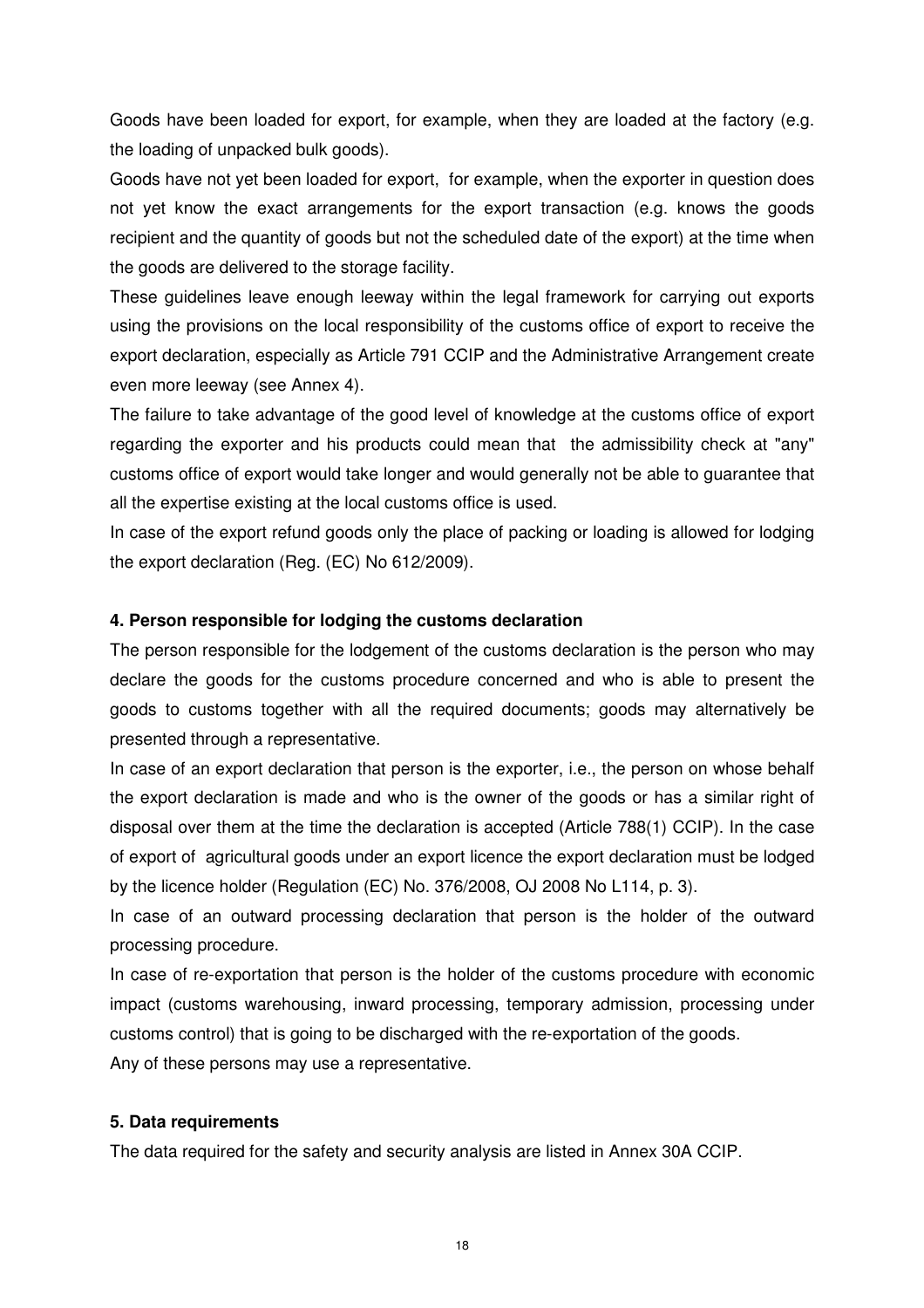Holders of an AEO certificate referred to in Article 14a (1) points (b) or (c) CCIP exporting goods may lodge a customs declarations containing the reduced safety and security data requirements set out in Table 5 of Annex 30A CCIP.

Carriers, freight forwarders or customs agents who are holders of an AEO certificate referred to in point (b) or (c) of Article 14a (1) CCIP and are involved in the exportation of goods on behalf of holders of an AEO certificate referred to in point (b) or (c) of Article 14a (1) may also lodge a customs declaration comprising the reduced data requirements set out in Table 5 of Annex 30A CCIP.

The following persons need to be an AEO (holders of an AEO certificate - Security and Safety or of an AEO certificate – Customs Simplifications/Security and Safety) in order to submit a customs declaration containing the reduced security data set:

- $\rightarrow$  the exporter, holder of the outward processing procedure or holder of the customs procedure with economic impact that is going to be discharged with the re-exportation of the goods, in the cases they lodge themselves, respectively, the export customs declaration, the outward processing customs declaration or the re-export customs declaration;
- $\rightarrow$  if the customs declaration is lodged by a representative, also the representative (direct or indirect representation) of the persons referred to in the first indent.

### **6. Time limits for lodging the customs declaration**

### **6.1. Introduction**

The time limits for lodging the customs declaration are intended to allow the minimum time period necessary for the customs office of export to perform risk analysis and any customs control it deems necessary before the goods are released for export. At the latest, these deadlines are measured against the moment in time when the goods are actually to leave the customs territory of the Community (except for deep sea containerised cargo where the deadline expires 24 hours before the goods are to be loaded on the vessel, Article 592b (1) (a) (i) CCIP). However, in practice these deadlines will only apply in those relatively few instances where the customs office of export is also the customs office of exit (again, with the possible exception of Article 592b (1) (a) (i) CCIP). Where this is not the case, the lodgement of the declaration must take place by a point in time before the goods are actually to leave the customs office of exit that will allow both the customs office of export to carry out its risk analysis and for the goods – following release for export - to be moved to the office of exit for departure on the scheduled time and in/on the scheduled conveyance. Therefore, in practice, for all modes of transport described below the customs declaration must normally be lodged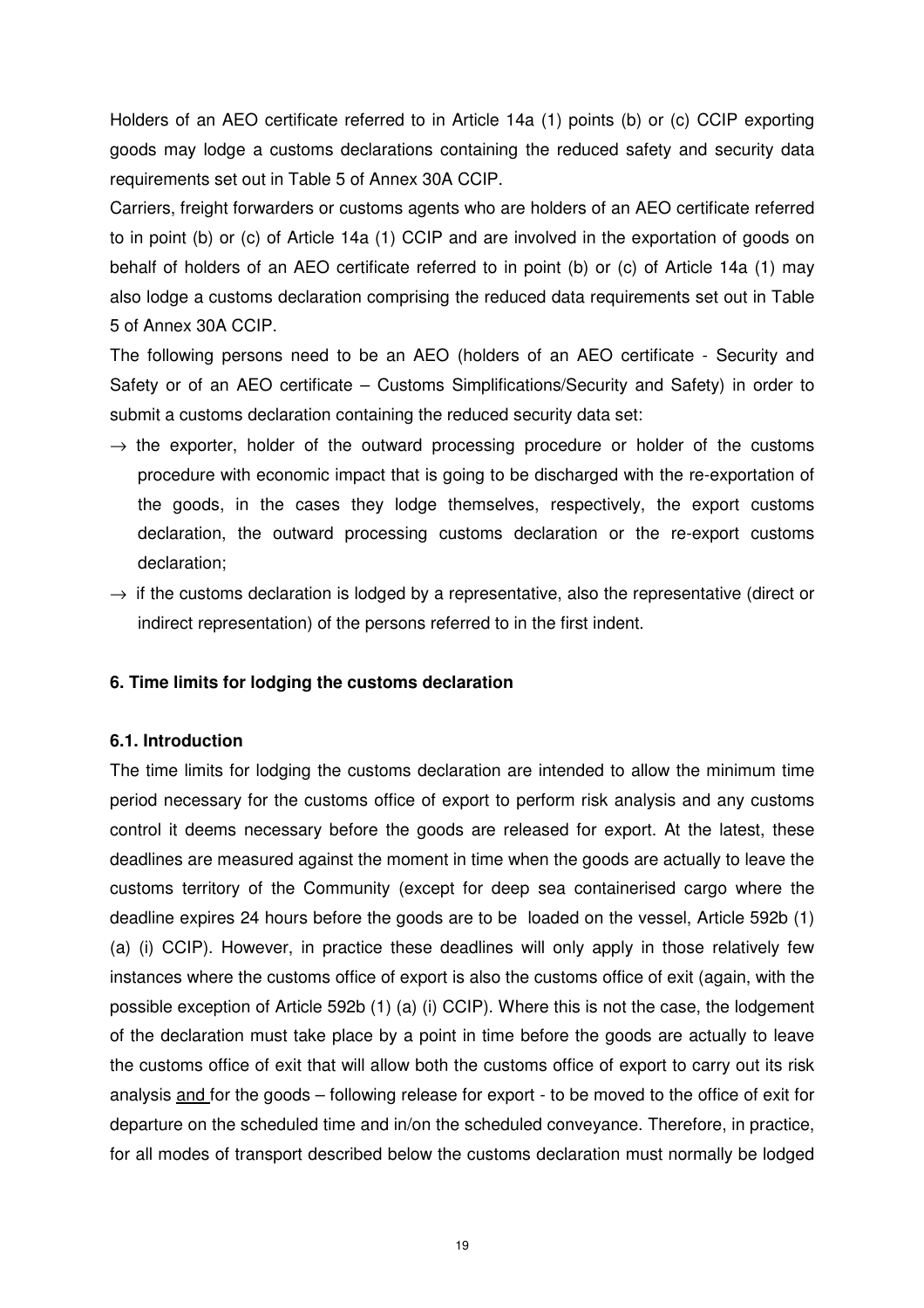far earlier than the deadlines. Failure to do so may result in delay of the release of the goods for export and the goods missing the scheduled conveyance at the customs office of exit. The time limits for lodging the pre-departure customs declaration are defined in Article 592b CCIP. These time limits can be divided into two groups:

- $\rightarrow$  Special cases<sup>3</sup>, [e.g. for the application of export refunds];
- $\rightarrow$  General cases, where the time limits are associated with:
- the expected moment when the goods will be brought out of the customs territory of the Community<sup>4</sup>.
- the expected moment when the active means of transport will bring the goods out of the customs territory of the Community<sup>5</sup>.

# **6.2 Special cases due to the nature of the operation**

# **Entry in the records by approved exporters**

 $\overline{a}$ 

Member States may allow that under the local clearance procedure approved exporters according to Article 283 CCIP apply for an additional simplification in cases where a waiver from the pre-departure declaration applies (see Art. 285a (1a) CCIP), such an authorisation may cover for example:

- delivery of ship and aircraft supplies (i.e. spare parts and foodstuff for consumption or sale on board of ships and aircraft)
- goods brought out of the customs territory directly to drilling or production platforms or wind turbines operated by a person established in the EU
- gravel or rough timber extracted or cut close to the border and exported to Norway or Switzerland.

 $3$  The application of the specific time limits for the special cases prevails over the application of the time-limits for the general cases.

<sup>4</sup> The person lodging the declaration should estimate the **moment when the goods will be brought out of the customs territory of the Community** in order to be able to comply with time limit. Note that it is only knowledge of the expected moment the goods will be removed from the customs territory of the Community and not the knowledge of the exact moment when that future event will occur. According to EU customs legislation the only direct consequence of the non-compliance of the time limits is a delay in the release of the goods by the customs authorities because those time limits were considered the minimal time limits for the customs authorities to perform risk analysis and the customs controls they consider appropriate. However, the non-compliance of the time limits may be subject to penalties in accordance with the legislation of the Member State concerned (Article 592f (2) CCIP). Until the goods are released by the customs authorities they cannot be removed from the place where they were presented when the declaration was lodged.

<sup>&</sup>lt;sup>5</sup> See Article 592c CCIP for intermodal transportation and for so-called "combined transportation" (e.g. a truck on a ferry).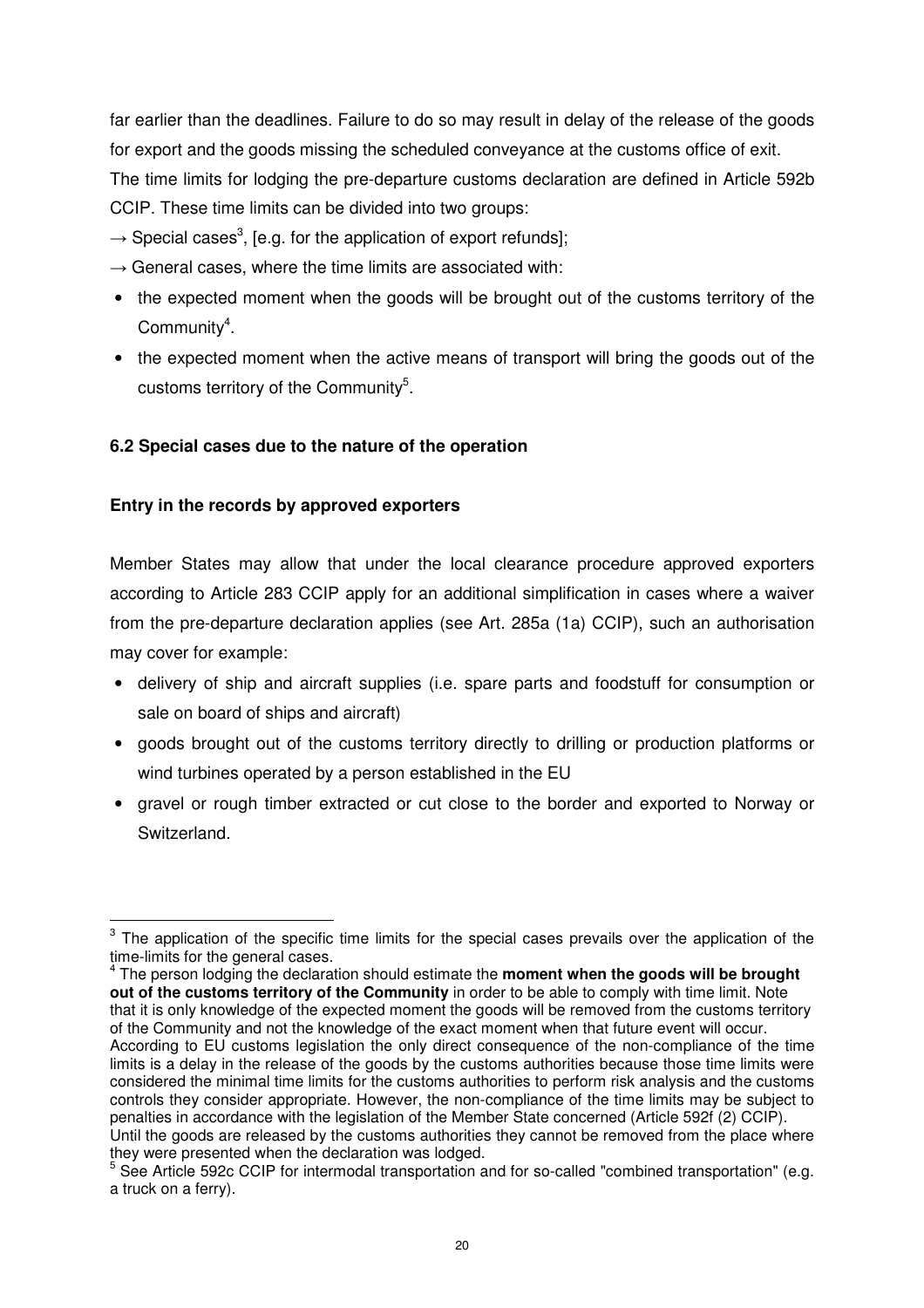It should be noted that some of these goods (e.g. fuel in a normal tank of a truck) need not be declared for export for customs purposes, as they are considered to be part of the means of transport. They may however have to be declared for statistical or tax reasons.

The granting of such an authorisation requires that the applicant fulfils the criteria for the local clearance procedure. The authorisation can be limited to cases of export of Community goods. In general this additional simplification can only be granted if the whole export operation takes place in one Member State (customs offices of export and exit are located in the same MS); MS can agree on bilateral basis that the simplification is valid in cases of export via the customs offices of exit of the other MS.

Such an approved exporter must:

- $\rightarrow$  enter each export immediately in his records and
- $\rightarrow$  report all exports to the customs office where he is established on a periodic basis of up to one month; these reports must be made electronically where computerised systems are in place, otherwise paper-based.

Entry of the goods in the records shall be deemed to be release for export and exit.

In order to allow sufficient customs surveillance the competent customs office shall require that the holder of the authorisation makes an endorsement on the transport documents or the invoices which accompany the export consignment indicating the simplification. The transport document or the invoice should contain at least the following information:

| DE <sup>6</sup>               | Art. 285a (1a) CCIP <sup>7</sup> |
|-------------------------------|----------------------------------|
|                               | EXPORT – DE abcd ZA $xyz^8$      |
| name of the approved exporter |                                  |

It is recommended that the customs offices which are responsible for the authorisation consider using this sample.

 $^6$  MS

 $\overline{a}$ 

 $7$  Reference to the granted simplification

 $8$  Authorisation number – competent customs office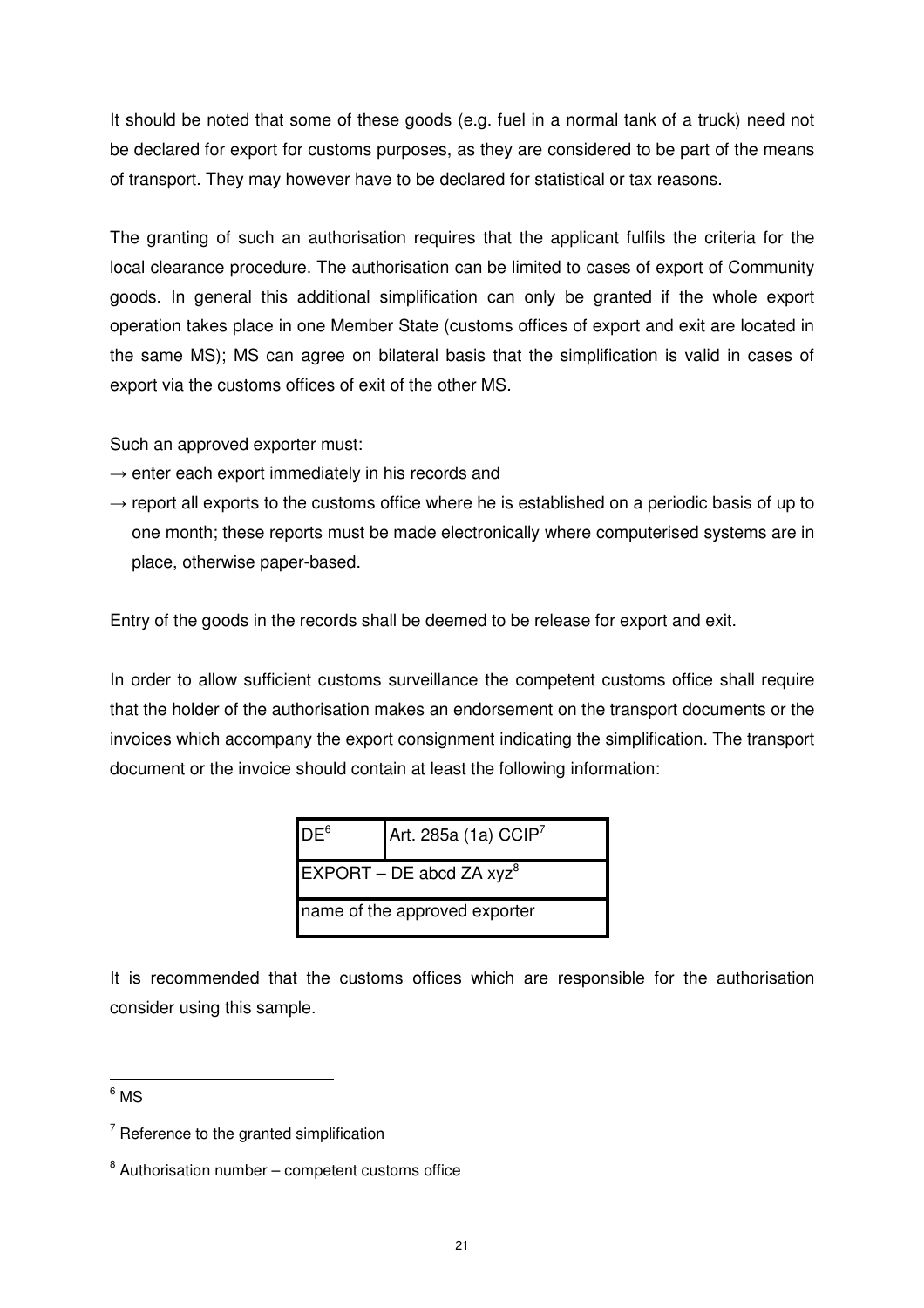# **6.3. Application of export refunds <sup>9</sup> 10**

All persons exporting products for which they claim an export refund shall be required to:

- lodge the export declaration with the competent customs office in the place where the products are to be loaded for export transport
- inform that customs office at least 24 hours prior to starting the loading operations and indicate the anticipated duration of loading. The competent authorities may stipulate a time limit other than 24 hours.

The following may be considered as the place of loading for the transport of products for export:

- in the case of products exported in containers, the place where they are stuffed into the containers
- in the case of products exported in bulk, sacks, cartons, boxes, bottles, etc. and not loaded into containers, the place where the means of transport, in which they leave the customs territory of the Community, is loaded.

Taking into account this provision, when Regulation (EC) No 612/2009 is applicable, the information and the relevant data about the export  $11$  shall be lodged:

- In the case of products exported in containers, at least 24 hours prior to starting the loading operation of the goods into the containers
- In all other cases, at least 24 hours prior to starting the loading operation of the goods on the active means of transport which will bring the goods out of the customs territory of the Community.

# **6.4. General cases associated with the means of transport**

# • **Maritime Traffic (when the expected active means of transport will bring the goods out of the customs territory of the Community by sea)**

# → **Short sea<sup>12</sup> containerised cargo or bulk/break bulk cargo**

 $\overline{a}$ 

<sup>&</sup>lt;sup>9</sup> Commission Regulation (EC) No 612/2009 of 7 July 2009, laying down common detailed rules for the application of the system of export refunds on agricultural products (OJ L 186, 7.7. 2009).

<sup>10</sup> In the case of export refunds on agricultural products for consumption on board ships or aircrafts Article 33 (4) Regulation (EC) No 612/2009 states that "the provisions of Article 5 (7) shall not apply to deliveries covered by this Article. However, the Member States may take appropriate action to allow checks on the products". This means that there is no time-limit in this cases (Article 592a letter o CCIP) unless the Member State, using the empowerment of Article 33 (4) Regulation (EC) No 612/2009, has defined a specific time limit for lodging the customs declaration.

 $11$  Regulation (EC) No 612/2009 is only applicable to Community agricultural products.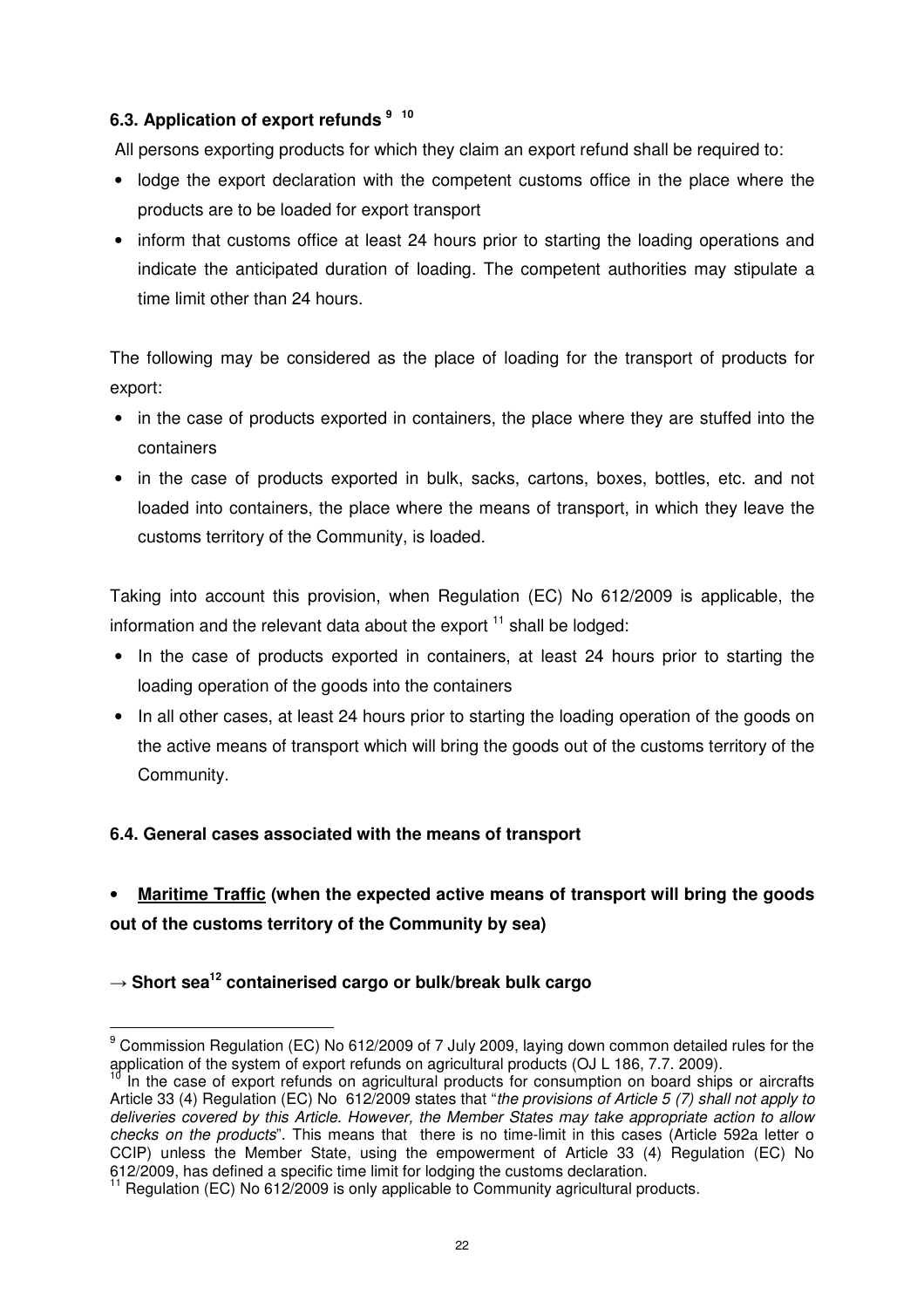The electronic customs declaration shall be lodged at least 2 hours before the expected moment when the vessel will leave the port in the territory.

# → **Deep sea<sup>12</sup> containerised cargo**

The electronic customs declaration shall be lodged at least 24 hours before the expected moment when the goods will be loaded onto the vessel on which they are to leave the customs territory of the Community.

# → **Deep sea<sup>12</sup> bulk/break bulk cargo**

 $\overline{a}$ 

The electronic customs declaration shall be lodged at least 4 hours before the expected moment when the vessel will leave the port in the customs territory of the Community.

# • **Air Traffic (when the expected active means of transport will bring the goods out of the customs territory of the Community by air)**

The electronic customs declaration shall be lodged at least 30 minutes before the expected moment when the aircraft that will take the goods out of the customs territory of the Community will take off at the airport in the territory.

• **Rail Traffic (when the expected active means of transport will bring the goods out of the customs territory of the Community by rail)**

The electronic customs declaration shall be lodged at least 2 hours prior to the expected moment when the train will depart from the last customs office in the customs territory of the Community.

• **Inland Waters Traffic (when the expected active means of transport will bring the goods out of the customs territory of the Community on a river or lake)**

The electronic customs declaration shall be lodged at least 2 hours prior to the expected moment when the vessel will depart from the last customs office in the customs territory of the Community.

# • **Road Traffic (when the expected active means of transport will bring the goods out of the customs territory of the Community by road)**

<sup>&</sup>lt;sup>12</sup> Details on these time-limits, including the distinction between short sea and deep sea movements, are available in part. C, section 9.1.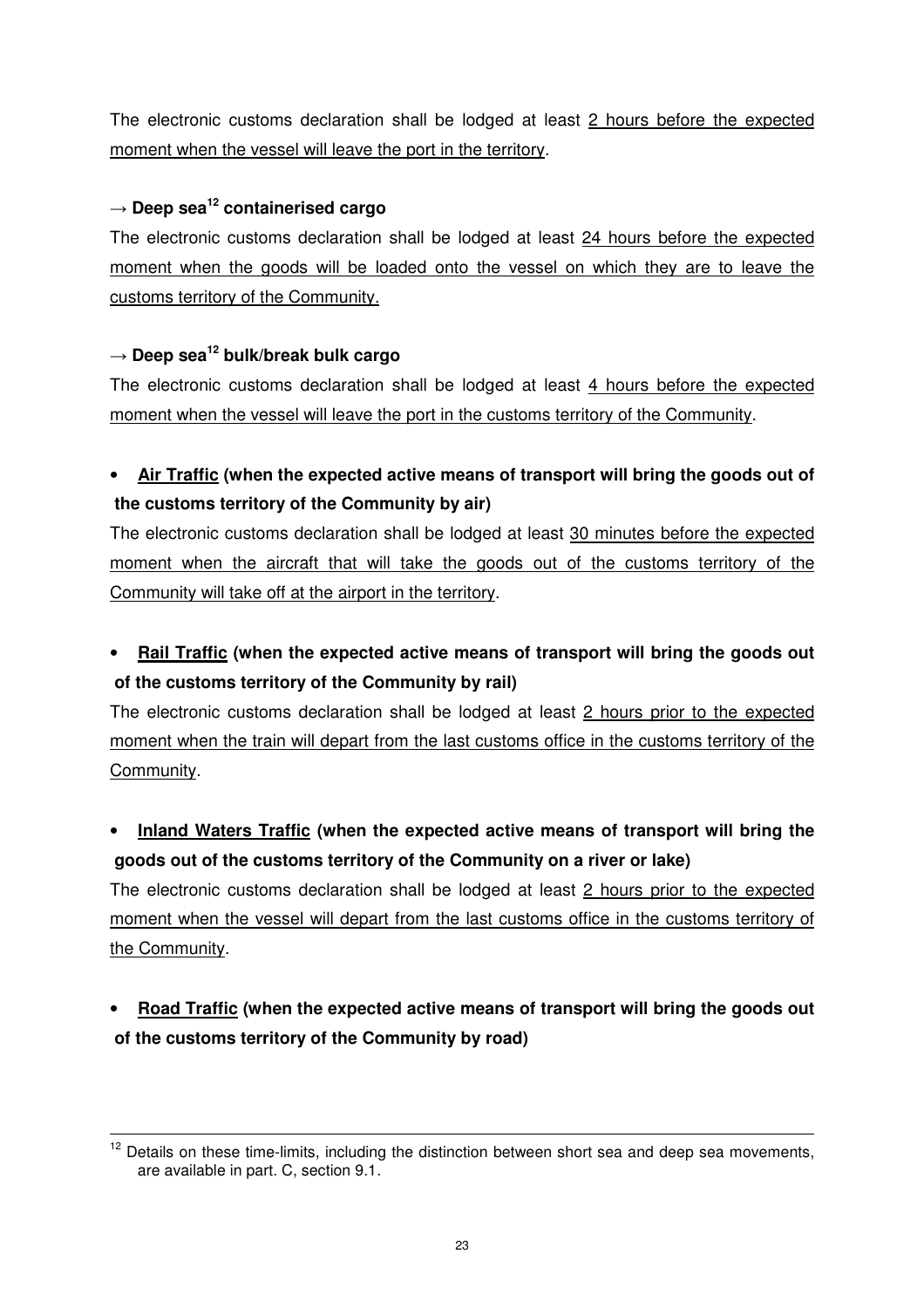The electronic customs declaration shall be lodged at least 1 hour prior to the expected moment when the truck will depart from the last customs office in the customs territory of the Community.

Where the customs declaration is not lodged by use of data processing technique because the electronic application of the person lodging that declaration is not functioning, the timelimit is 4 hours (Article 592b (2) CCIP) for all of the above mentioned means of transport except deep sea containerised cargo where the deadline remains 24 hours before commencement of loading.

# **6.5. Derogations**

 $\overline{a}$ 

The lodging of a customs declaration is not subject to the above mentioned time limits in the cases laid down in Article 592a CCIP and for exports to Norway and Switzerland (including Liechtenstein).

In such cases, the customs declaration can be lodged at the latest when the goods are presented to the customs office of export (this may also be the customs office of exit)<sup>13</sup>. However, the declarant will find it in his interest to lodge the declaration far earlier to ensure uninterrupted cargo flow.

# **7. Specific rules for aircraft and ship supplies**

It should be noted that under EU legislation some of these goods (e.g. fuel filled in a normal tank) need not be declared for export, as they are considered to be part of the means of transport. However, for the tax purposes an export declaration may be needed. For details on specific codes and rules for aircraft and ship supplies see Annex 3.

# **8. Information to the customs office of exit on the exit of goods**

Articles 793a (1) and 796d (1) CCIP stipulate that the customs office of exit shall supervise the physical exit of the goods from the customs territory of the Community.

How should this be done and who is obliged to provide the necessary information once the goods have been presented at the customs office of exit?

Article 796d CCIP requires that the person holding the goods advises the next holder of the goods of the Movement Reference Number(s) of the export operation(s), together with the unique consignment reference number or transport document number or reference for the bill of lading/air waybill and number of packages. If containerised, the equipment identification number should also be given. This has to be done as early as possible - at the latest at

<sup>&</sup>lt;sup>13</sup> Note that until the customs authorities grant the release, the goods cannot be brought out of the customs territory of the Community.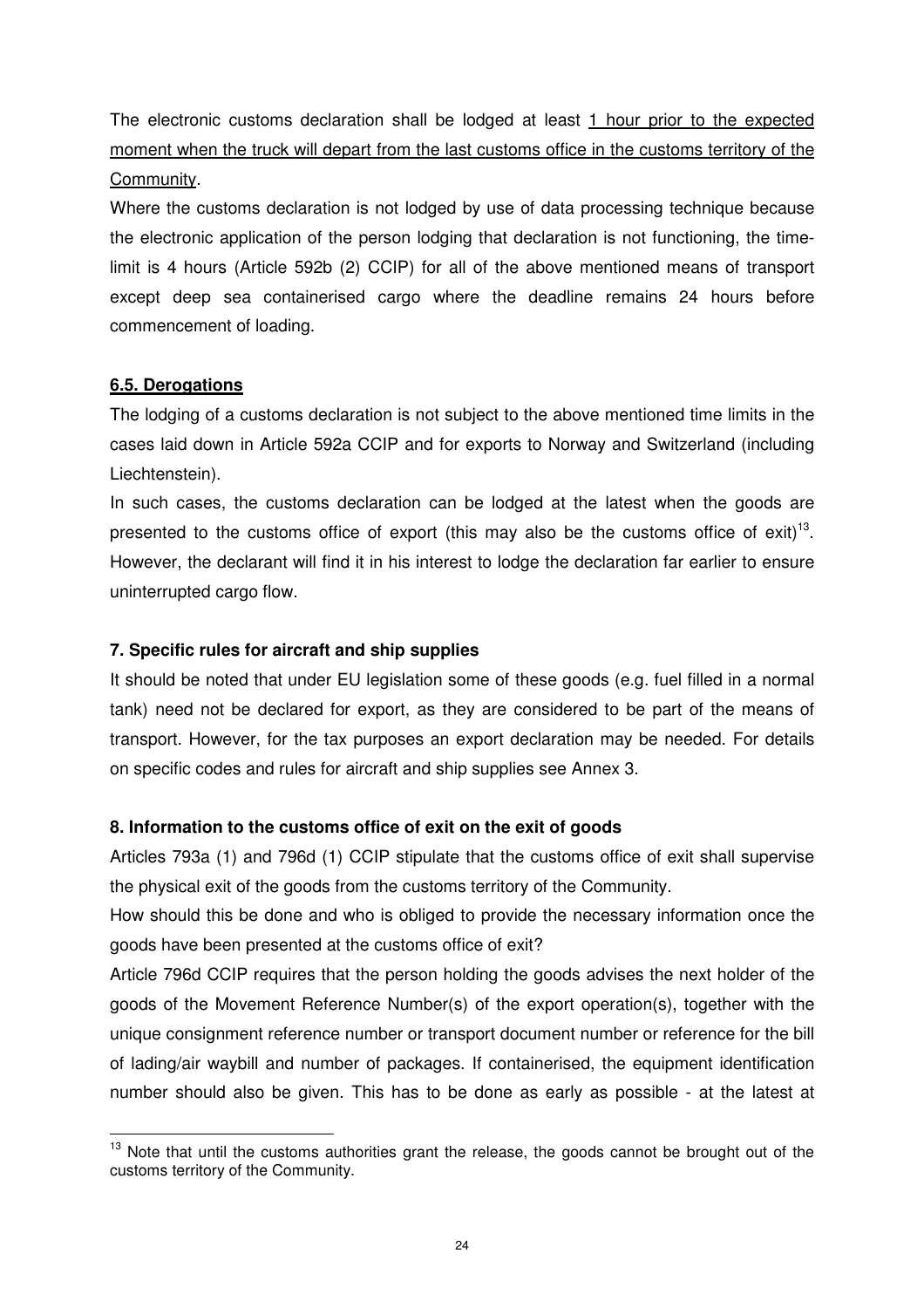handover of the goods. The advice may be made using commercial, port or transport information systems and processes or, where not available, in any other form. At the latest upon handover of the goods, the person to whom they are handed over shall record the advice provided by the first holder of the goods.

If the carrier has not obtained all of the above information, it may not load the goods and bring them out of the Community.

The carrier must then inform the customs office of exit that the goods have effectively left the Community, by providing to the customs office of exit the above information. This may be done through the existing manifest or other transport reporting requirement and should be made available to customs through existing commercial, port or transport systems. Such information is not necessary in cases where the customs office is already aware of the exit (e.g. in cases where a truck has passed a customs office at the land border and can from there leave only the customs territory of the Community).

### **9. Information of exit to fiscal authorities**

According to Article 796e (1) CCIP, upon receipt of the exit results message, the customs office of export shall certify the physical exit of the goods to the declarant, by use of the export notification message or in the form specified by that office for that purpose.

Customs legislation cannot impose on tax authorities the type of proof to be used for tax relief on exported goods; however in accordance with the principle of legislative coherence the proof of exit provided under the customs provisions should also be accepted for tax purposes. In this case the fiscal authorities should also be informed about the invalidation of the export declaration.

Member States should inform the Commission about the type and format of the exit confirmation/notification so that this information can be passed on to the other Member States.

# **10. Single transport contract (Article 793(2) (b) CCIP)**

### **10.1. Introduction**

Article 793 (2) (b) CCIP establishes a derogation to the general rule that the customs office of exit is the last customs office before the goods leave the customs territory of the Community.

If a request is made to that effect, the customs office of exit is the office competent for the place where the goods are taken over under a single transport contract for transport of the goods out of the customs territory of the Community by railway companies, postal operators under the UPU rules, airlines, express operators or maritime carriers.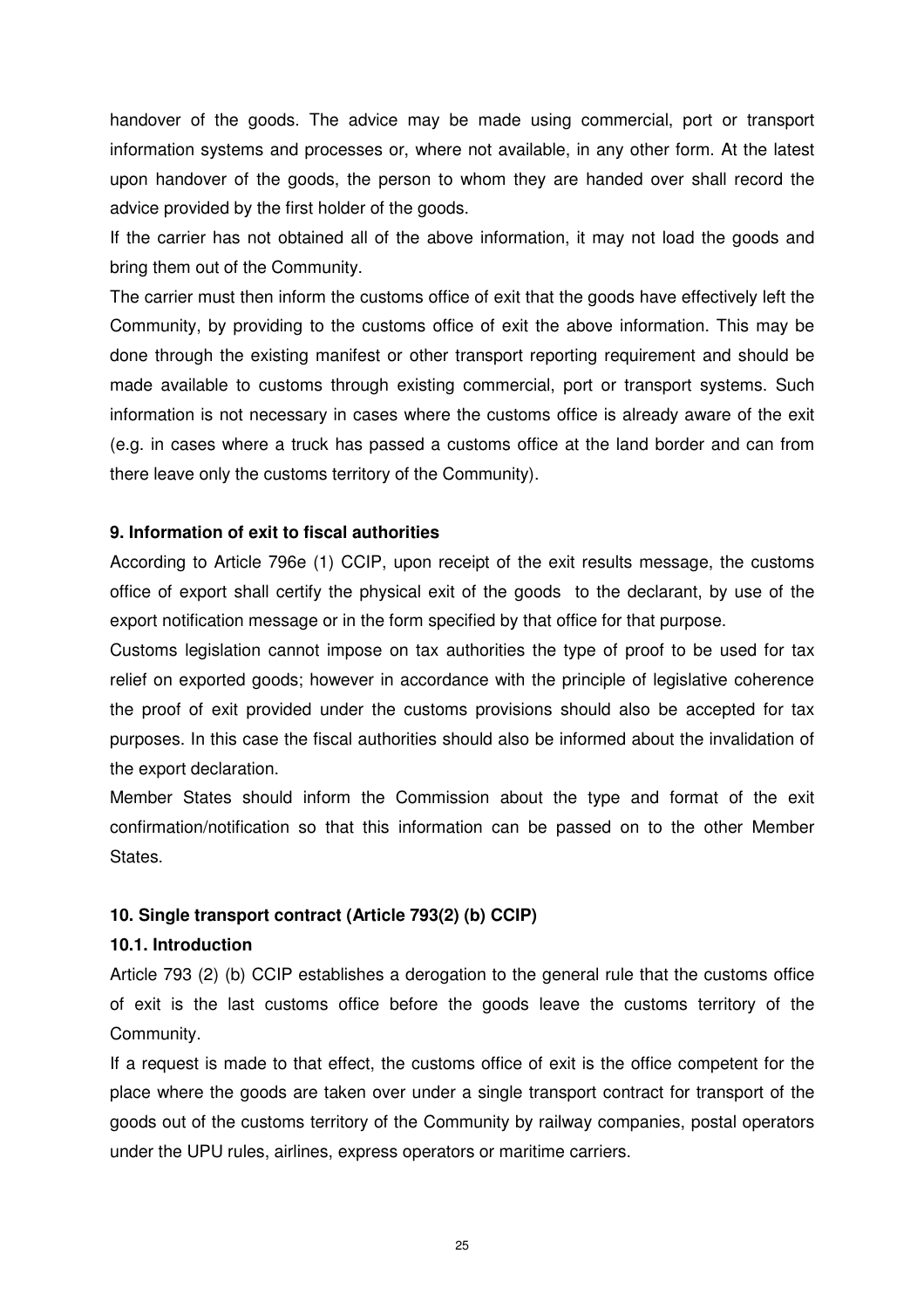Transport by road by these operators is permitted, as long as the goods do not leave the customs territory of the Community by road, i.e. they are carried out of the territory by rail, post, air or sea. The rules on the single transport contract apply also, when the transport company combines different means of transport (hereafter referred to as 'multimodal transport'). An example of a multimodal transport is the use of 'air trucks' (trucks run by an airline) to cover part of the route for goods transported under a contract with an airline company.

The export/re-export declaration must, where no exception applies, comply with Article 787 (1) CCIP, i.e. be lodged using a data processing technique and contain the required data elements.

When goods arrive at the customs office from where they will leave the customs territory of the Community by rail, post, air or sea, this customs office can request information that the requirements of the export procedure have already been complied with since the export formalities were already completed and the exit certified.

Article 793(3) (a) to (d) CCIP sets out the possible information to be made available by the carrier to the actual customs office of exit on request.

One of the following proofs shall be accepted:

- the MRN of the export declaration if available
- a copy of the single transport contract or the export declaration for the goods concerned
- the unique consignment reference number or the transport document reference number and the number of packages and, if containerised, the equipment identification number
- information concerning the single transport contract or the transport of the goods out of the customs territory of the Community contained in the data processing system of the person taking over the goods or another commercial data processing system

### **10.2. Exports by air and by express operators**

Where goods are carried by an airline or an express operator under cover of a single transport contract for transport of the goods out of the customs territory of the Community, and part of the route is made by air, road or rail, the conditions of Article 793 (2) (b) CCIP are considered to be fulfilled, provided the goods are brought out of the customs territory of the Community for a destination outside that territory by air, and provided the person lodging the declaration makes a request to this end.

### **10.3. Exports by sea**

By analogy with exports by air, in the case of multimodal transport covered by a single transport contract, the customs office of exit is the customs office competent for the place

26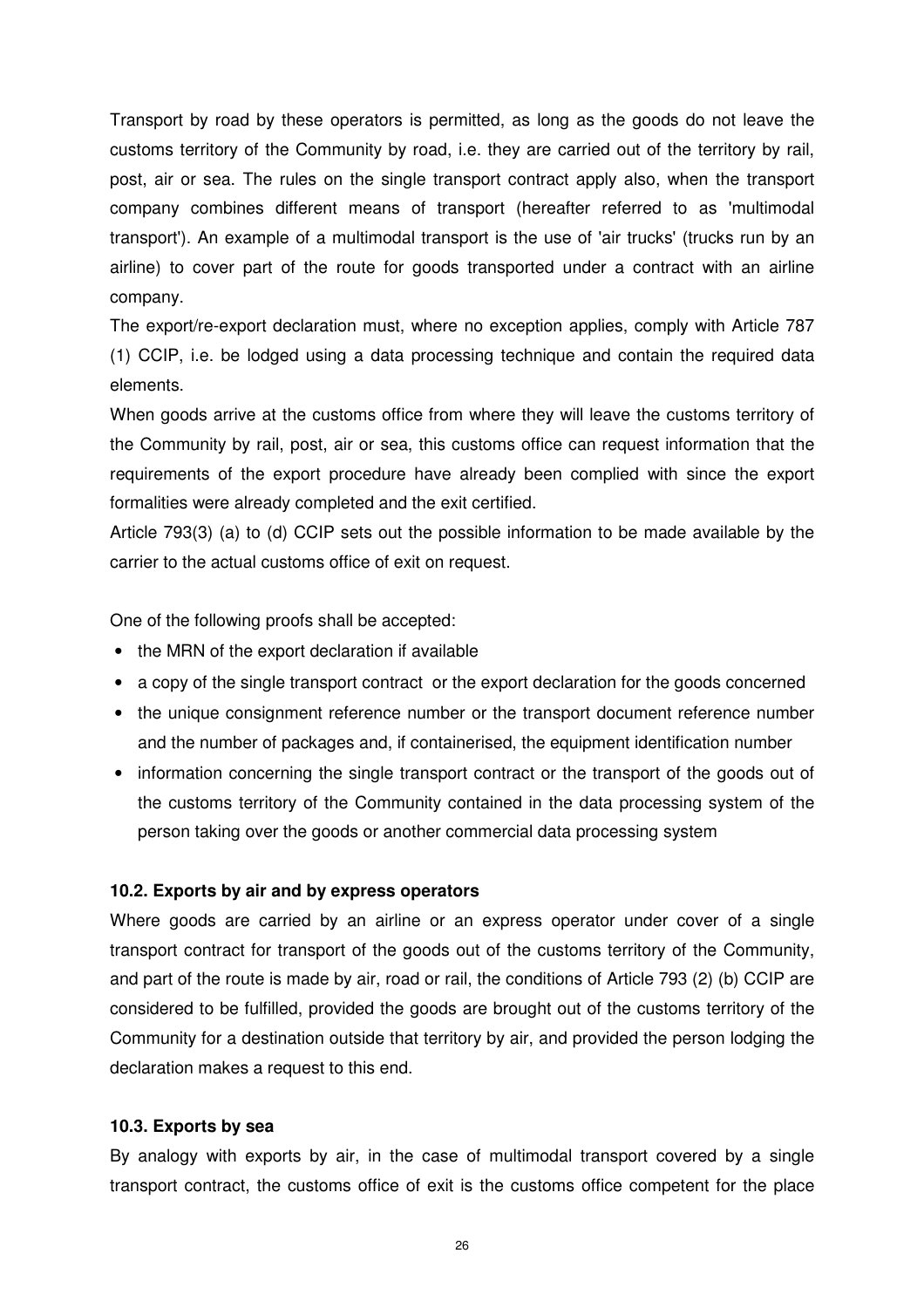where the goods are taken over under a single transport contract by the shipping company, provided the goods are brought out of the customs territory of the Community to a destination outside that territory by sea. In other words, the decisive element for determining whether an export is by sea is the way in which the external border is crossed.

#### **10.4. Exports by rail**

 $\overline{a}$ 

Where goods are transported by rail, different types of consignment notes are used, depending mainly on the final destination of the goods exported and on the operation concerned: the CIM consignment note, the SMGS consignment note, the combined CIM/SMGS consignment note,; and consignments notes established under bilateral or multilateral arrangements (e.g. the SAT consignment note).

The CIM consignment note is the documentary proof of a transport contract within the meaning of the 'International Convention concerning the Carriage of Goods by Rail (CIM) (Annex B of the new COTIF "99") used by the EU Member States and other States participating in the COTIF<sup>14</sup> agreement. Under the new COTIF, the CIM consignment note is to be used and has to accompany the consignment for transport in the customs territory of the Community.

The SMGS<sup>15</sup> consignment note is the transport contract used by OSZhD members (Organisation for Railways Co-operation – whose members are mainly Eurasian countries).

In addition, a combination of two separate consignment notes (CIM and SMGS) is also considered to be a single transport contract, provided the place of destination mentioned in the first note (CIM) from the consignor lays down the binding commitment to transport the consignment directly to a state which is a party to the SMGS Agreement and thereby terminates the transport at a destination outside the customs territory of the Community. The basis for this type of single transport contract is the GR-CIM/SMGS.<sup>16</sup>

Such a combination is required for the movement of goods between an EU Member State and a third country that is an OSZhD-Member unless the railway company of the EU Member State concerned is also a party to the SMGS Agreement. For example, goods exported from Brussels via Poland to Minsk (Belarus) will be covered first by a CIM (used for the transport from Brussels to Poland) and then, at the Polish eastern border crossing (Malaszewicze/Terespol), by a SMGS which replaces the CIM and is used for the rest of the journey. This combination of transport documents can nevertheless be considered as a

<sup>&</sup>lt;sup>14</sup> COTIF: Convention concerning international carriage by rail - Convention relative aux Transports Internationaux Ferroviaires.

<sup>&</sup>lt;sup>15</sup> SMGS: Convention concerning international goods traffic by railway.

<sup>&</sup>lt;sup>16</sup>GR-CIM/SMGS: Guide des Réexpéditions CIM/SMGS, CIM/SMGS Reconsignment Manual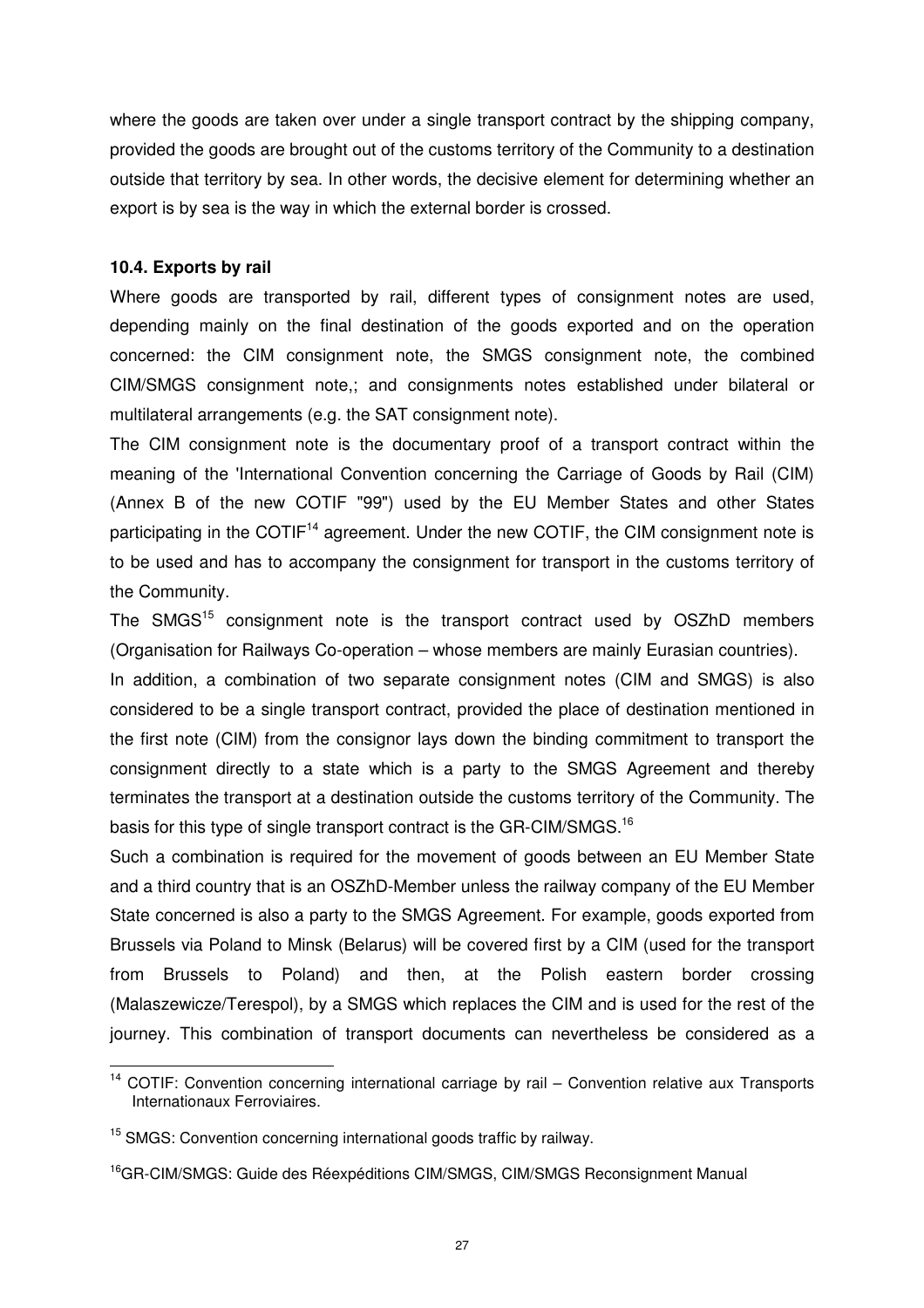single contract provided it is specified in the CIM that the final destination is Minsk. The same applies for the combined CIM/SMGS consignment note. Accordingly, Brussels would be the customs office of exit in the example given.

The SAT consignment note is an example of bi- or multilateral agreements on which single transport contracts can be based. The SAT consignment note is the transport contract used by Austria, accepted by the Czech Republic, Slovakia, Poland and Hungary for transport to CIS countries.<sup>17</sup>

These types of transport contracts fulfil the requirements of single transport contracts for the purposes of Article 793(2) (b) CCIP.

Transports covered by a TR transfer note may include the dispatch of consignments by transport undertaking using modes of transport other than rail, to the nearest suitable railway station from the point of loading and from the nearest suitable railway station to the point of unloading, and any transport by sea in the course of the movement between those two stations (Article 426 CCIP).

# **11. Excise formalities**

 $\overline{a}$ 

According to **Directive 2008/118/EC**, the trader registers an electronic excise declaration in EMCS and receives a registration number (Administrative reference code). When the declarant lodges an export declaration, the export declaration shall refer to this administrative reference code (ARC). Subsequently the declarant receives an MRN. On release of the goods for export, an anticipated export record is sent to the office of exit and the EAD is printed.

At the office of exit, the goods and the EAD (with the ARC) are presented for the exit formalities described above.

# **12. An export declaration is lodged. Afterwards it is decided not to take the goods out of the Community.**

In all cases where goods released for export do not leave the customs territory of the Community, the exporter or the declarant must immediately inform the customs office of export (Article 792a (1) CCIP).

The customs office of export shall invalidate the export declaration (Art. 251(2) (b) CCIP) In addition special rules apply in the following cases:

• Where the customs office of exit was the office competent for the place where the goods were taken over under a single transport contract for transport out of the customs territory

<sup>&</sup>lt;sup>17</sup> CIS: Commonwealth of Independent States (Azerbaijan, Armenia, Belarus, Georgia, Kazakhstan, Kyrgyzstan, Moldova, Russia, Tajikistan, Turkmenistan, Uzbekistan and Ukraine).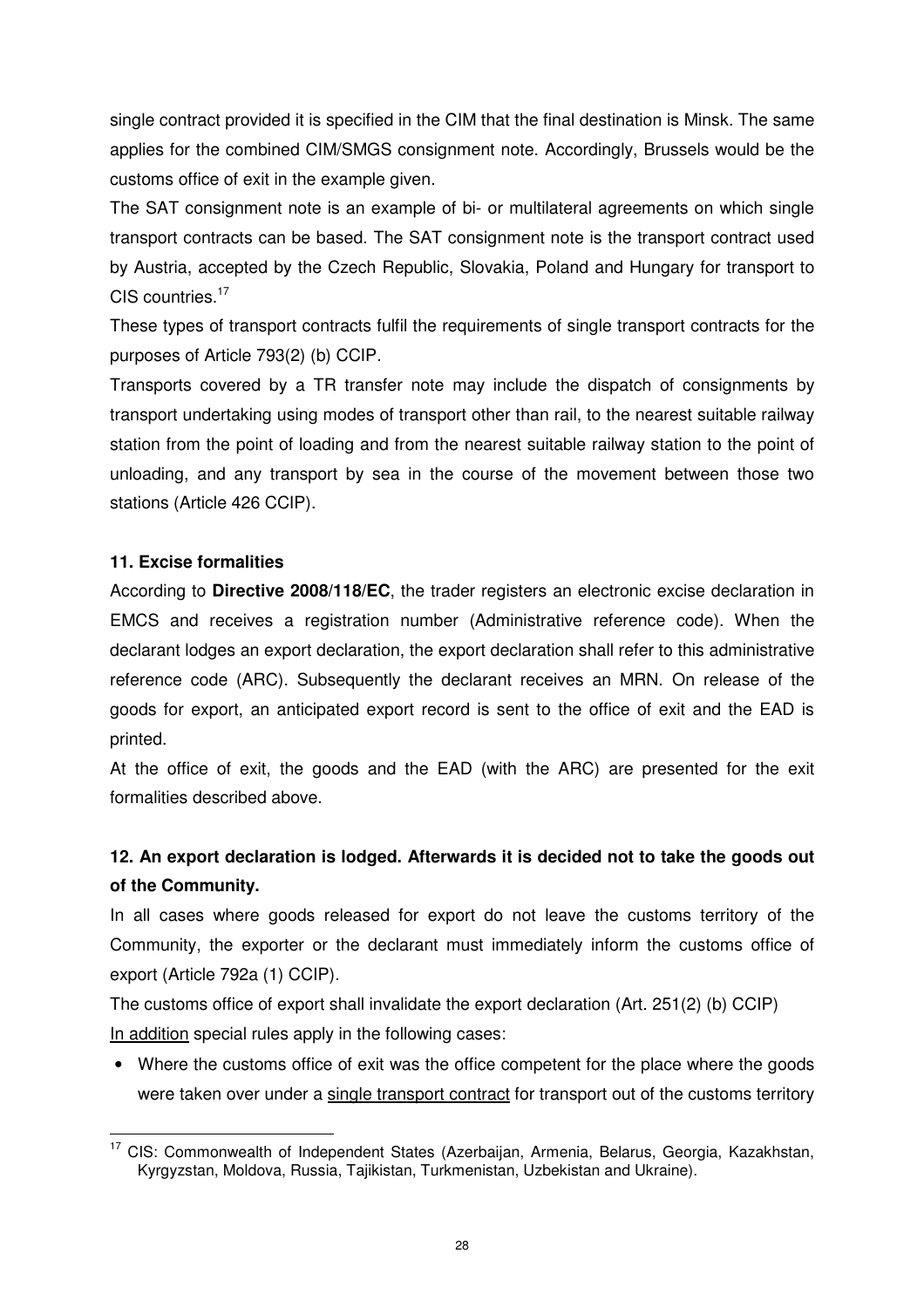of the Community (derogation in accordance with Article 792 (2) (b) CCIP – see section 10), and there is change in the transport contract with the effect that it no longer terminates outside the customs territory of the Community, the carrier who issued the single transport contract may only carry it out of that territory with the agreement of the customs office competent for the place where the goods are taken over under the single transport contract (Article 792a (2) CCIP). This customs office of exit should inform customs office of export.

- Where the export procedure was discharged by entering the goods for a transit procedure covering their movement out of the customs territory of the Community or to a customs office of exit (in accordance with Article 793b CCIP), and there is a change in the transport contract with the effect that it no longer terminates outside the customs territory of the Community or at a customs office of exit, the carrier who issued it, may only carry it out of that territory with the agreement of the customs office of departure of the transit movement (Article 792a (2) CCIP)
- Where the goods have already been presented to the customs office of exit at the time it is decided not to bring the goods out the customs territory of the Community, the person who removes the goods from that customs office for carriage back into the Community shall notify that customs office of:
	- $\rightarrow$  the unique consignment reference number or the reference number of the transport document covering the earlier intended movement out of the customs territory of the **Community**
	- $\rightarrow$  the number of packages, or, if containerised, the equipment identification number
	- $\rightarrow$  the movement reference number of the export declaration.

This information may be provided in any form (Article 796d (4) CCIP).

#### **PART C**

#### **EXIT SUMMARY DECLARATION (EXS)**

#### **1. Obligation to lodge an EXS**

EU legislation requires, as a general principle, that **all** goods brought out of the customs territory of the Community, regardless of their final destination, shall be risk assessed and subject to customs control before departure or  $-$  in the case of deep sea containerized maritime shipments – before commencement of vessel loading. All such goods must therefore be covered by a declaration of some kind either by a customs declaration, e.g. for export, re-export, transit etc. or, wherever any of the former is not required, by an EXS.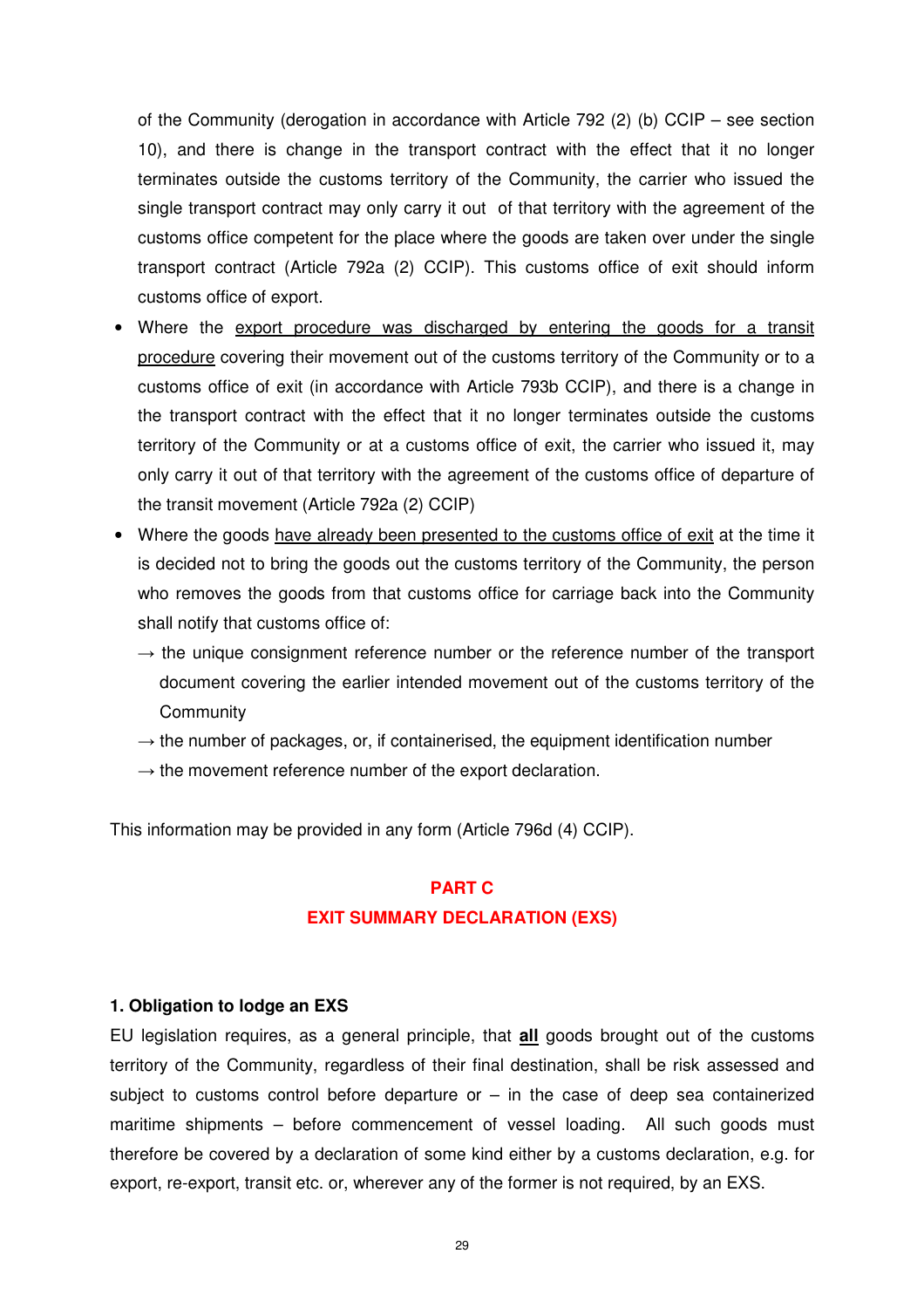This in principle means that an EXS is required in cases where goods are brought out of the Community without a customs declaration (Art. 842a CCIP).

Typical situations where an EXS would be required are:

- Goods are moved between two EU Member States via the territory of one or several third countries (from Slovenia via Balkan countries to Greece) unless an agreement exists with those countries, or
- Non–Community goods leave the EU from temporary storage or a control type I free zone where no EXS exemption applies.

Sections 2 describes in more detail situations where an EXS is not required; section 3, using maritime containerised traffic as an example, describes situations where an EXS would be required.

# **2. Exemptions from the obligation to lodge an EXS**

Article 842a CCIP lay down the situations where no EXS is required.

An EXS shall not be required in the following cases:

- where goods are brought to Heligoland
- where goods are loaded at a port or airport in the customs territory of the Community for discharge at another Community port or airport, provided that, upon request, evidence in the form of a commercial, port or transport manifest or loading list is made available to the customs office of exit regarding the intended place of unloading. The same applies when the vessel or aircraft that transports the goods is to call at a port or airport outside the customs territory of the Community and those goods are to remain loaded on board the vessel or aircraft during the call at the port or airport outside the customs territory of the Community
- where, in a port or airport, the goods are not unloaded from the means of transport which carried them into the customs territory of the Community and which will carry them out of that territory
- where the goods were loaded at a previous port or airport in the customs territory of the Community and remain on the means of transport that will carry them out of the customs territory of the Community
- where goods in temporary storage or in a control type I free zone are transhipped from the means of transport that brought them to that temporary storage facility or free zone under the supervision of the same customs office onto a vessel, airplane or railway that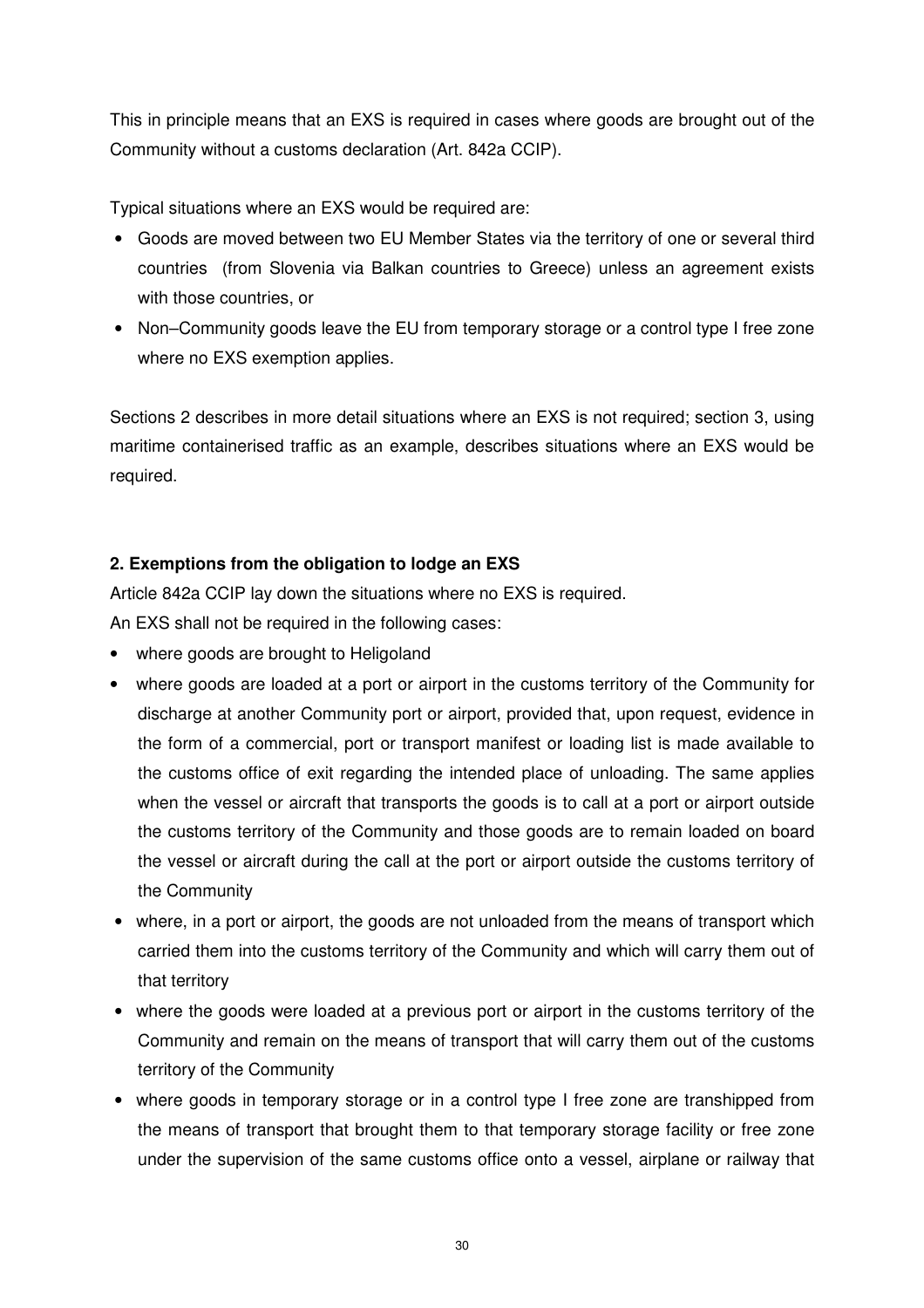will carry them from that temporary storage facility or free zone out of customs territory of the Community, provided that:

- $\rightarrow$  the transhipment is undertaken within fourteen calendar days from when the goods were presented for a temporary storage or at a control type I free zone; in exceptional circumstances, the customs authorities may extend this period of time in order to deal with those circumstances necessary to face the exceptional circumstances present;
- $\rightarrow$  information about the goods is available to the customs authorities; and
- $\rightarrow$  the destination of the goods and the consignee do not change, to the knowledge of the carrier
- when an electronic transit declaration contains the EXS data provided the office of destination is also the customs office of exit or the office of destination is outside the customs territory of the Community.

# **Community export goods included in an Articles 445 and 448 CCIP manifest.**

No EXS is required at the place of exit from the Community for Community goods under the export procedure moved to the place of transhipment / exit and included in an Articles 445 or 448 CCIP manifest.

Such goods are, by definition in these Articles, not under the transit procedure. They retain their Community status and are not under temporary storage when they arrive at the point of exit from customs territory of the Community; their physical exit is supervised by the customs office qt the point of exit.

# **Community export goods moving under the terms of Article 793(2) (b)CCIP**

No EXS is required at the place of exit for Community goods under the export procedure moved to the place of transhipment/exit under a single transport contract (Article 793(2) (b) CCIP). Such goods retain their Community status and are not under temporary storage when they arrive at the point of exit from customs territory of the Community; their physical exit is supervised by the customs at the point of exit (Articles 793(3) and 796 CCIP).

# **3. Situations where an EXS is required**

EU legislation does not include a provision listing the situations where an EXS would be required. However, based on the exemptions discussed in section 2 above, and using maritime containerised traffic as an example, situations where an EXS would be required can be identified as follows (subject to international agreements concluded by the EU with a third country in the area of security; see section 4 below):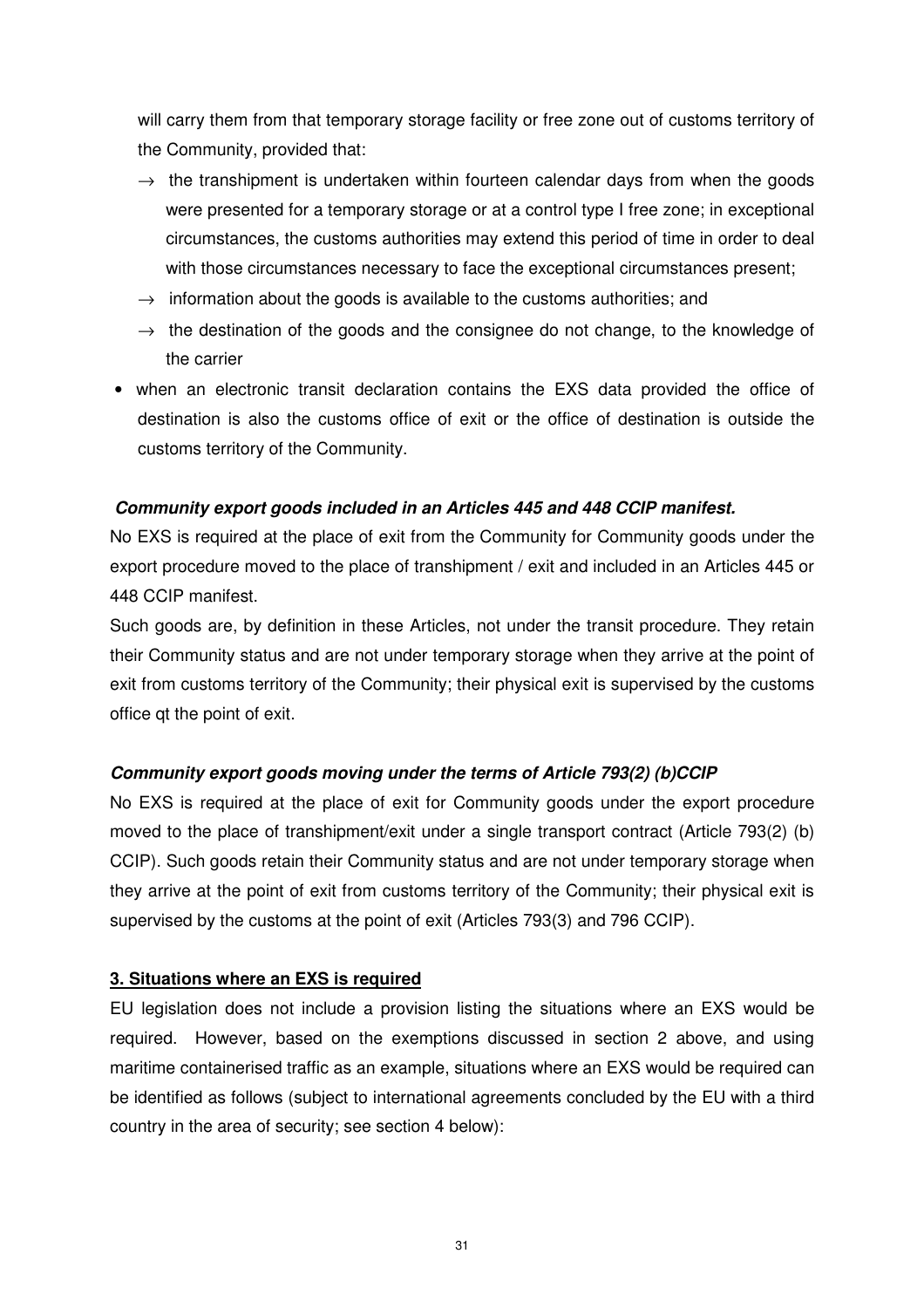# **3.1. Non-Community goods in temporary storage or in a control type I free zone at an EU port loaded for re-export from the Community**

Non-Community goods being exported from temporary storage or from a control type I free zone do not require a re-export declaration. Therefore, in principle, an EXS must be lodged for such goods prior to commencement of vessel loading (Article 842a (1) CCIP).

However, non-Community goods in temporary storage or free zone that are loaded for reexport may be exempted from the EXS requirement in the following two situations:

# **Transhipment**

No EXS is required for non-Community goods in temporary storage or a control type I free zone loaded for re-export provided that:

- $\rightarrow$  the goods are transhipped from a means of transport to a vessel or aircraft or rail wagon that will carry them from that temporary storage facility or control type I free zone directly out of the customs territory of the Community;
- $\rightarrow$  the transhipment is done at the same place where the goods were first placed into the temporary storage facility or free zone;
- $\rightarrow$  the transhipment is done within 14 calendar days from when the goods were presented for temporary storage<sup>18</sup>; and
- $\rightarrow$  the destination and the consignee for the goods have, to the knowledge of the carrier, not changed (Article 842a (4) (e) CCIP).

**All four conditions must be met** in order to qualify for the EXS exemption, e.g. a change of destination of the goods would require lodgement of an EXS even when the goods are to be loaded for re-export within 14 days from when they were presented for temporary storage. If the goods qualify for the EXS exemption, they can be taken out of temporary storage or free zone for loading upon lodgement of a re-export notification (request for release from temporary storage) (see Part D).

# **Transit declaration with security data**

 $\overline{a}$ 

In the case of 'through transit', where the customs office of departure is at the EU entry point and the customs of destination is outside of the customs territory of the Community, an EXS will not be required provided that the goods remain on the same means of transport that brought them into the customs territory of Community or the conditions of Article 842a (3) CCIP are met. Otherwise, if transhipment takes place, under the transit rules, at or before the

 $18$  In exceptional circumstances, the customs authorities may prolong this time period.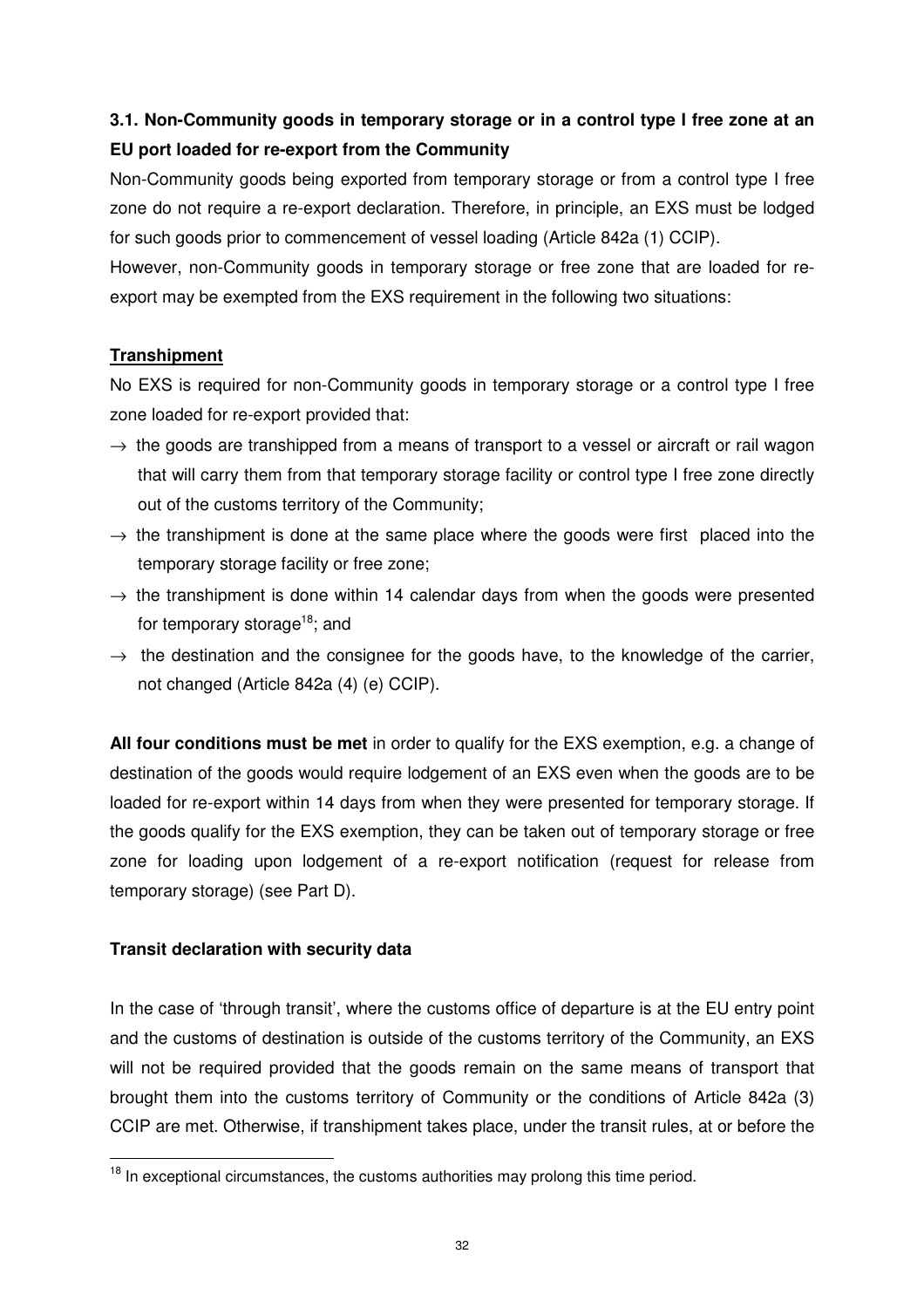place of exit, an EXS will be required. The goods will not be placed under temporary storage at the place of exit and Article 842a (4) (e) CCIP cannot therefore apply.

Non-Community goods being trucked to the temporary storage facility or control type I free zone for loading on to a ship for re-export may be exempted from the EXS requirement provided that the transit declaration, lodged for bringing the goods to the facility or free zone, contains the data elements required for an EXS, and provided that the office of destination for the transit operation is also the customs office of exit for the purpose of lodging EXS or the office of destination is outside the customs territory of the Community (Article 842a (3) CCIP). If both requirements are fulfilled, then the goods can be taken out of temporary storage or free zone for loading upon lodgement of a re-export notification (request for release from temporary storage) irrespective of how long the goods are in temporary storage or in the free zone.

# **3.2. Community export goods loaded as transhipment goods following carriage from another EU port**

Community export goods loaded as transhipment goods to an outbound main haul vessel following carriage from another EU port on a non-authorized regular shipping service vessel are deemed to be non-Community goods in temporary storage in the EU transhipment port, given that they have left the customs territory of the Community. Consequently, such transhipment goods are to be treated the same way as non-Community goods in temporary storage transhipped for re-export described above. An EXS is required unless the transhipment goods are loaded onto the outbound main haul vessel at the same place where they were brought to the storage facility; the transhipment is done within 14 calendar days from when the goods where presented for temporary storage in the transhipment port; and the destination and consignee for the goods have not during that time, to the knowledge of the carrier, changed (Article 842a (4) (e) CCIP).

Where transhipped goods are exempted from the requirement that an EXS be lodged with customs in the EU transhipment port, a re-export notification must be lodged instead before the exit of such goods. (See Part D).

# **3.3. Goods moved between Member States via transhipment in a country outside of the EU**

Goods to be moved between EU Member States via transhipment in a country outside the EU are not exports (or re-exports) and no export declaration is therefore required. An EXS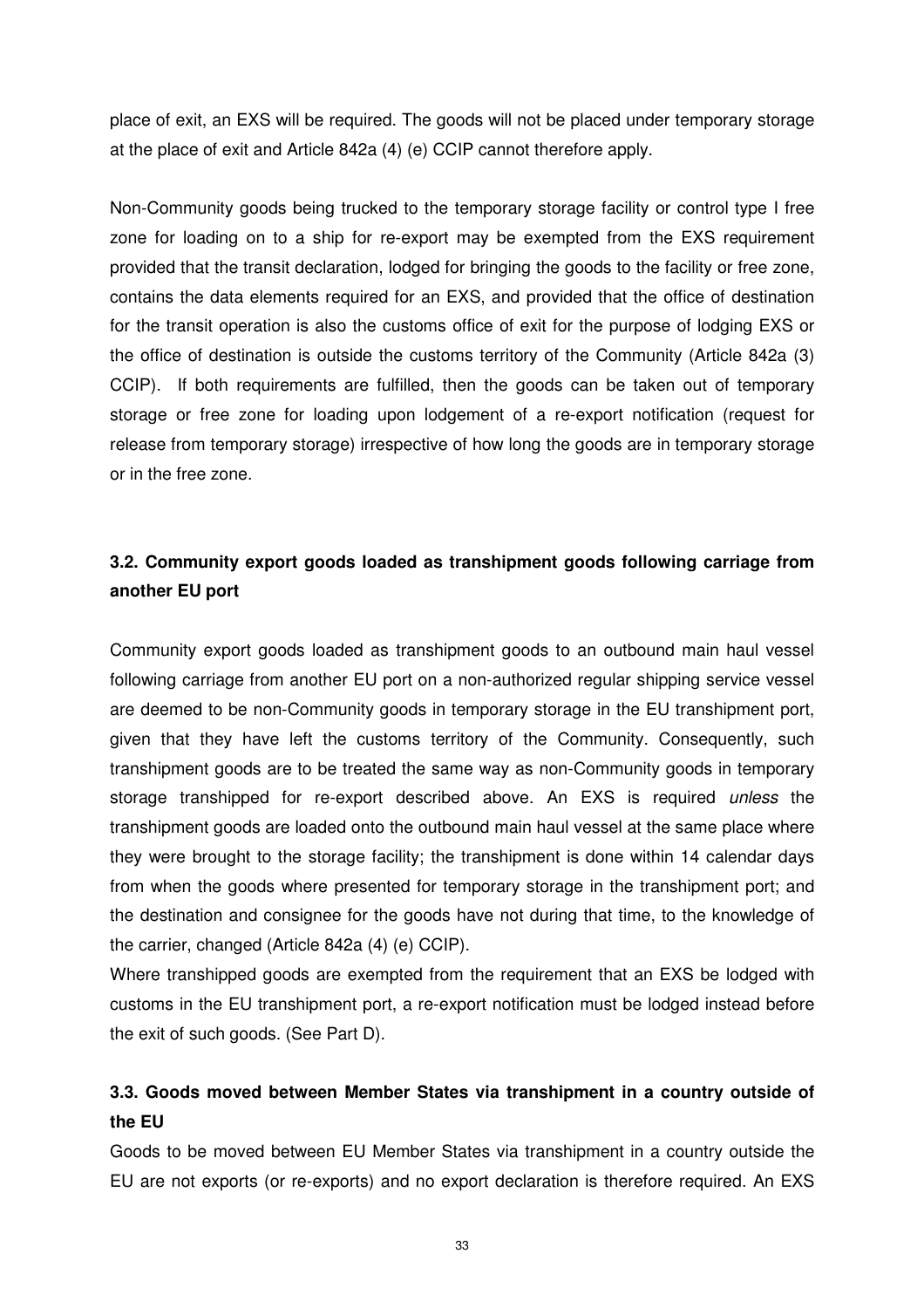must therefore be lodged for such goods at the EU port of loading (Article 842a (4) (b) CCIP), unless the EXS data are contained in the transit declaration (which is not possible in maritime traffic).

For example, Community goods moved on a vessel from Spain to the U.K. will not require EXS filings as long as the goods remain on board the vessel during any non-EU intermediary port calls. However, if the goods leave Spain on a vessel bound for Agadir, Morocco, where the goods are to be unloaded for transhipment onto another vessel for discharge in Felixstowe, UK, an EXS would need to be filed with Spanish customs before vessel departure from the Spanish port.

# **3.4. Shipper owned empty containers**

Shipper-owned empty containers that are being transported, against payment, pursuant to a contract of carriage are to be treated in the same way as other cargo and must be covered by an EXS (Article 842a (1) CCIP).

Carrier reposition empty containers do not, pursuant to Article 842a (4) (a) CCIP, need to be covered by an EXS; they should instead continue to be reported to customs at departure.

### **4. International agreements**

An EXS shall not be required in cases provided for in international agreements concluded by the EU with a third country in the area of security. Such agreements currently exist with Norway and Switzerland (including Liechtenstein).

They foresee the following:

The Contracting Parties shall introduce and apply to goods leaving their customs territories the customs security measures ensuring thus an equivalent level of security at their external borders. The Contracting Parties shall waive the application of the customs security measures where goods are carried between their respective customs territories.

### **5. Place to which the EXS must be lodged**

If goods are to be covered by an EXS, it must in all cases be lodged with, or communicated to, the customs office of exit, which is normally the customs office competent for the place where the goods will be brought out of the customs territory of the Community for a destination outside that territory.

For the purposes of EXS, the "customs office of exit" is:

- $\rightarrow$  the customs office competent for the place from where the goods will leave the customs territory of the Community, or
- $\rightarrow$  where the goods are to leave the customs territory of the Community by air or sea, the customs office competent for the place where the goods are loaded onto the vessel or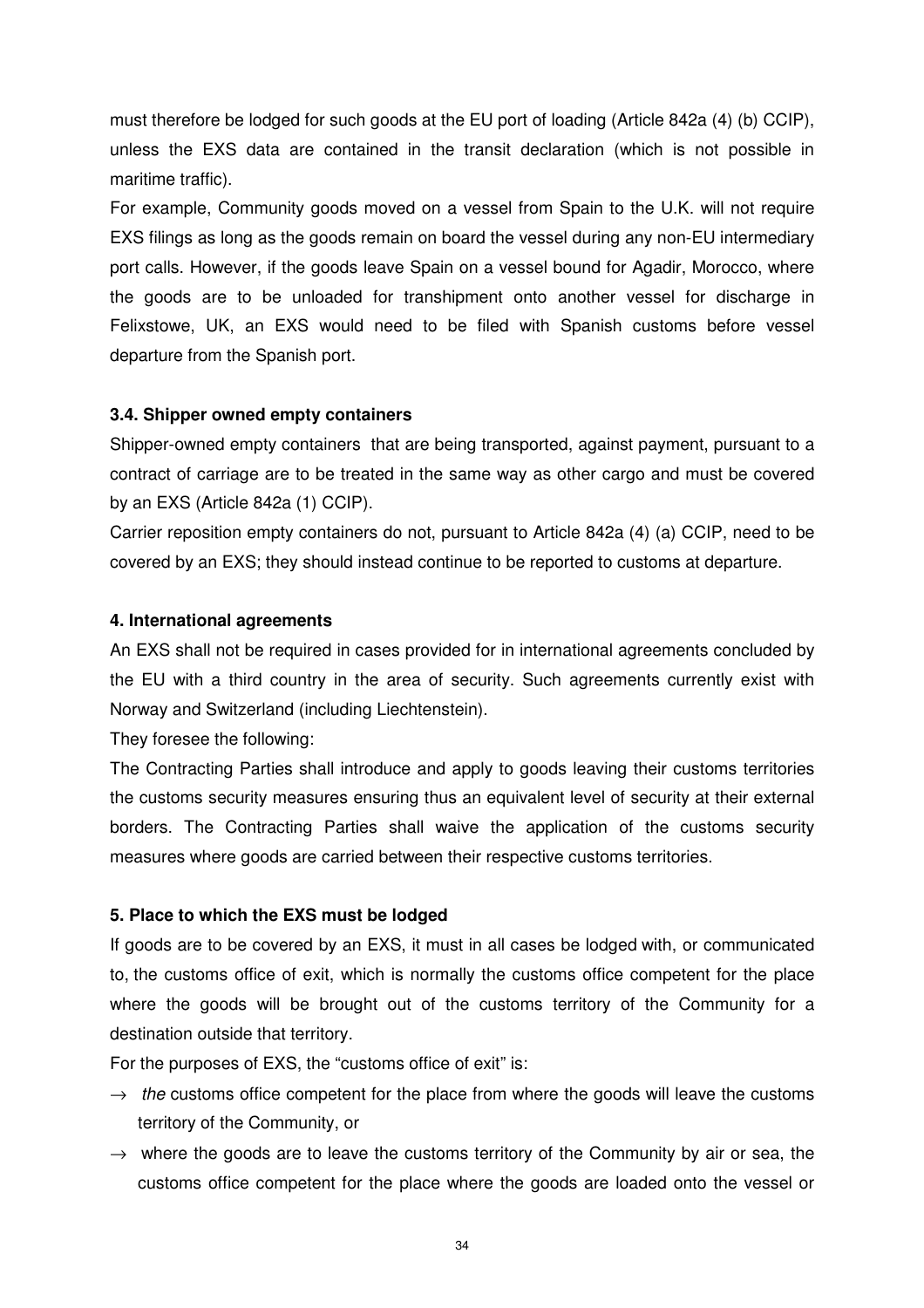aircraft on which they will be brought to a destination outside the customs territory of the Community.

Where an EXS has been lodged the responsibility for risk analysis and control always lies with the customs office of exit. While Article 182c (2) CC provides for the possibility that an EXS may be lodged at a different customs office – the customs office of lodgement - than the customs office of exit (if the customs authorities concerned agree to this), this would not change or modify the customs office of exit's risk analysis responsibility or the deadline by which it the EXS must be lodged.

# **6. Person responsible for lodging the EXS**

The EXS, where required, shall be lodged by the carrier. However, such declaration may be lodged instead by the holder of the temporary storage facility or the holder of a storage facility in a control type I free zone, or any other person able to present the goods, where the carrier has been informed, and given its consent under a contractual arrangement, that such person lodges the declaration. The customs office of exit may assume, except where there is evidence to the contrary, that the carrier has given its consent under a contractual arrangement and that the declaration has been lodged with its knowledge.

For the purpose of the EXS, the "carrier" is the person who brings the goods, or who assumes responsibility for the carriage of the goods, out of the customs territory of the Community. However:

- $\rightarrow$  in the case of combined transportation, where the active means of transport leaving the customs territory of the Community is only transporting another means of transport which, after the arrival of the active means of transport at its destination, will move by itself as an active means of transport, "carrier" means the person who will operate the means of transport which will move by itself once the means of transport leaving the customs territory of the Community has arrived at its destination,
- $\rightarrow$  in the case of maritime or air traffic under a vessel sharing or similar contracting arrangement, "carrier" means the person who has concluded a contract, and issued a bill of lading or air waybill, for the actual carriage of the goods out of the customs territory of the Community.

### **7. Content, accuracy and completeness of the EXS filing**

All the data elements prescribed in Annex 30A CCIP for the particular mode of transport or for express consignments that are covered by the EXS filing must be contained in the EXS filing. The filing must be completed in accordance with the Explanatory Notes in Annex 30A CCIP.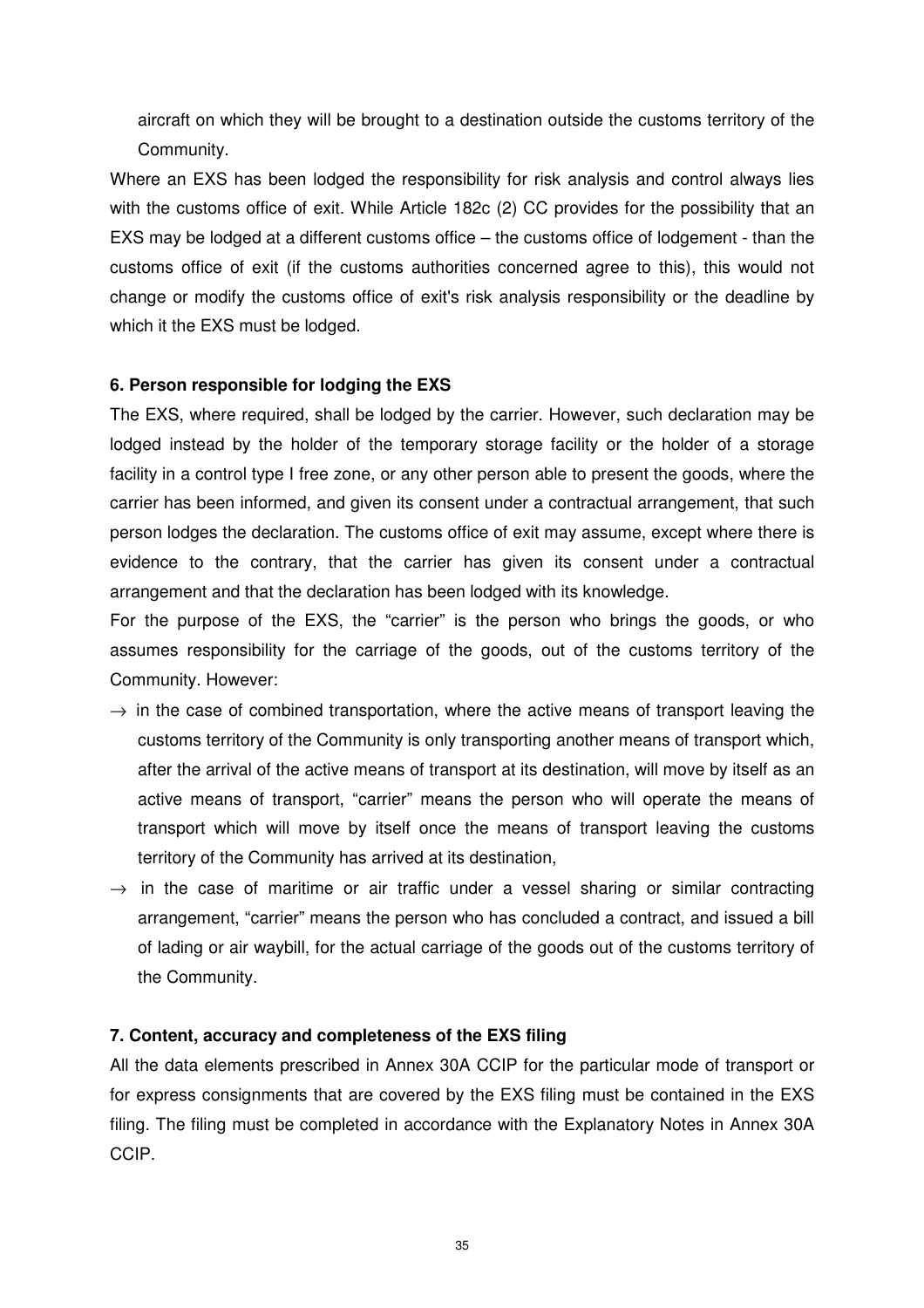Without prejudice to the possible application of any sanction, the lodging of a declaration signed by the declarant or his representative shall render it responsible under the provisions in force for:

 $\rightarrow$  the accuracy of the information given in the declaration,

 $\rightarrow$  the authenticity of the documents attached, and

 $\rightarrow$  the compliance with all the obligations relating to the exit of the goods in question under the procedure concerned.

However, the declarant is only obliged to provide the information known to it at the time of lodgement of the EXS. Thus, the declarant can to base its EXS filing on data provided by his trading or contracting parties, and the declarant would not have to ascertain the accuracy of the data provided to him, unless he known that they are wrong. The person, who causes and contractually agrees with e.g. a carrier, a forwarder or a consolidator for the carriage of a cargo shipment out of the Community, must provide complete and accurate cargo shipment information to that carrier, forwarder or consolidator. If the declarant learns later that one or more particulars contained in the EXS filing have been incorrectly declared or have changed, the provisions on amendments apply. Additionally, the declarant should inform customs if it becomes aware that a person causing cargo shipments to be carried out of the EU systematically provides incorrect cargo shipment information.

# **8. Data requirements**

The data requirements required for the safety and security analysis are listed in Annex 30A CCIP.

Holders of an **AEO** certificate referred to in Article 14a (1) points (b) or (c) CCIP exporting goods may lodge EXS comprising the reduced data requirements set out in Table 5 of Annex 30A CCIP.

Carriers, freight forwarders or customs agents who are holders of an **AEO** certificate referred to in point (b) or (c) of Article 14a (1), and are involved in exportation of goods on behalf of holders of AEO certificate referred to in point (b) or (c) of Article 14a (1) may also lodge EXS comprising the reduced data requirements set out in Table 5 of Annex 30A CCIP.

The following persons need to be an AEO (holders of an AEO certificate Security and Safety or of an AEO certificate – Customs Simplifications/Security and Safety) in order to submit a declaration containing the reduced security data set:

 $\rightarrow$  the person lodging the EXS and all consignors declared in the EXS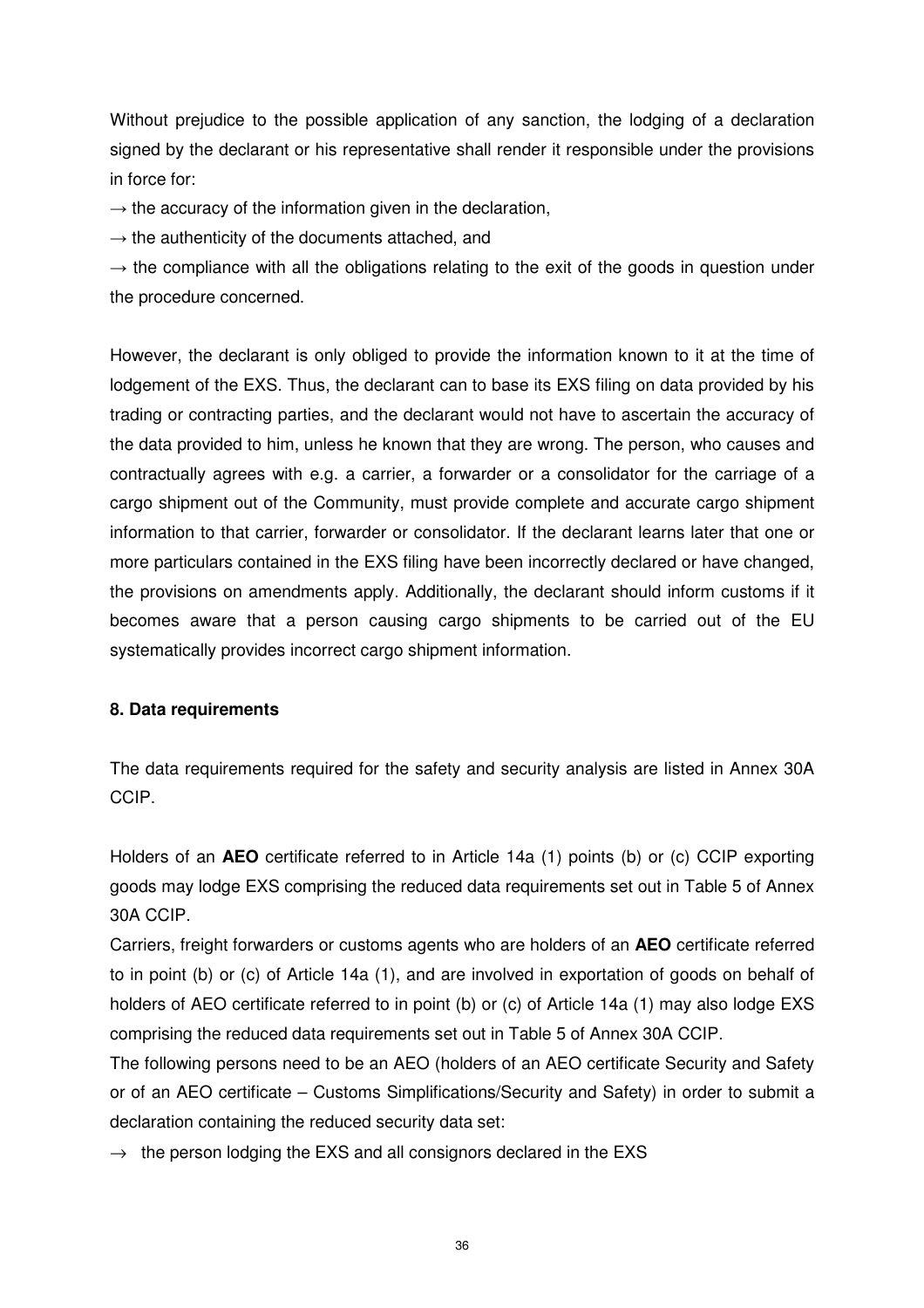$\rightarrow$  in case the EXS is lodged by a representative of the person responsible for lodging the EXS, the representative and all consignors declared in the EXS.

# **9. Time limits for lodging an EXS<sup>19</sup>**

# **9.1. General rules**

| <b>Containerised maritime cargo</b>                                            | 24<br>before<br>At<br>least<br>hours  |
|--------------------------------------------------------------------------------|---------------------------------------|
| (except short sea containerised shipping)                                      | commencement of loading on the        |
|                                                                                | vessel that will carry the goods to a |
|                                                                                | non-EU destination                    |
| Bulk/ break bulk maritime cargo                                                | At least 4 hours before the vessel    |
| (except short sea bulk/break bulk shipping)                                    | that will carry the goods to a non-   |
|                                                                                | EU destination will leave the port    |
| Short sea shipping:                                                            |                                       |
| Movements between                                                              |                                       |
| $\rightarrow$ Greenland, Faroe Islands, Ceuta, Melilla, Norway <sup>20</sup> , |                                       |
| Iceland, ports on the Baltic Sea, ports on the North Sea, ports                | At least 2 hours before the vessel    |
| on the Black Sea or ports on the Mediterranean and all ports                   | that will carry the goods to a non-   |
| in Morocco                                                                     | EU destination will leave the port    |
| and                                                                            |                                       |
| $\rightarrow$ The Community customs territory except the French                |                                       |
| overseas departments, the Azores, Madeira and the Canary                       |                                       |
| Islands                                                                        |                                       |
| Short sea shipping:                                                            |                                       |
| Movements with a duration of less than 24 hours                                |                                       |
| between                                                                        |                                       |
| $\rightarrow$ a territory outside the customs territory of the Community       | At least 2 hours before the vessel    |
| and                                                                            | that will carry the goods to a non-   |
| $\rightarrow$ the French overseas departments, the Azores, Madeira and         | EU destination will leave the port    |
| the Canary Islands                                                             |                                       |
|                                                                                |                                       |
| <b>Air traffic</b>                                                             | At least 30 minutes before the        |
|                                                                                |                                       |

 $19$  Articles 842 (1) and 592b CCIP

 $\overline{a}$ 

 $20$  Exit of goods with a destination to Norway has been exempted from the requirement of an EXS by virtue of an agreement with the EU.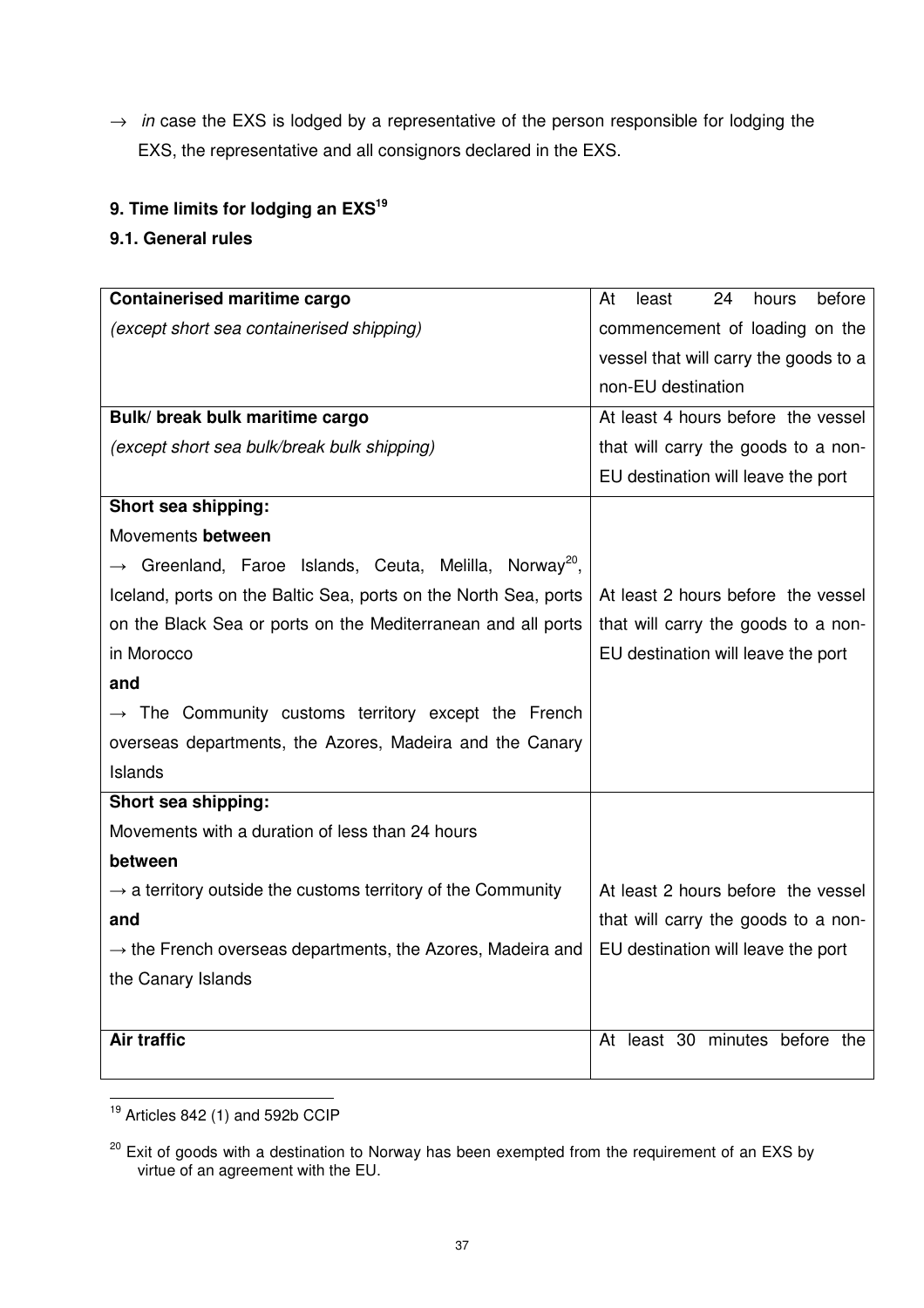| aircraft that will carry the goods to |                                                                     |  |
|---------------------------------------|---------------------------------------------------------------------|--|
|                                       | a non-EU destination will leave the                                 |  |
|                                       | airport                                                             |  |
|                                       | This means the airport at which the                                 |  |
|                                       | goods are loaded to the aircraft                                    |  |
|                                       | which will take them out of the EU,                                 |  |
|                                       | . this is not necessary airport at                                  |  |
|                                       | which the aircraft will call.                                       |  |
|                                       |                                                                     |  |
| Rail and inland waterways             | At least 2 hours before the train or                                |  |
|                                       | ship that will bring the goods out of                               |  |
|                                       | customs<br>territory<br>of<br>the<br>the                            |  |
|                                       | Community will depart from the                                      |  |
|                                       | place for which the last customs                                    |  |
|                                       | office in that territory is competent.                              |  |
|                                       | For<br>these<br>the<br>movements,                                   |  |
|                                       | customs office of exit is always the                                |  |
|                                       | last customs office before the                                      |  |
|                                       | goods leave the customs territory                                   |  |
|                                       | of the Community.                                                   |  |
|                                       |                                                                     |  |
| <b>Road traffic</b>                   | At least 1 hour before the truck                                    |  |
|                                       | that will bring the goods out of the                                |  |
|                                       | customs territory of the Community                                  |  |
|                                       | will depart from the last customs                                   |  |
|                                       | office in that territory                                            |  |
|                                       | these<br>For<br>the<br>movements,                                   |  |
|                                       | customs office of exit is always the                                |  |
|                                       | last customs office before the<br>goods leave the customs territory |  |
|                                       | of the Community.                                                   |  |
|                                       |                                                                     |  |
|                                       |                                                                     |  |

For road and rail transport, the deadline for lodgement of the EXS is straightforward and is always set against the point in time that the means of transport is to leave the last customs office in the customs territory of the Community.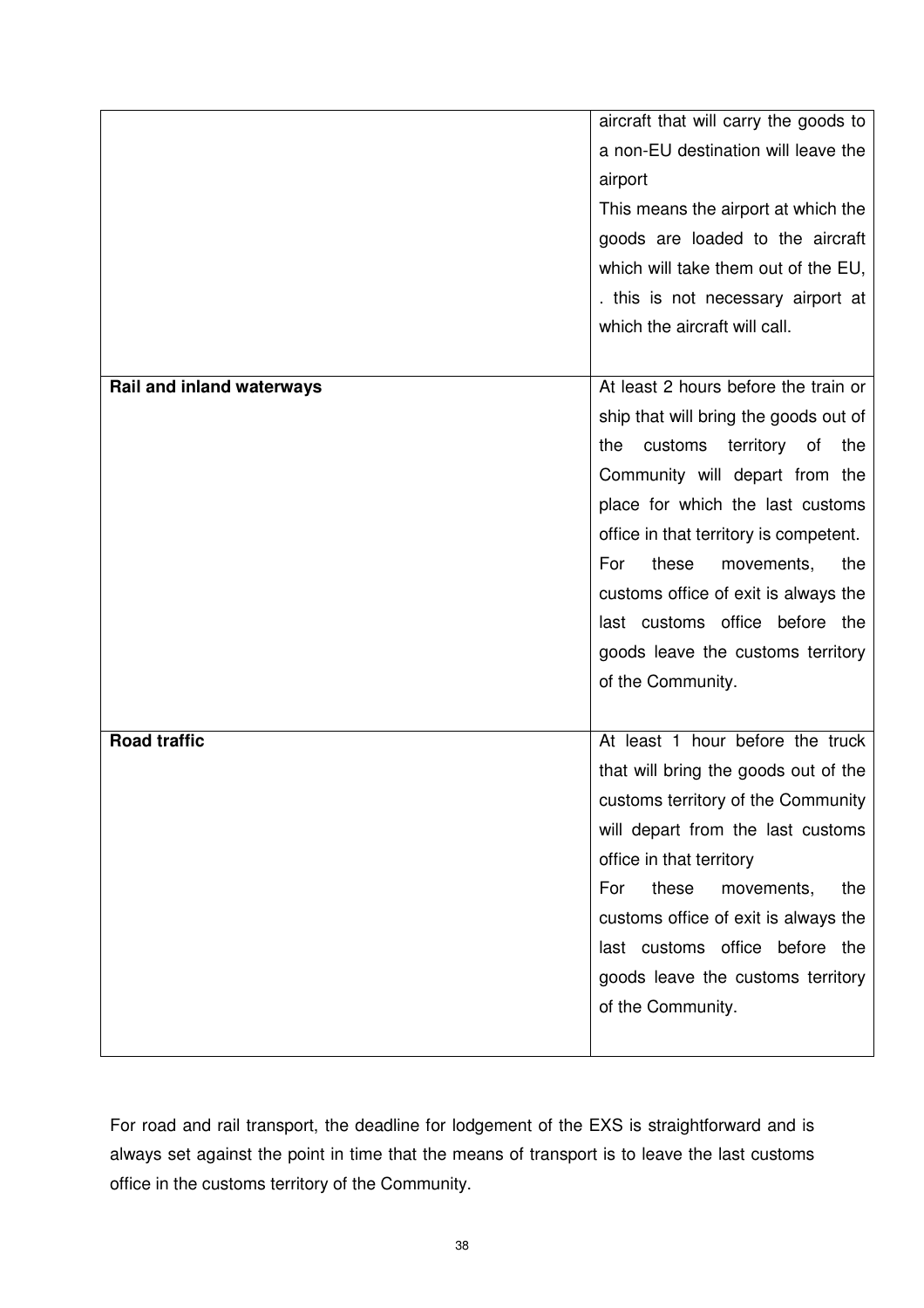Where the goods are to leave the customs territory of the Community by air or sea, the deadline is set against the point of time where the means of transport that will carry the goods to a destination outside the customs territory of the Community is to leave that territory or - in the case of deep sea containerized cargo – when the goods are to be loaded to the vessel that will carry the goods to a destination outside that territory. The same applies to those movements between Member States via a third country where an EXS is required. This means that the deadlines are not affected where an EXS is accepted by another customs office ("customs office of lodgement"; see section 5 above) given that the person

lodging the EXS has no control over the treatment of the declaration by the customs authorities.

# **9.2. Maritime traffic**

Authorized regular shipping service vessels are not allowed to carry goods to a destination outside the customs territory of the Community. They are therefore not affected by the EXS requirements; these requirements apply only to goods carried on vessels other than authorized regular shipping service vessels, including those deployed in deep sea traffic (main haul vessels).

For maritime traffic, the customs office of exit to which the EXS, where required, must be lodged is always defined the same way, i.e. the customs office at the port where the goods are to leave on or - in the case of deep sea containerized cargo - are to be loaded to a vessel that will carry them to a destination outside the customs territory of the Community:

- $\rightarrow$  If the goods are loaded directly onto the vessel that will carry them to a destination outside the customs territory of the Community, then the EXS, where required, must be lodged to the customs office at that load port. The goods will become Freight Remaining on Board (FROB) if the vessel is to make calls at subsequent ports in the EU before heading to its foreign destination(s); FROB cargo shall not be presented to customs in the subsequent ports, and no EXS is therefore required to be lodged for the FROB cargo in the subsequent ports.
- $\rightarrow$  If the goods are instead to be transhipped in another port in the EU on to the vessel that will carry the goods to a destination outside that territory, then the EXS, where required, must be lodged at the customs office at the transhipment port. No EXS is required to be lodged at the customs office in the first EU port of loading. At the port of transhipment, the re-export rules apply. The transhipped goods will become Freight Remaining on Board (FROB) the vessel if the vessel is to make calls at subsequent EU ports before heading to its foreign destination(s); FROB cargo shall not be presented to customs in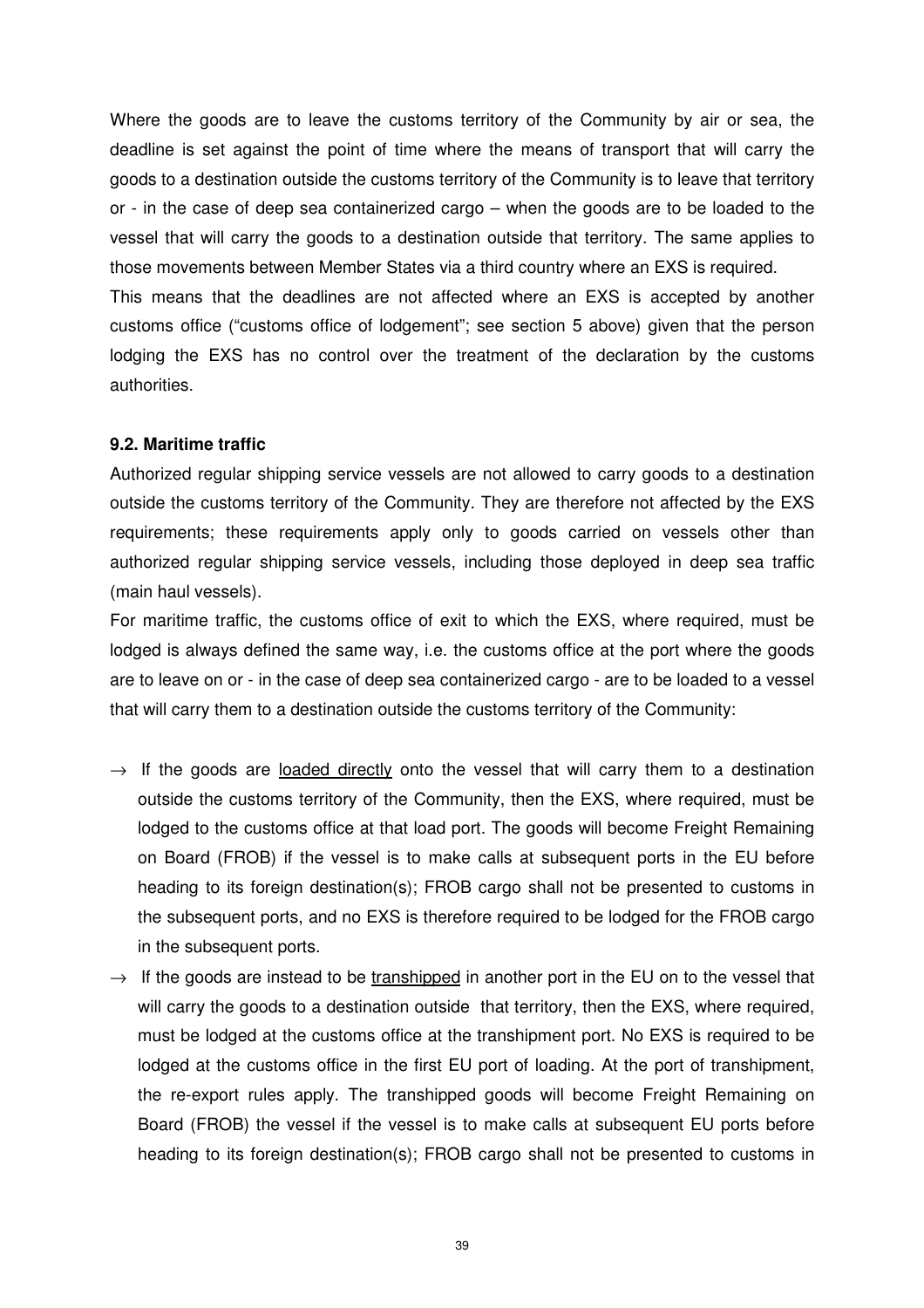the subsequent ports, and no EXS is therefore required to be lodged for the FROB cargo in the subsequent ports.

# **Example**

The container in this example is:

- consigned to New York (= deep sea container)
- stuffed with Community goods by an exporter in Lyon (= customs office of export)
- loaded on to a vessel in Marseille (= customs office of exit for the export procedure)
- transhipped in Hamburg.

An export declaration must be lodged by the exporter or its representative with customs in Lyon no later than 24 hours before the container is to be loaded in Marseille; in practice, the export declaration must be lodged far earlier. No EXS is required to be lodged with customs in Marseille.

Hamburg is the customs office of exit for the purpose of the lodgement of EXS, where required (i.e. where Article 842(4) (e) or (f) CCIP does not apply), because it is here the container will be loaded on to the (main haul) vessel that will carry it to a destination (New York) outside the customs territory of the Community. If an EXS is required, it must be lodged no later than 24 hours before the container is to be loaded on to the man haul vessel.

If the vessel after departure from Hamburg is to call at Felixstowe before it heads for New York, the EXS filing location and deadline remains unchanged. Hamburg remains the port at which the container is loaded to the vessel that will carry it to a destination (New York) outside the customs territory of the Community. After departure from Hamburg, the container becomes Freight Remaining on Board (FROB) and is therefore not presented to customs during the calls at Felixstowe. No further EXS or risk analysis is therefore necessary at that port.

# **10. Amendments of EXS**

The person who has lodged the EXS shall, at his request, be authorised to amend one or more particulars of the EXS after it has been lodged (Art. 182d (4) CC). However, some national customs systems for lodgement of EXS may not allow for amendments to be made to a previously lodged EXS; in these cases, a new EXS should be lodged instead.

From a legal point of view, in the CC or the CCIP there are no restrictions on amendments to one or more particulars of the EXS. However, the particulars concerning the person lodging the EXS and the representative and the customs office of exit cannot be amended for technical reasons.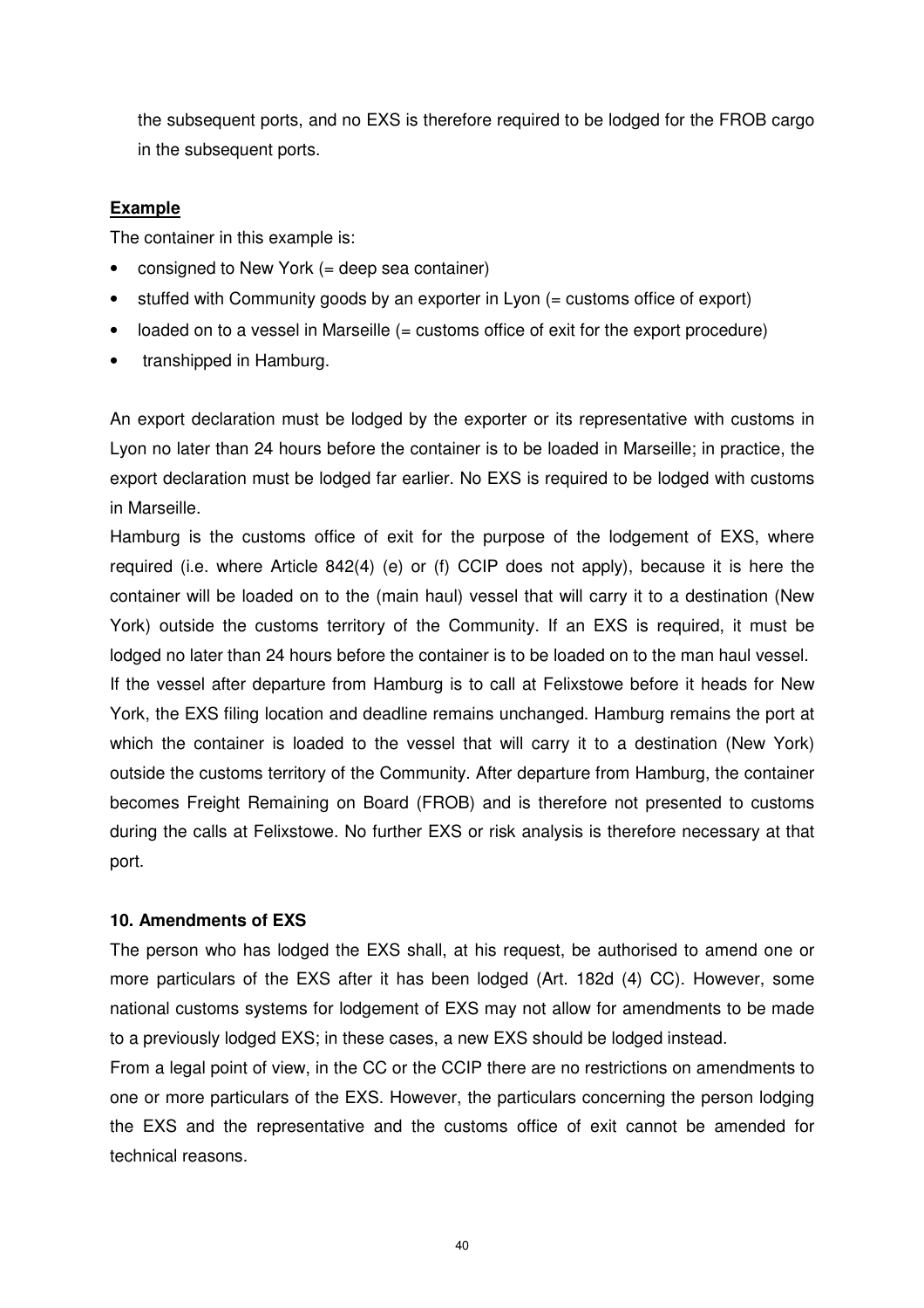Where national customs systems allow for amendments to be made, the deadline for lodging the EXS does not start again when an amendment is being lodged.

# **11. Transhipments**

The term "transhipment" relates to non-Community goods, unloaded and reloaded at the same place within the customs territory of the Community under customs supervision.

Unless the waiver for transhipped goods above applies, an EXS is required for such goods when they, upon having been in temporary storage (or in a control type I free zone), are transhipped to the means of transport that will carry them out of the customs territory of the Community to a destination outside that territory. Where an EXS is required, it will also serve as a request for removal from temporary storage for the goods that are to be transhipped.

If no EXS is required for these goods, then a request for removal of the goods from temporary storage - now referred to as a re-export notification (Article 841a CCIP) - must be made (see Part D).

At the request of the person concerned, and subject to the rules applicable for goods in temporary storage and to the conditions specified by the customs authorities, the customs authorities should as far as possible allow goods in transhipment to undergo operations likely to facilitate their re-exportation**.** 

# **12. Requirements when goods, covered by an EXS, are not taken out of the customs territory of the Community.**

Where following the lodgement of an EXS, the goods are no longer destined to be brought outside the Customs territory of the Community, the person who removes the goods from the customs office for carriage back into the Community shall notify that customs office of:

- $\rightarrow$  The unique consignment reference number or the reference number of the transport document covering the earlier intended movement out of the customs territory of the Community;
- $\rightarrow$  The number of packages, or, if containerised, the equipment identification number
- $\rightarrow$  The movement reference number of the EXS.

This information may be provided in any form (Article 842a (6) CCIP).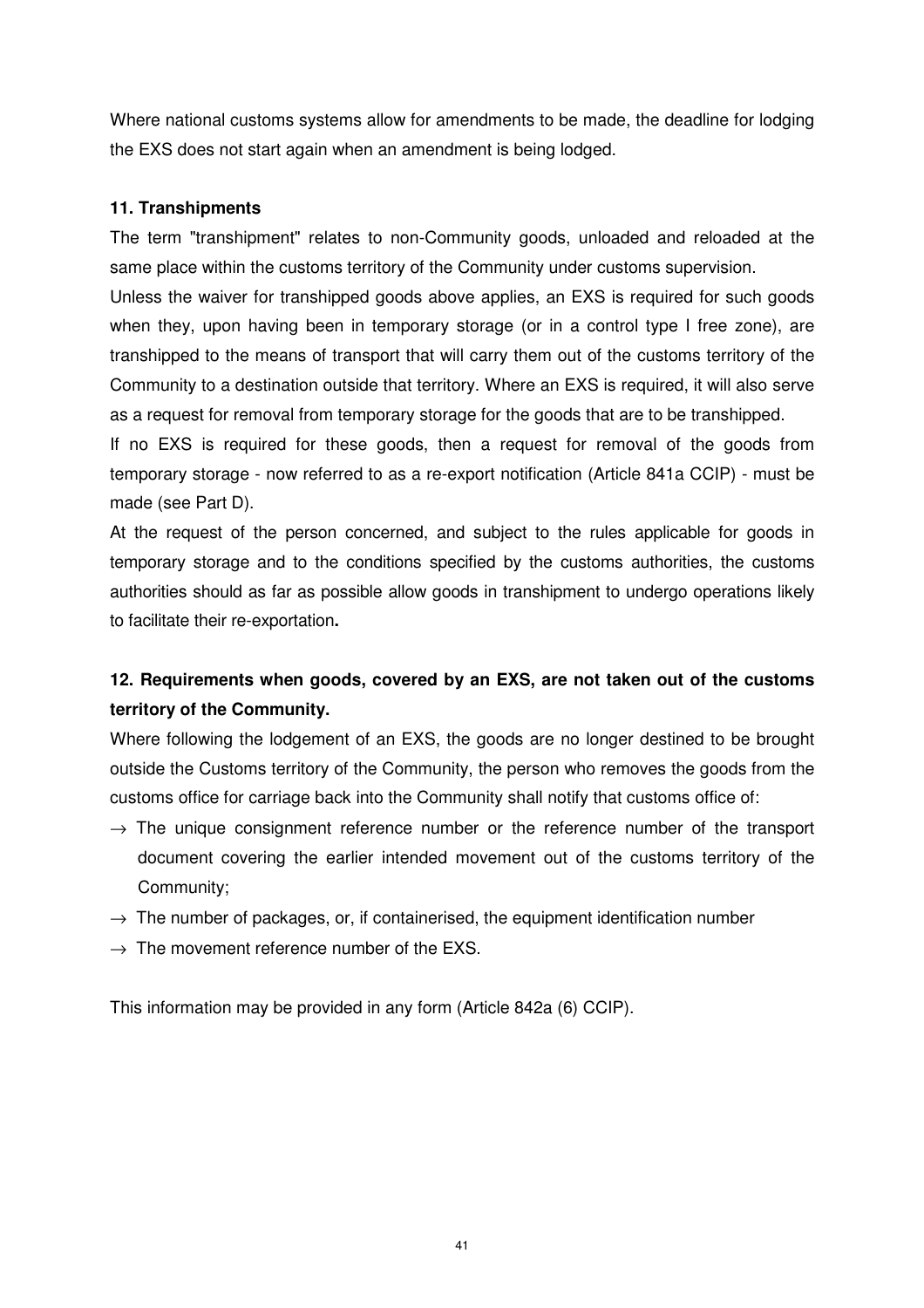# **PART D RE-EXPORT NOTIFICATION**

#### **1. Obligation to lodge a re-export notification**

Where goods under temporary storage or in a control type I free zone are to be re-exported but where neither a customs declaration nor an EXS is required, re-exportation of such goods must be notified to the customs office of exit prior to the exit of the goods.

Re-export notifications (or, as they are also referred to, requests for release from temporary storage) are an existing requirement, pursuant to national rules and requirements. Where required, re-export notifications shall be lodged, in the form prescribed by the customs authorities, via existing, national notification mechanisms. If acceptable to the customs authorities, the re-export notification may take the form of a commercial, port or transport manifest or loading list.

#### **2. Person responsible for lodging the re-export notification**

The re-export notification, where required, shall be lodged by the carrier. However, such notification may be lodged instead by the holder of the temporary storage facility or the holder of a storage facility in a control type I free zone, or any other person able to present the goods, where the carrier has been informed, and given its consent under a contractual arrangement, that such person lodges the declaration. The customs office of exit may assume, except where there is evidence to the contrary, that the carrier has given its consent under a contractual arrangement and that the declaration has been lodged with its knowledge.

For the purpose of re-export notification, the "carrier" shall be the person who brings the goods, or who assumes responsibility for the carriage of the goods, out of the customs territory of the Community. However:

- $\rightarrow$  in the case of combined transportation, where the active means of transport leaving the customs territory of the Community is only transporting another means of transport which, after the arrival of the active means of transport at its destination, will move by itself as an active means of transport, "carrier" means the person who will operate the means of transport which will move by itself once the means of transport leaving the customs territory of the Community has arrived at its destination,
- $\rightarrow$  in the case of maritime or air traffic under a vessel sharing or similar contracting arrangement, "carrier" means the person who has concluded a contract, and issued a bill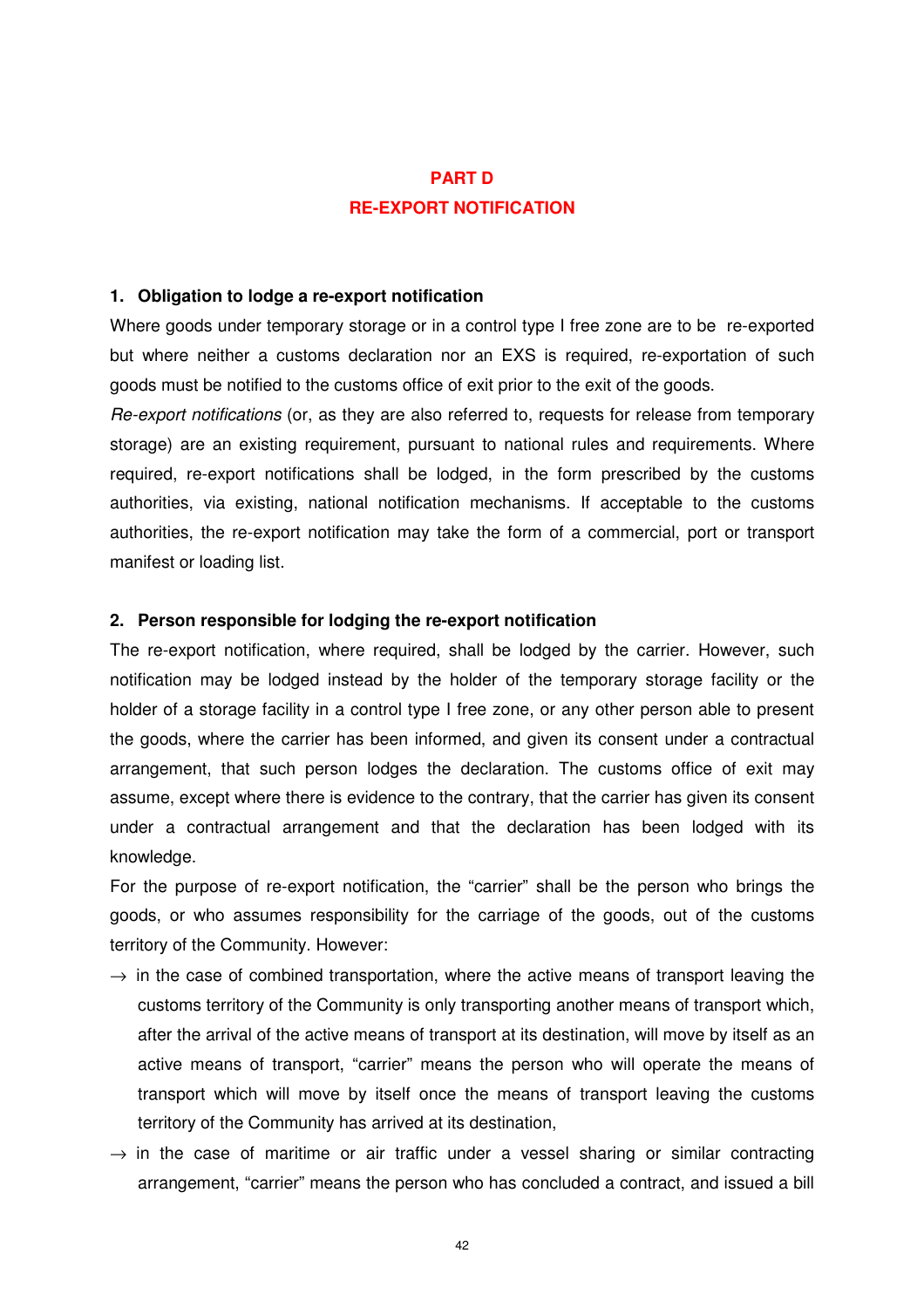of lading or air waybill, for the actual carriage of the goods out of the customs territory of the Community.

# **3. Data requirements**

National customs authorities specify the data elements for the re-export notification. Such a notification will typically contain the following information:

- $\rightarrow$  identity of the person lodging the removal request
- $\rightarrow$  a reference to the summary declaration for temporary storage covering the goods
- $\rightarrow$  place of loading
- $\rightarrow$  the identity of the means of transport on which the goods are to be loaded for carriage out of the customs territory of the Community
- $\rightarrow$  the intended place of unloading.

# **4. Requirements when goods, covered by a re-export notification, are not taken out of the customs territory of the Community**

Where after re-export has been notified to customs, the goods are no longer destined to be brought outside the customs territory of the Community, the person who removes the goods from the customs office for carriage back into the EU shall notify that customs office of:

- $\rightarrow$  the unique consignment reference number or the reference number of the transport document covering the earlier intended movement out of the customs territory of the **Community**
- $\rightarrow$  the number of packages, or, if containerised, the equipment identification number
- $\rightarrow$  the movement reference number of the re-export notification.

This information may be provided in any form (Article 842a (4) CCIP).